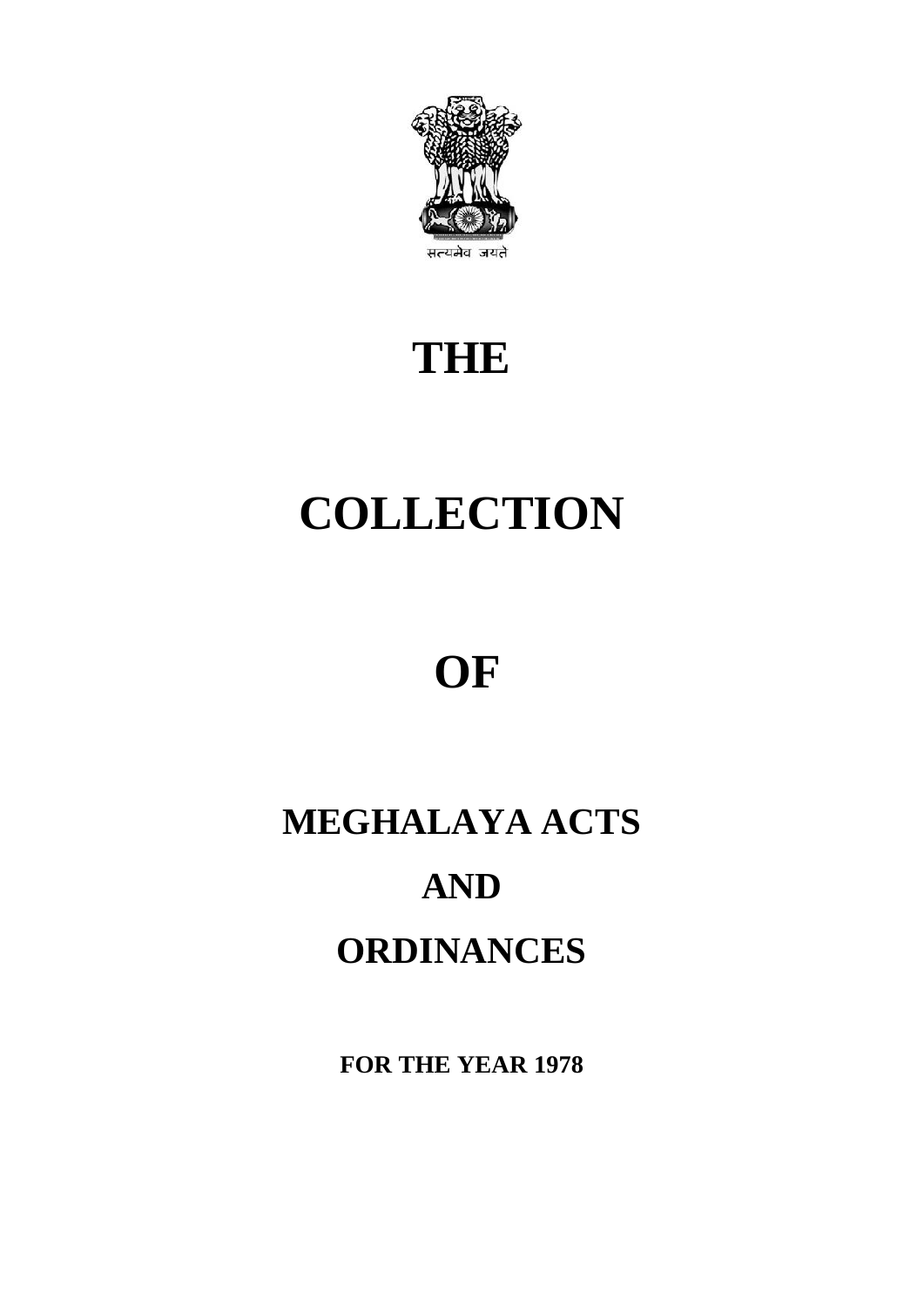# **LIST OF MEGHALAYA ACTS AND ORDINANCES, 1978**

| Sl No.         | <b>Short Title</b>                                                          | Page No.  |  |
|----------------|-----------------------------------------------------------------------------|-----------|--|
|                | <b>ACTS</b>                                                                 |           |  |
| $\mathbf{1}$   | The Meghalaya Transfer of Land (Regulation Amendment) Act,<br>1977.         | $1-2$     |  |
| $\overline{2}$ | The Meghalaya Appropriation (No. I) Act, 1978<br>                           | $3 - 8$   |  |
| 3              | The Meghalaya Appropriation (Vote on-Account) Act, 1978                     | $8 - 18$  |  |
| $\overline{4}$ | The Meghalaya Finance Act, 1978<br>$\dddotsc$                               | 19        |  |
| 5              | The Meghalaya Finance (Sales Tax) (Amendment) Act, 1978.                    | 20        |  |
| 6              | The Meghalaya (Ministers' Salaries and allowances<br>(Amendment) Act, 1978. | $21 - 22$ |  |
| 7              | The Meghalaya Municipal (Garo Hills Autonomous District)<br>Act, 1978.      | $22 - 23$ |  |
| 8              | The Meghalaya Appropriation (No. II) Act, 1978                              | 23-33     |  |
| 9              | The National Sports Club of Assam (Taking over of<br>Management) Act, 1978. | 34-38     |  |

# **ORDINANCES**

| $\mathbf{1}$   | The Meghalaya Municipal (Garo Hills Autonomous District)<br>Ordinance, 1978.      | 38-39     |
|----------------|-----------------------------------------------------------------------------------|-----------|
| 2              | The Meghalaya Contingency Fund (Augmentation of Corpus)<br>Ordinance, 1978.       | $39-40$   |
| 3              | The Meghalaya Appropriation Ordinance, 1978.                                      | $40 - 41$ |
| $\overline{4}$ | The Meghalaya Finance (Sales Tax) (Amendment) Ordinance,<br>1978.                 | $41 - 42$ |
| 5              | The National Sports Club of Assam (Taking over of<br>Management) Ordinance, 1978. | 42-46     |
| 6              | The Contingency Fund of Meghalaya (Amendment) Ordinance,<br>1978.                 | 46-47     |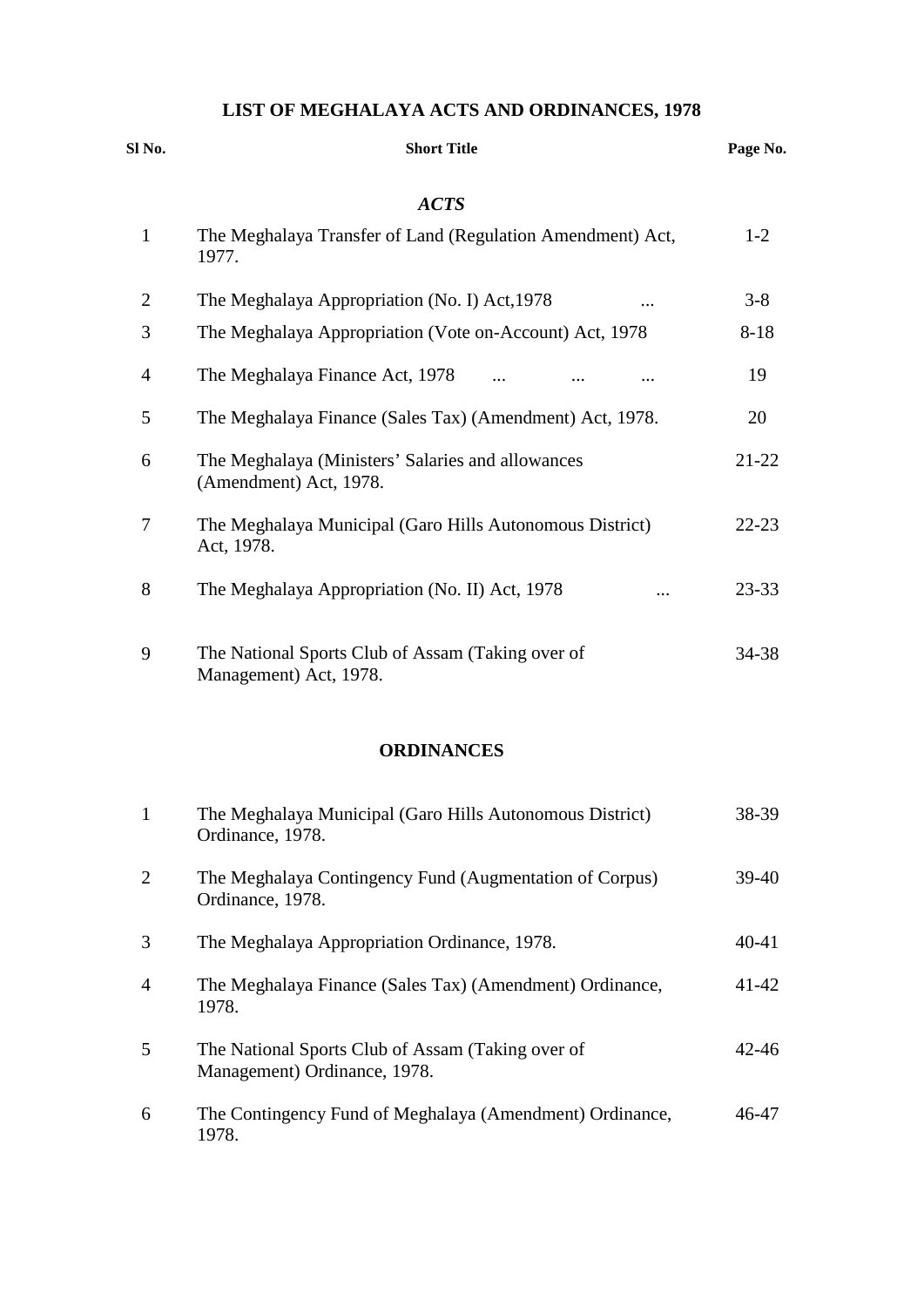# MEGHALAYA ACT 1 OF 1978

# THE MEGHALAYA TRANSFER OF LAND (REGULATION) (AMENDMENT) ACT, 1978

# (As passed by the Assembly)

[Received the assent of the President on the 24<sup>th</sup> January, 1978]

(Published in the *Gazette of Meghalaya*, Extraordinary, dated 30<sup>th</sup> March 1978)

#### **An**

### **Act**

#### **further to amend the Meghalaya Transfer of Land (Regulation) Act, 1978**

| Short title, extent and<br>commencement                               | 1. | (1) This Act may be called the Meghalaya Transfer of<br>Land (Regulation) (Amendment) Act, 1977.                                                                                                                                                                                                                                                           |
|-----------------------------------------------------------------------|----|------------------------------------------------------------------------------------------------------------------------------------------------------------------------------------------------------------------------------------------------------------------------------------------------------------------------------------------------------------|
|                                                                       |    | (2) It shall have the like extent as the principal Act.                                                                                                                                                                                                                                                                                                    |
|                                                                       |    | (3) It shall come into force at once.                                                                                                                                                                                                                                                                                                                      |
| Amendment of Section 2<br>(e) of the principal Act.<br>Act I of 1972. | 2. | In the Meghalaya Transfer of Land (Regulation) Act,<br>1971 (referred to in this Act as the principal Act), in<br>Section 2, in clause (e) for the word "and" occurring<br>between the words "Rabhas" and "Kacharis" a comma<br>"(,)" shall be substituted and between the words<br>'Kacharis' and "resident" the words "and Koobes" shall<br>be inserted. |
| Amendment of Section 3<br>of the principal Act.                       | 3. | In the principal Act, in Section 3,-<br>(A) For the full-stop " $(.)$ " at the end of subsection $(1)$ a<br>colon " $($ ; " shall be substituted ;<br>(B) The following proviso to sub-section (1) shall be<br>inserted, namely:-<br>"Provided that the Government of Meghalaya, if<br>satisfied may, from time, by notification, prohibit                 |
|                                                                       |    | such transfer of land within such area or areas as<br>may be specified in the notification and thereupon<br>the competent authority shall not sanction any such<br>transfer of land under the provision of this Act,<br>within such area or areas."                                                                                                        |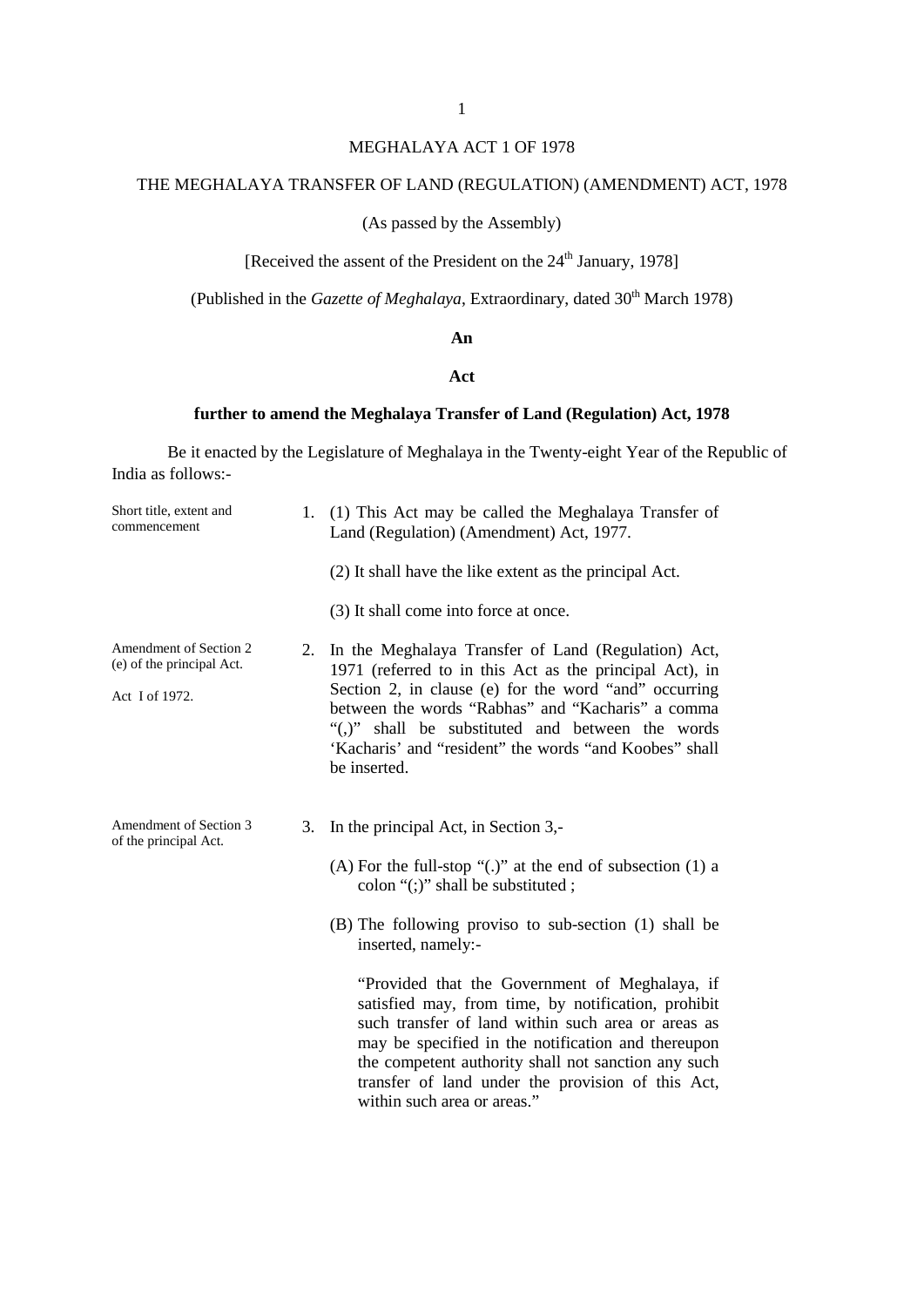(C) after sub-section (1), the following sub-section shall be inserted, namely:-

"(2) Every notification issued under the proviso to sub-section (1) of this Section shall,-

- (i) have effect on the date of its first publication in the Official *Gazette of Meghalaya*.
- (ii) be laid, as soon as may be after its publication in the Official Gazette before the House of the Legislative Assembly of the state."
- (iii) the existing sub-section (2) shall be renumbered as sub-section (3).
- 4. In the principal Act, after Section 4, the following section shall be inserted, namely:-

4A Where, -

- (a) in respect of land the transfer of which is prohibited under the proviso to sub-section (1) of Section 3, a person intending to sell his land is not able to effect such sale, or
- (b) in respect of the land for which sanction of the competent authority is sought under sub-section (1) of Section 3, the land cannot be disposed of to a tribal, by reason of the fact that no tribal is willing to purchase the land or is willing to purchase the land on the terms offered by the seller or at the market value, such person or the competent authority, as the case may be , shall apply to the Deputy Commissioner of the District for the Acquisition of the land by the State Government and where the State Government and where the State Government decides to acquire the land the Deputy Commissioner shall , by order take over the land on payment of compensation in accordance with the principal specified in the Land Acquisition Act, 1894 and the land shall thereupon vest in the State Government free from all encumbrances."

Insertion of new Section 4A in the Principal Act.

.

Central Act I of 1894.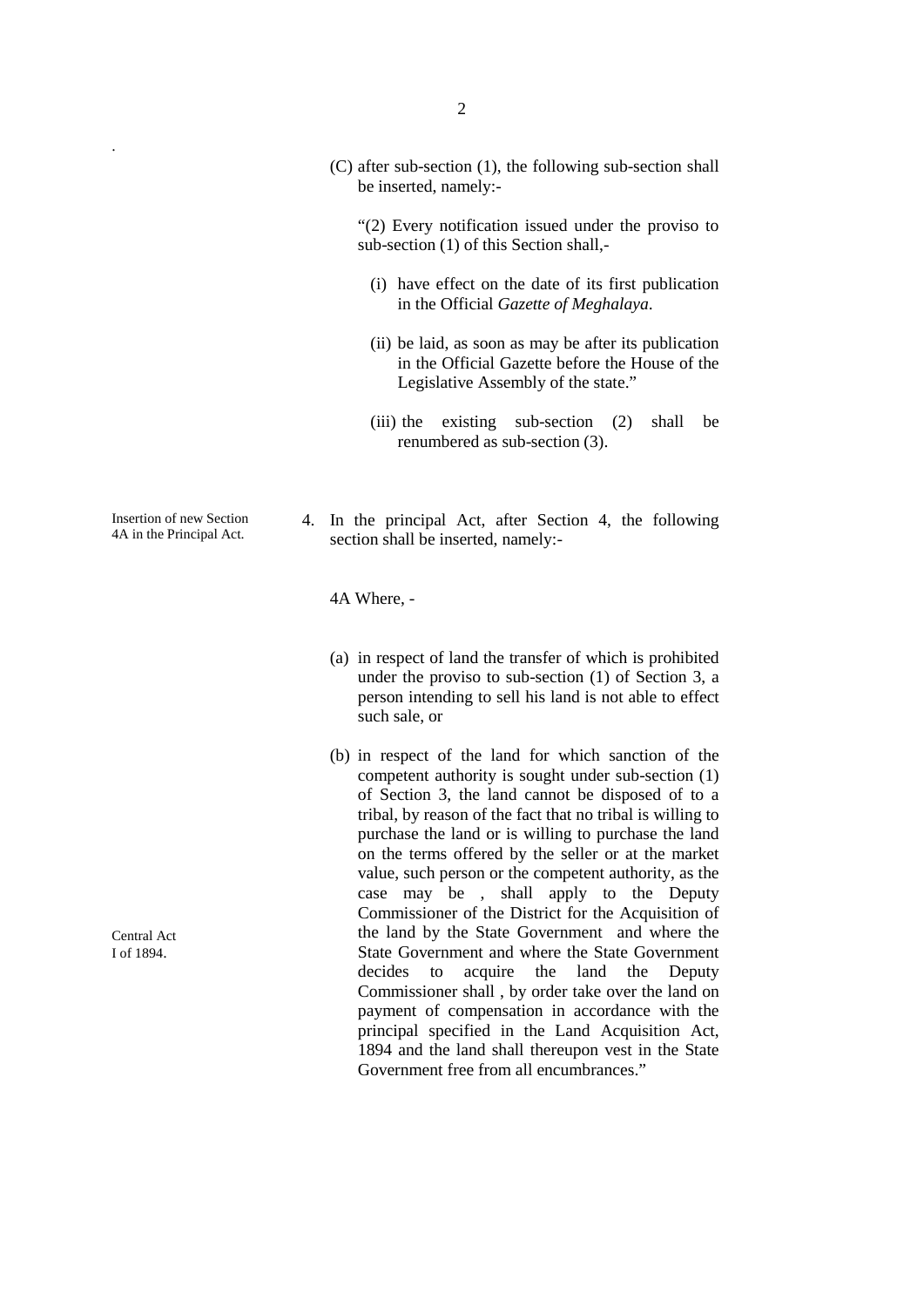# MEGHALAYA ACT 2 OF 1978

#### THE MEGHALAYA APPROPRIATION (No. I) ACT, 1978

#### (As passed by the Assembly)

[Received the assent of the Governor on the  $30<sup>th</sup>$  March, 1978]

(Published in the *Gazette of Meghalaya*, Extraordinary, dated 30<sup>th</sup> March 1978)

#### **An**

#### **Act**

# **to authorise payment and appropriation of certain further sums from and out of the Consolidated Fund of Meghalaya for the Services of the financial year 1977-1978**

| Short title.                                                                                                                     | 1. This Act may be called the Meghalaya Appropriation<br>(No. I) Act, 1978.                                                                                                                                                                                                                                                                                                                                                                                               |
|----------------------------------------------------------------------------------------------------------------------------------|---------------------------------------------------------------------------------------------------------------------------------------------------------------------------------------------------------------------------------------------------------------------------------------------------------------------------------------------------------------------------------------------------------------------------------------------------------------------------|
| Withdrawal of<br>Rs.5, 08, 95,096 from<br>and out of the<br>Consolidated Fund of<br>Meghalaya for the<br>financial year 1977-78. | 2. From and out of the Consolidated Fund of Meghalaya<br>there may be paid and applied sums not exceeding those<br>specified in column (3) of the Schedule amounting in the<br>aggregate to the sum of five crores, eight lakhs, ninety-<br>five thousand and ninety-six rupees towards defraying<br>the several charges which will come in course of<br>payment during the financial year 1977-78 in respect of<br>the services specified in column (2) of the Schedule. |
| Appropriation.                                                                                                                   | 3. The sums authorised to be paid and applied from and out<br>of the Consolidated Fund of Meghalaya by this Act,<br>shall be appropriated for the services and purposes<br>expressed in the Schedule in relation to the said year.                                                                                                                                                                                                                                        |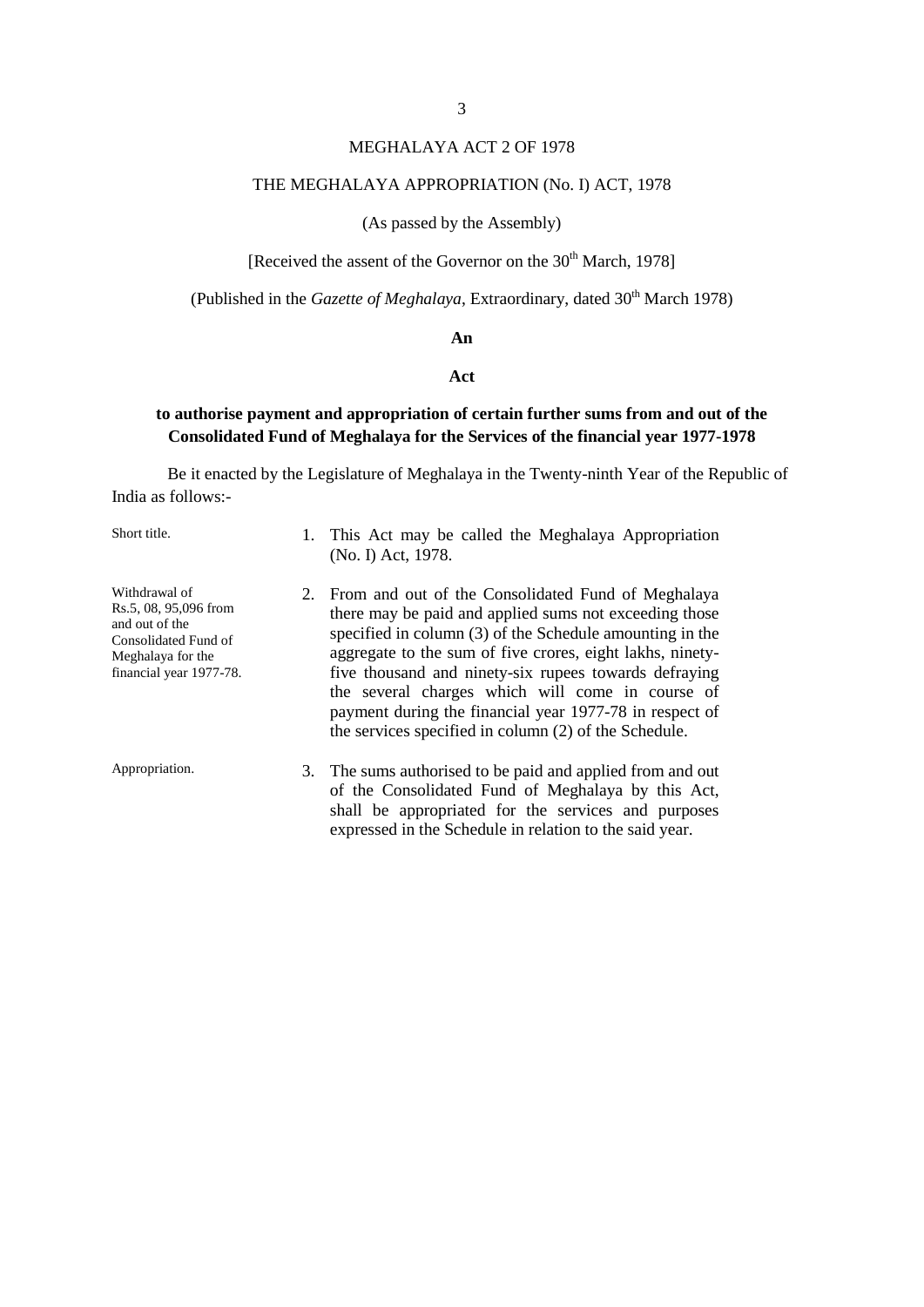# **SCHEDULE**

# **(***See* **Sections 2 and 3)**

| (1)            |     |                          | (2)                                                                                       |                           | (3)                                    | (4)          |  |
|----------------|-----|--------------------------|-------------------------------------------------------------------------------------------|---------------------------|----------------------------------------|--------------|--|
| Grant          |     |                          | <b>Services and purposes</b>                                                              | <b>Sums not exceeding</b> |                                        | <b>Total</b> |  |
| No.            |     |                          | (Major heads)                                                                             | Voted by the<br>Assembly  | Charged on the<br>Consolidated<br>Fund |              |  |
|                |     |                          |                                                                                           | Rs.                       | Rs.                                    | Rs.          |  |
| $\mathfrak{2}$ | 212 | $\blacksquare$           | Governor<br><br>                                                                          |                           | 35,248                                 | 35,248       |  |
| 3              | 213 | $\overline{\phantom{a}}$ | <b>Council of Minister</b><br>$\cdots$                                                    | 34,000                    | $\cdots$                               | 34,000       |  |
| 5              | 215 | $\overline{\phantom{a}}$ | Election<br>                                                                              | 2,63,500                  | $\cdots$                               | 2,63,500     |  |
| $8\,$          | 239 | $\blacksquare$           | <b>State Excise</b><br>                                                                   | 1,90,073                  |                                        | 1,90,073     |  |
| 9              | 240 | $\blacksquare$           | Sales Tax and 245-I-Other Taxes<br>and Duties on Commodities and<br>Services.             | 1,58,340                  |                                        | 1,58,340     |  |
| 10             | 241 | $\overline{\phantom{a}}$ | Taxes on Vehicles                                                                         | 16,536                    |                                        | 16,536       |  |
| 11             | 245 | $\blacksquare$           | Other Taxes and Duties on<br>Commodities and Services-II-<br>Inspectorate of Electricity. | 19,625                    |                                        | 19,625       |  |
|                | 251 | $\overline{\phantom{a}}$ | <b>Public Service Commission</b>                                                          |                           | 95,000                                 | 95,000       |  |
| 13             | 252 | $\overline{\phantom{a}}$ | Secretariat General Services-I-Civil<br>Departments.                                      | 13,50,710                 |                                        | 13,50,710    |  |
| 16             | 254 | $\overline{\phantom{a}}$ | <b>Treasury and Accounts</b><br>Administration.                                           | 1,88,700                  |                                        | 1,88,700     |  |
| 17             | 255 |                          | Police and 260-Fire Protection and<br>Control.                                            | 83,64,160                 |                                        | 83,64,160    |  |
| 18             | 256 | ÷,                       | Jails<br>$\cdots$                                                                         | 1,41,748                  |                                        | 1,41,748     |  |
| 19             | 258 |                          | Stationery and Printing.                                                                  | 9,69,342                  | $\cdots$                               | 9,69,342     |  |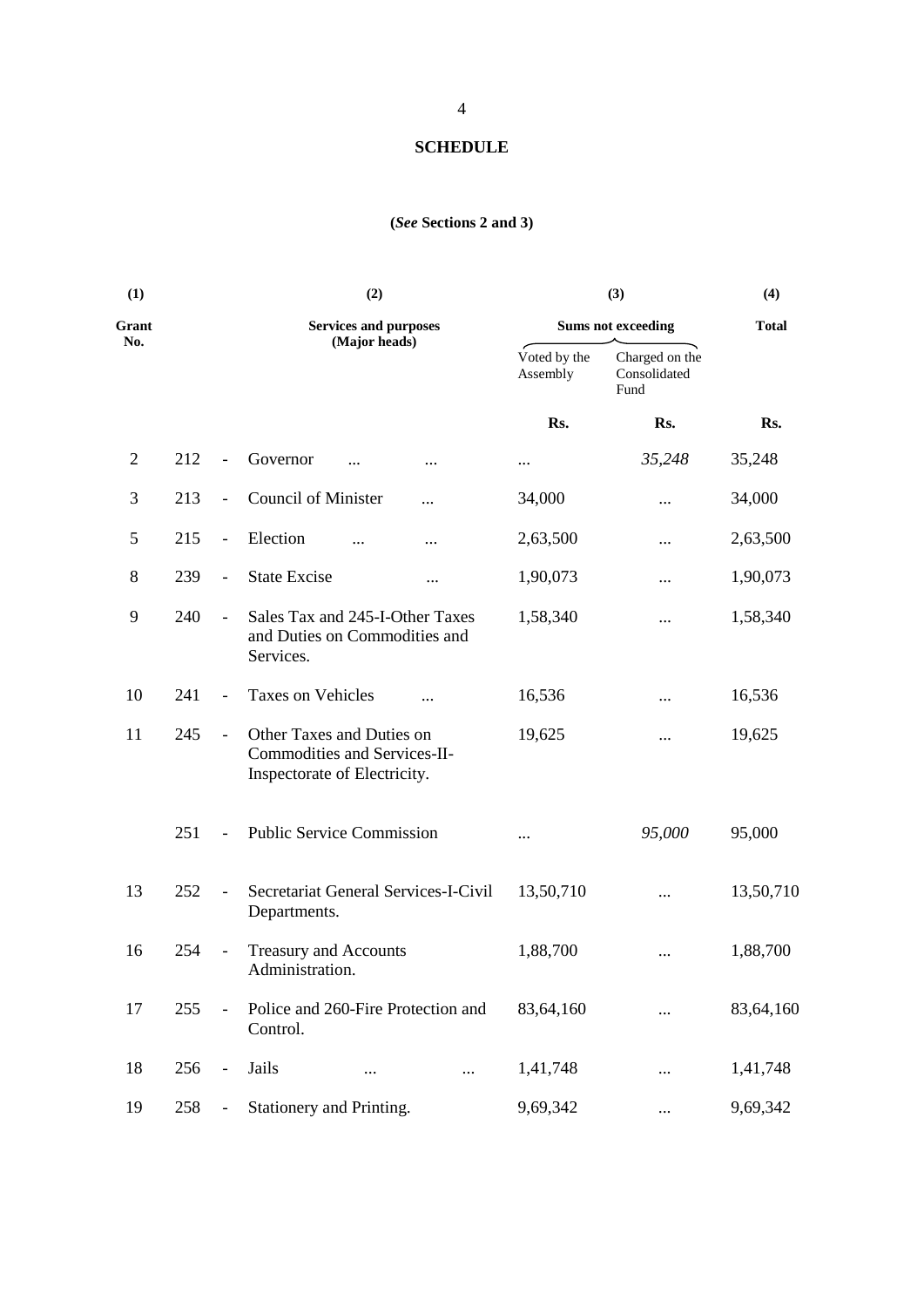# **SCHEDULE –** *contd..*

| (1)          |       |                          | (2)                                                                                                                                          | (3)<br>(4)                                                 |                                        |             |
|--------------|-------|--------------------------|----------------------------------------------------------------------------------------------------------------------------------------------|------------------------------------------------------------|----------------------------------------|-------------|
| Grant<br>No. |       |                          | <b>Services and purposes</b>                                                                                                                 | <b>Total</b><br><b>Sums not exceeding</b><br>(Major heads) |                                        |             |
|              |       |                          |                                                                                                                                              | Voted by the<br>Assembly                                   | Charged on the<br>Consolidated<br>Fund |             |
|              |       |                          |                                                                                                                                              | Rs.                                                        | Rs.                                    | Rs.         |
| 22           | 265   | $\blacksquare$           | Other Administrative Services-II-<br>Motor Garages, etc.                                                                                     | 46,898                                                     |                                        | 46,898      |
| 23           | $-D0$ | $\overline{\phantom{a}}$ | <b>III-Gazetteer and Statistical</b><br>Memoirs.                                                                                             | 34,000                                                     |                                        | 34,000      |
| 24           | $-D0$ | $\blacksquare$           | IV-Census, Vital Statistics, Guest<br>Houses, etc.                                                                                           | 51,274                                                     |                                        | 51,274      |
| 29           | 276   | $\Box$                   | Secretariat-Social and Community<br>Services-I-Civil Departments.                                                                            | 2,00,135                                                   |                                        | 2,00,135    |
| 31           | 277   | $\blacksquare$           | Education<br>$\cdots$                                                                                                                        | 1,20,66,100                                                |                                        | 1,20,66,100 |
| 32           | 277   | $\blacksquare$           | Education, 280-Medical, etc.                                                                                                                 | 89,000                                                     |                                        | 89,000      |
| 33           | 278   | $\overline{\phantom{a}}$ | Art and Culture.                                                                                                                             | 50,000                                                     |                                        | 50,000      |
| 34           | 279   | $\overline{\phantom{a}}$ | Scientific Services and Research.                                                                                                            | 20,000                                                     |                                        | 20,000      |
| 35           | 280   | $\overline{\phantom{a}}$ | Medical<br>$\ddotsc$                                                                                                                         | 20,25,500                                                  |                                        | 20,25,500   |
| 37           | 282   | $\overline{\phantom{a}}$ | Public Health, Sanitation and Water<br>Supply-A-Public Health and<br>Sanitation.                                                             | 3,87,200                                                   |                                        | 3,87,200    |
| 38           | 282   |                          | Public Health, Sanitation and Water<br>Supply-B-Sewerage and Water<br>Supply and $283 -$ Housing $-C$ -<br>Government Residential Buildings. | 7,00,000                                                   |                                        | 7,00,000    |
| 39           | 283   |                          | Housing-A-General and B-Housing<br>Schemes.                                                                                                  | 13,805                                                     |                                        | 13,805      |
| 42           | 281   | $\blacksquare$           | Urban Development- A- General -<br>II-Town and Regional Planning.                                                                            | 94,873                                                     |                                        | 94,873      |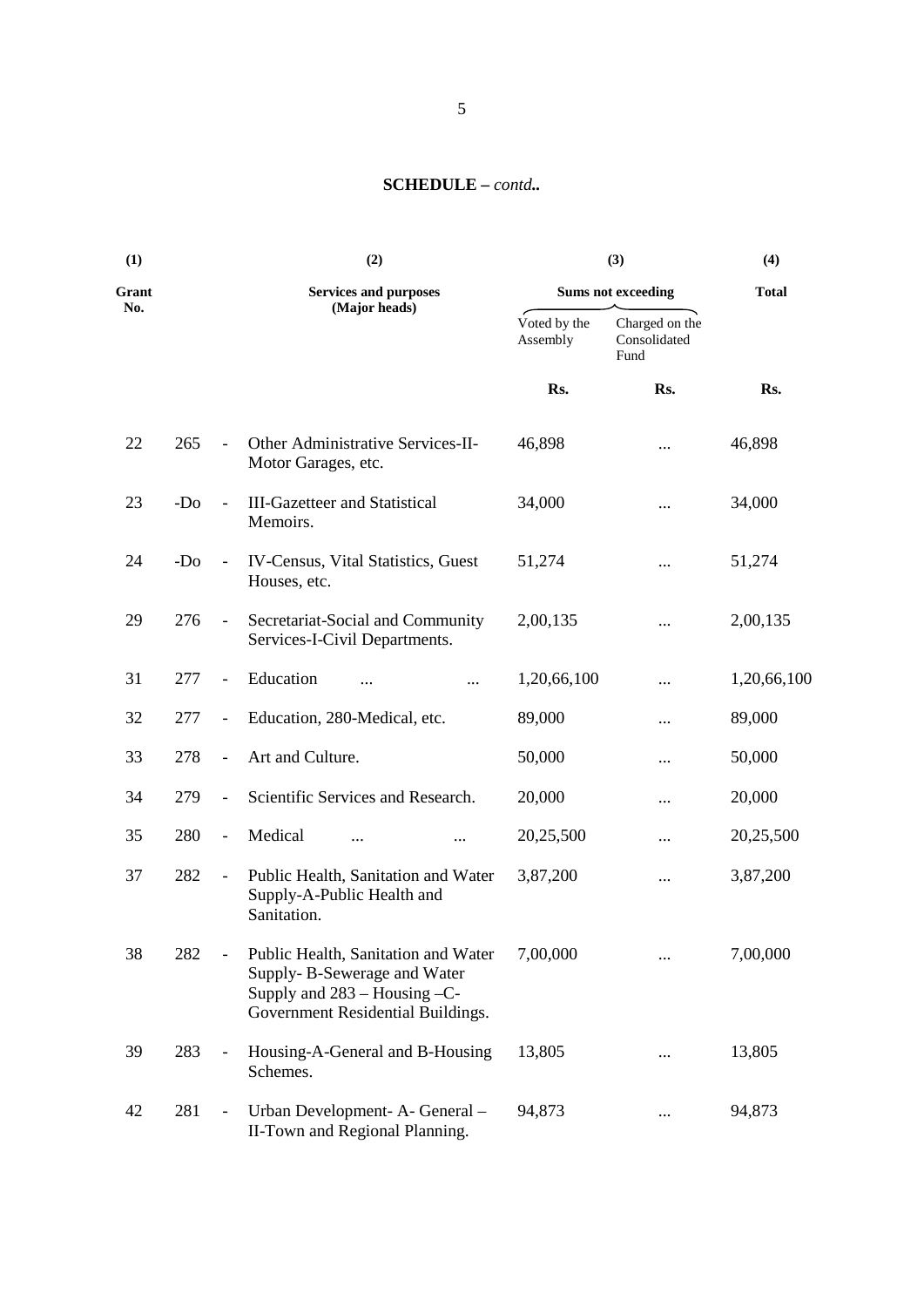# **SCHEDULE –** *contd..*

| (1)   |     |                              | (2)                                                                                     |                                           | (3)                                    | (4)      |  |
|-------|-----|------------------------------|-----------------------------------------------------------------------------------------|-------------------------------------------|----------------------------------------|----------|--|
| Grant |     |                              | <b>Services and purposes</b>                                                            | <b>Sums not exceeding</b><br><b>Total</b> |                                        |          |  |
| No.   |     |                              | (Major heads)                                                                           | Voted by the<br>Assembly                  | Charged on the<br>Consolidated<br>Fund |          |  |
|       |     |                              |                                                                                         | Rs.                                       | Rs.                                    | Rs.      |  |
| 46    | 287 | $\overline{\phantom{a}}$     | Labour and Employment-III-B-<br>Employment and Training.                                | 70,000                                    |                                        | 70,000   |  |
| 48    | 288 | $\overline{\phantom{a}}$     | Social Security and Welfare-B-II-<br>Relief and Rehabilitation of<br>Displaced Persons. | 1,91,538                                  |                                        | 1,91,538 |  |
| 50    | Do  | $\overline{\phantom{a}}$     | IV-Soldiers', Sailors' and Airmen's<br>Board                                            | 9,721                                     | .                                      | 9,721    |  |
| 52    | 289 | $\overline{\phantom{a}}$     | Relief on account of Natural<br>Calamities.                                             | 8,57,299                                  |                                        | 8,57,299 |  |
| 54    | 296 | $\overline{\phantom{a}}$     | Secretariat Economic Services-I-<br>Civil Department.                                   | 2,60,650                                  |                                        | 2,60,650 |  |
| 56    | 298 | $\overline{\phantom{a}}$     | Co-operation                                                                            | 4,50,000                                  |                                        | 4,50,000 |  |
| 56A   | 299 | $\overline{\phantom{a}}$     | Special and Backward Areas-C-<br>North Eastern Areas.                                   | 8,32,300                                  |                                        | 8,32,300 |  |
| 57    | 304 | $\overline{\phantom{a}}$     | Other General Economic Services-I-<br>Economic Advice and Statistics.                   | 1,10,646                                  |                                        | 1,10,646 |  |
| 58    | 304 | $\qquad \qquad \blacksquare$ | Other General Economic Services-<br>II-Regulation of Weights and<br>Measures.           | 20,752                                    |                                        | 20,752   |  |
| 61    | 307 |                              | Soil and Water Conservation and<br>283-Housing-C-Government<br>Residential Buildings.   | 8,34,115                                  |                                        | 8,34,115 |  |
| 64    | 311 |                              | Dairy Development and 283-<br>Housing-C-Government Residential<br>Buildings.            | 1,05,000                                  |                                        | 1,05,000 |  |
| 65    | 312 |                              | Fisheries<br><br>$\cdots$                                                               | 1,32,439                                  |                                        | 1,32,439 |  |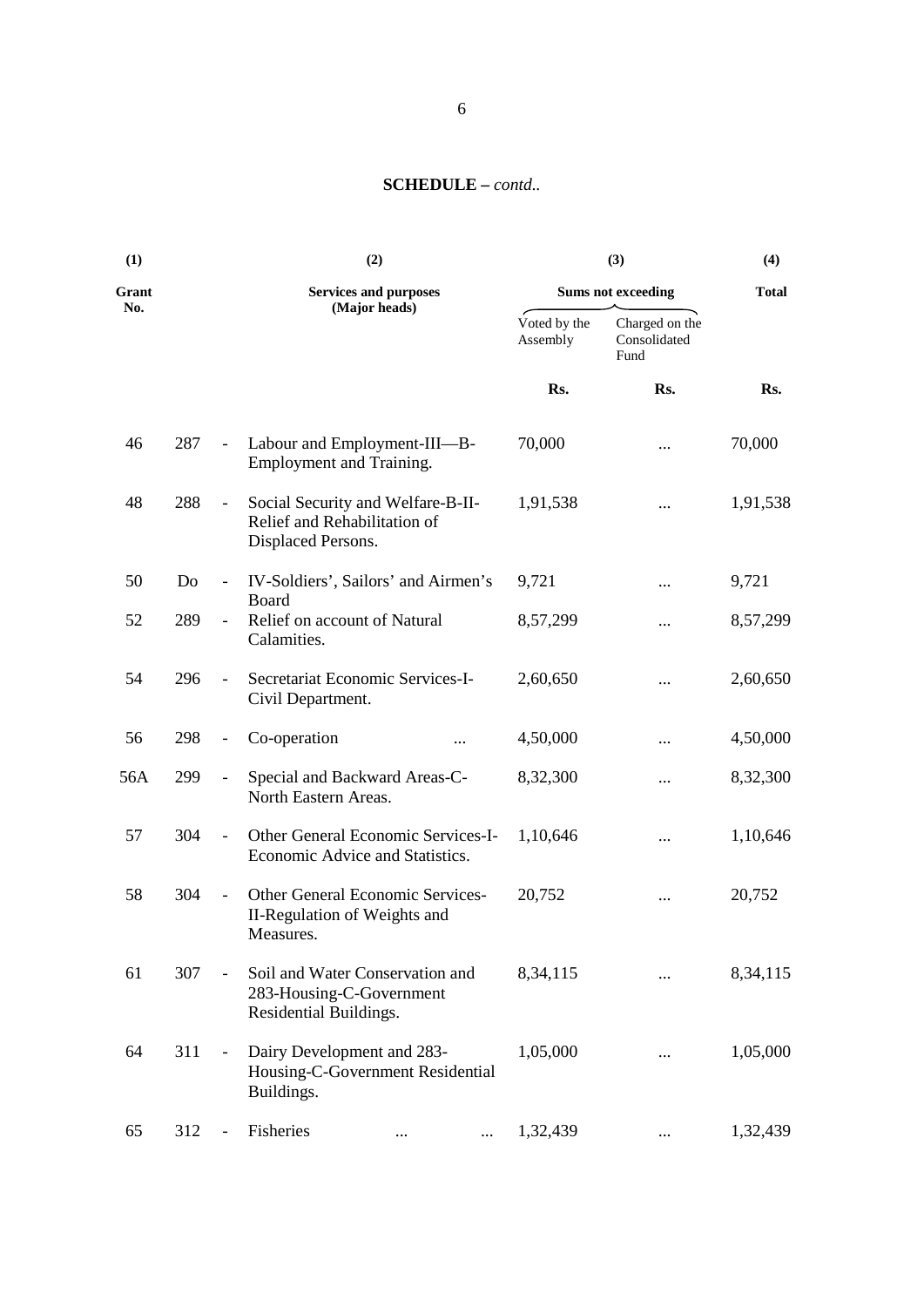# **SCHEDULE –** *contd.*

| (1)       |     | (2)<br>(3)               |                                                                                                                                                                                                                            |                           | (4)                                    |              |
|-----------|-----|--------------------------|----------------------------------------------------------------------------------------------------------------------------------------------------------------------------------------------------------------------------|---------------------------|----------------------------------------|--------------|
| Grant     |     |                          | <b>Services and purposes</b>                                                                                                                                                                                               | <b>Sums not exceeding</b> |                                        | <b>Total</b> |
| No.       |     |                          | (Major heads)                                                                                                                                                                                                              | Voted by the<br>Assembly  | Charged on the<br>Consolidated<br>Fund |              |
|           |     |                          |                                                                                                                                                                                                                            | Rs.                       | Rs.                                    | Rs.          |
| 66        | 313 | $\frac{1}{2}$            | Forests<br><br>                                                                                                                                                                                                            | 34,90,519                 | $\cdots$                               | 34,90,519    |
| 67        | 314 | $\overline{\phantom{a}}$ | Community Development and 283<br>Housing -C-Government<br>Residential Buildings.                                                                                                                                           | 2,11,000                  |                                        | 2,11,000     |
| 68        | 314 | $\blacksquare$           | <b>Community Development-II-Rural</b><br>Works Programme.                                                                                                                                                                  | 28,00,000                 | $\cdots$                               | 28,00,000    |
| 71        | 321 | $\frac{1}{2}$            | Village and Small Industries-II-<br>Small Industries.                                                                                                                                                                      | 28,00,000                 | $\cdots$                               | 28,00,000    |
| 72        | 328 | $\overline{\phantom{a}}$ | Mines and Minerals-B-Regulation<br>and Development of Mines.                                                                                                                                                               | 53,850                    | $\cdots$                               | 53,850       |
| <b>9A</b> | 477 | $\overline{\phantom{a}}$ | Capital Outlay on Education, Arts<br>and Culture, 480-Caputal Outlay on<br>Medical, 481-Capital Outlay on<br>Family Welfare, 510-Capital Outlay<br>on Animal Husbandry and 511-<br>Capital Outlay on Dairy<br>Development. | 9,71,000                  |                                        | 9,71,000     |
| 80        | 482 |                          | Capital Outlay on Public Health,<br>Sanitation and Water Supply.                                                                                                                                                           | 22,50,000                 |                                        | 22,50,000    |
| 84        | 498 | $\frac{1}{2}$            | Capital Outlay on Cooperation.                                                                                                                                                                                             | 15,00,000                 |                                        | 15,00,000    |
| 84A       | 499 | $\blacksquare$           | Capital Outlay on Special and<br>Backward Areas - C - North Eastern<br>Areas.                                                                                                                                              | 4,29,000                  | $\cdots$                               | 4,29,000     |
| 95        | 538 |                          | Capital Outlay on Roads and Water<br><b>Transport Services.</b>                                                                                                                                                            | 5,60,000                  |                                        | 5,60,000     |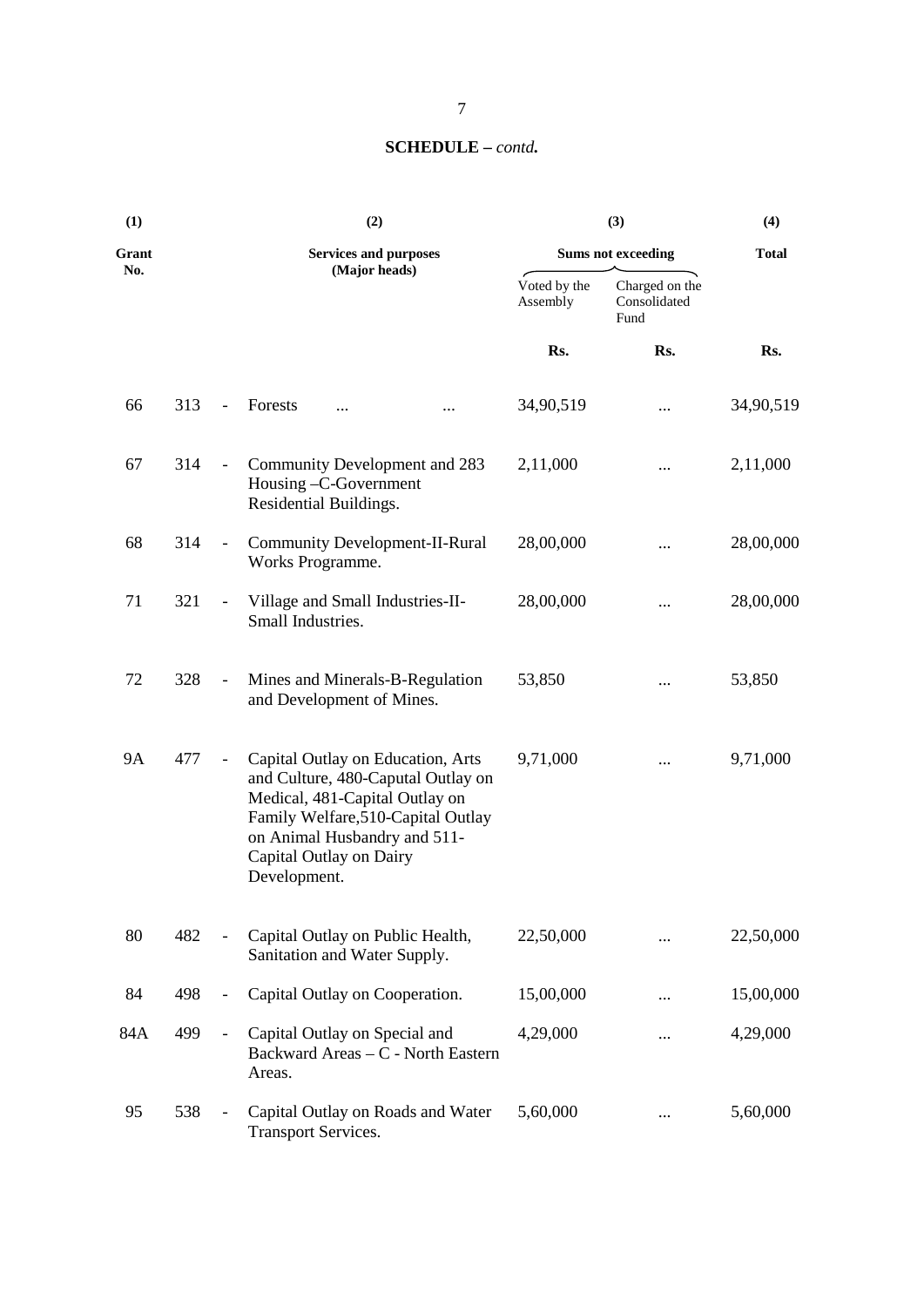| (1)   |     |                          | (2)                                                                                                                                     |                          | (3)                                    | (4)          |  |
|-------|-----|--------------------------|-----------------------------------------------------------------------------------------------------------------------------------------|--------------------------|----------------------------------------|--------------|--|
| Grant |     |                          | <b>Services and purposes</b>                                                                                                            |                          | <b>Sums not exceeding</b>              | <b>Total</b> |  |
| No.   |     |                          | (Major heads)                                                                                                                           | Voted by the<br>Assembly | Charged on the<br>Consolidated<br>Fund |              |  |
|       |     |                          |                                                                                                                                         | Rs.                      | Rs.                                    | Rs.          |  |
| 96    | 544 | $\overline{\phantom{a}}$ | Capital Outlay on Other Transport<br>and Communication Services.                                                                        | 1,00,000                 |                                        | 1,00,000     |  |
| 99    | 683 | $\overline{\phantom{a}}$ | Loans for Housing                                                                                                                       | 4,14,000                 |                                        | 4,14,000     |  |
| 101   | 688 | $\overline{\phantom{a}}$ | Loans for Social Security and<br>Welfare - I-Relief Measures and<br>Rehabilitation Schemes.                                             | 30,900                   |                                        | 30,900       |  |
| 102A  | 688 | $\blacksquare$           | Loans for Social Security and<br>Welfare $-$ III $-$ Welfare of<br>Scheduled Castes, Scheduled<br>Tribes and Other Backward<br>Classes. | 2,04,600                 |                                        | 2,04,600     |  |
| 112   | 734 | $\equiv$                 | Loans for Power projects.                                                                                                               | 36,00,000                |                                        | 36,00,000    |  |
|       |     |                          | Total<br>                                                                                                                               | 5,07,64,848              | 1,30,248                               | 50,08,95,096 |  |

### **SCHEDULE –** *contd.*

# MEGHALAYA ACT 3 OF 1978 THE MEGHALAYA APPROPRIATION (Vote-on-Account) ACT, 1978 (As passed by the Assembly) [Received the assent of the Governor on the 31<sup>st</sup> March, 1978]

(Published in the *Gazette of Meghalaya*, Extraordinary, dated 31<sup>st</sup> March 1978)

# **An**

#### **Act**

# **to provide for the withdrawal of certain sums from and out of the Consolidated Fund of Meghalaya for the Services of a part of financial year, 1978-79**

| Short title and<br>commencement | 1. (1) This Act may be called the Meghalaya Appropriation<br>$(Voice - on - Account)$ Act, 1978. |
|---------------------------------|--------------------------------------------------------------------------------------------------|
|                                 | (2) It shall come into force on the first day of April,<br>1978.                                 |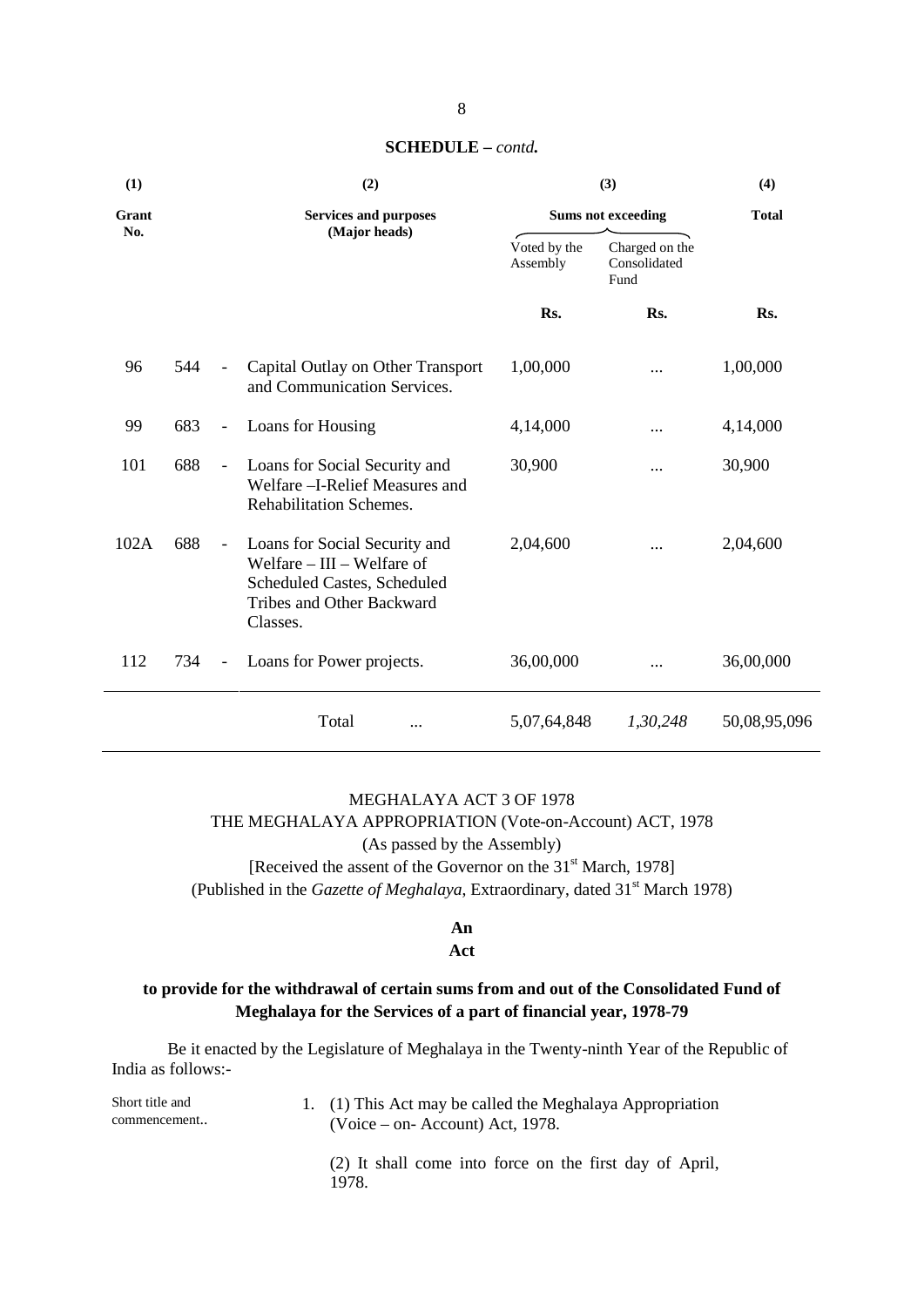- Withdrawal of Rs.15, 10, 68,200 from and out of the Consolidated Fund of Meghalaya for the Financial year 1978-79. 2. From and out of the Consolidated Fund of Meghalaya there may be withdrawn sums not exceeding those specified in column (3) of the Schedule amounting in the aggregate to the sum of fifteen crores, ten lakhs, sixty eight thousand and two hundred rupees, towards defraying the several charges which will come in course of payment during the period of three months beginning on the first day of April, 1978 in respect of the services specified in column (2) of the Schedule.
- Appropriation 3. The sums authorised to be withdrawn from and out of the Consolidated Fund of Meghalaya by this act shall be appropriated for the services and purposes expressed in the Schedule in relation to the financial year 1978-79.

#### **SCHEDULE**

| (1)          |     | (2)                                                                                                                               | (3)<br><b>Sums not exceeding</b> |                                 |                                       |              |
|--------------|-----|-----------------------------------------------------------------------------------------------------------------------------------|----------------------------------|---------------------------------|---------------------------------------|--------------|
| Grant<br>No. |     | <b>Services and purposes (Major</b><br>Heads)                                                                                     |                                  | Voted by the<br><b>Assembly</b> | Charged on the<br><b>Consolidated</b> | <b>Total</b> |
|              |     |                                                                                                                                   |                                  | Rs.                             | R <sub>s</sub> .                      | Rs.          |
| 1.           | 211 | - Parliament State/Union<br>Territories Legislatures -B- State<br>Legislatures.                                                   | Revenue                          | 5,99,800                        | 26,900                                | 2,26,700     |
| 2.           | 212 | - Governor<br>$\ddotsc$<br>$\ddotsc$                                                                                              | Revenue                          | 2,500                           | 20,300                                | 2,22,800     |
| 3.           | 213 | - Council of Ministers<br>$\ddotsc$                                                                                               | Revenue                          | 2,42,700                        | $\cdots$                              | 2,42,700     |
| 4.           | 214 | - Administration of Justice                                                                                                       | Revenue                          | 3,05,500                        | 2,700                                 | 3,88,200     |
| 5.           | 215 | - Election<br>$\ddotsc$<br>                                                                                                       | Revenue                          | 2,43,500                        | $\cdots$                              | 2,43,500     |
|              | 229 | - Land Revenue<br>$\ddotsc$<br>.                                                                                                  |                                  |                                 |                                       |              |
|              | 283 | - Social Security and Welfare-B-II-<br>Relief and Rehabilitation of<br>Displaced persons.                                         |                                  |                                 |                                       |              |
|              | 289 | - Relief on Account of Natural<br>Calamities.                                                                                     | Revenue                          | 10,35,800                       | $\cdots$                              | 10,35,800    |
|              | 295 | - Other Social<br>and Community<br>Services.                                                                                      |                                  |                                 |                                       |              |
|              | 304 | - Other<br>General<br>Economic<br>Services-III-Land Ceilings.                                                                     |                                  |                                 |                                       |              |
| 6.           | 688 | - Loans for Social Security and<br>Welfare-III-Welfare of Scheduled<br>Castes and Scheduled Tribes and<br>Other Backward Classes. | Capital                          | 6,300                           | $\cdots$                              | 6,300        |
|              | 695 | - Loans for other<br>Social<br>and<br>Community Services.                                                                         |                                  |                                 |                                       |              |
|              | 705 | - Loans for Agriculture.                                                                                                          |                                  |                                 |                                       |              |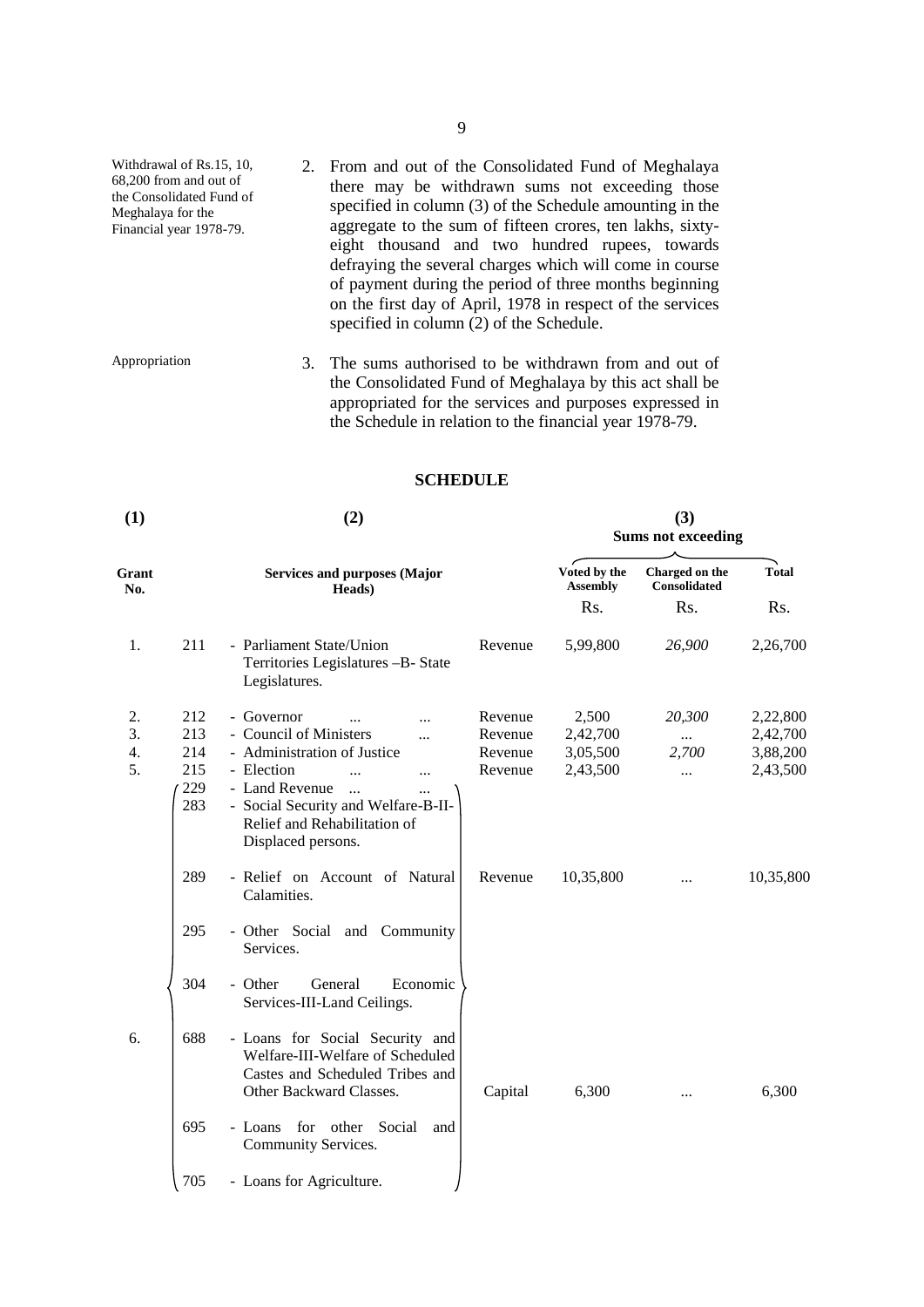| (1)          |     | (2)                                                                                             | (3)<br><b>Sums not exceeding</b> |                                |              |           |
|--------------|-----|-------------------------------------------------------------------------------------------------|----------------------------------|--------------------------------|--------------|-----------|
| Grant<br>No. |     | <b>Services and purposes (Major</b><br>Heads)                                                   | Voted by the<br><b>Assembly</b>  | Charged on the<br>Consolidated | <b>Total</b> |           |
|              |     |                                                                                                 |                                  | Rs.                            | Rs.          | Rs.       |
| 7.           | 230 | - Stamps and Registration<br>                                                                   | Revenue                          | 18,000                         | $\cdots$     | 18,000    |
| 8.           | 239 | - State Excise<br>                                                                              |                                  | 2,22,300                       | $\cdots$     | 2,22,300  |
| 9.           | 240 | - Sales Tax and 245-I-Other Taxes<br>and Duties on Commodities and<br>Services.                 | Revenue                          | 2,01,200                       | $\cdots$     | 2,01,200  |
|              | 241 | - Taxes on Vehicles                                                                             |                                  |                                |              |           |
| 10           | 265 | Other Administrative Services-<br>II-Motor Garages, etc.                                        | Revenue                          | 5,63,000                       |              | 5,63,000  |
|              | 338 | Roads and Water Transport<br>Services.                                                          |                                  |                                |              |           |
|              | 538 | Capital Outlay on Road and<br>$\blacksquare$<br>Water Transport Services, etc.                  | Capital                          | 3,75,000                       |              | 3,75,000  |
|              | 245 | Other Taxes and Duties on<br>÷,<br>Commodities and Services-II-<br>Inspectorate of Electricity. |                                  |                                |              |           |
| 11           | 331 | Water and Power Development<br>$\overline{\phantom{a}}$<br>Services -B- Power<br>Development.   | Revenue                          | 32,800                         |              | 32,800    |
|              | 734 | <b>Loans for Power Projects</b><br>$\blacksquare$                                               | Capital                          | 87,500                         |              | 87,500    |
| 12           | 247 | Other Fiscal Services -<br>$\mathbb{L}^2$<br>Promotion of Small Savings.                        | Revenue                          | 14,500                         | $\cdots$     | 14,500    |
|              | 248 | Appropriation for Reduction or<br>$\blacksquare$<br>Avoidance of Debt (Charged).                | Revenue                          |                                | $\cdots$     | $\cdots$  |
|              | 249 | Interest Payment (Charged)<br>$\frac{1}{2}$                                                     | Revenue                          | $\cdots$                       | 60,00,000    | 60,00,000 |
|              | 251 | <b>Public Service Commission</b><br>(Charged).                                                  | Revenue                          |                                | 1,06,800     | 1,08,800  |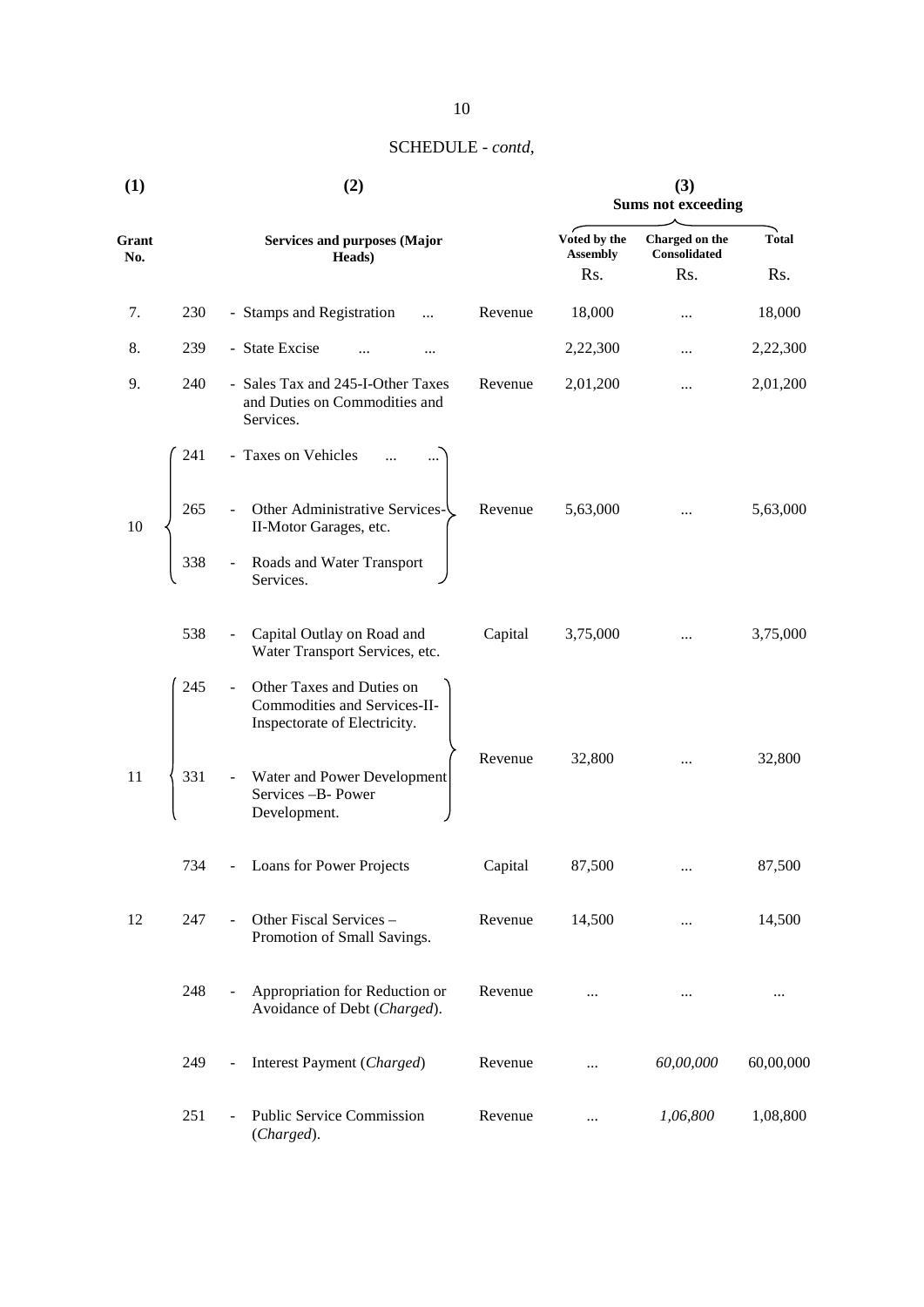| (1)          |     | (2)                                                                                                                          | (3)<br><b>Sums not exceeding</b> |                                 |                                |              |
|--------------|-----|------------------------------------------------------------------------------------------------------------------------------|----------------------------------|---------------------------------|--------------------------------|--------------|
| Grant<br>No. |     | <b>Services and purposes (Major</b><br>Heads)                                                                                |                                  | Voted by the<br><b>Assembly</b> | Charged on the<br>Consolidated | <b>Total</b> |
|              |     |                                                                                                                              |                                  | Rs.                             | Rs.                            | Rs.          |
|              | 252 | Secretariat General<br>Services-I-<br>Civil Department.                                                                      |                                  |                                 |                                |              |
| 13           | 276 | Social<br>- Secretariat-<br>and <sup>'</sup><br>Community<br>Services - I- Civil<br>Department.                              | Revenue                          | 20,68,800                       | $\cdots$                       | 20,68,800    |
|              | 296 | - Secretariat Economic Services-I-<br>Civil Department.                                                                      |                                  |                                 |                                |              |
| 14           | 253 | - District Administration<br>$\dddotsc$                                                                                      | Revenue                          | 9,85,000                        |                                | 9,85,000     |
| 15           | 254 | - Treasury and Accounts<br>Administration.                                                                                   | Revenue                          | 4,54,700                        |                                | 4,54,700     |
| 16           | 255 | Police and 260-Fire Protection<br>and Control.                                                                               | Revenue                          | 94,26,500                       |                                | 94,26,500    |
| 17           | 256 | Jails<br>$\blacksquare$<br>$\ddotsc$<br>$\cdots$                                                                             | Revenue                          | 4,15,000                        |                                | 4,15,000     |
| 18           | 258 | <b>Stationery and Printing</b><br>÷,<br>$\cdots$                                                                             | Revenue                          | 11,13,300                       |                                | 11,13,300    |
|              | 252 | Secretariat General Services-II-<br>$\overline{\phantom{a}}$<br><b>Public Works Department</b><br>Secretariat.               |                                  |                                 |                                |              |
|              | 259 | Public Works<br>$\ddotsc$<br>.                                                                                               |                                  |                                 |                                |              |
|              | 277 | Education, 278-Art and Culture,<br>$\overline{\phantom{a}}$<br>280-Medical, 282-Public<br>Health, etc.                       |                                  |                                 |                                |              |
|              | 283 | $H \text{ousing} - \text{II} - \text{C-Government}$<br>Residential Buildings (I/C,<br>P.W.D.).                               | Revenue                          | 58,19,700                       | $\ddotsc$                      | 58,19,700    |
|              | 287 | Labour and Employment - III-<br><b>Employment and Training 288-</b><br>Social Security and Welfare -<br>Social Welfare, etc. |                                  |                                 |                                |              |
| 19           | 459 | Capital Outlay on Public Works.                                                                                              |                                  |                                 |                                |              |

# 11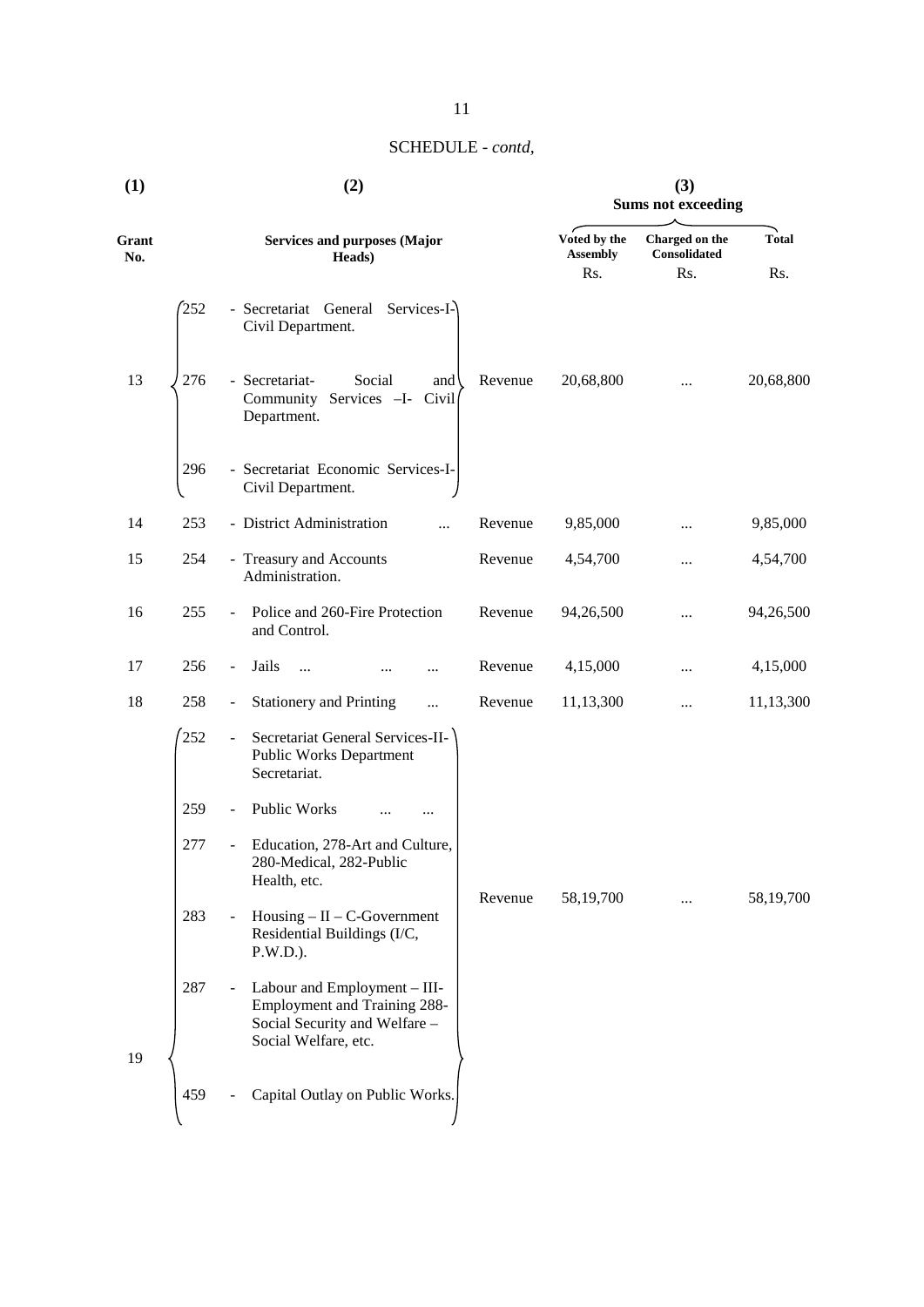| (1)          |            | (2)                                                                                         |         |                                 | (3)<br><b>Sums not exceeding</b> |              |
|--------------|------------|---------------------------------------------------------------------------------------------|---------|---------------------------------|----------------------------------|--------------|
| Grant<br>No. |            | <b>Services and purposes</b><br>(Major Heads)                                               |         | Voted by the<br><b>Assembly</b> | Charged on the<br>Consolidated   | <b>Total</b> |
|              |            |                                                                                             |         | Rs.                             | Rs.                              | Rs.          |
|              | 477        | - Capital Outlay on Education,<br>Art and Culture.                                          |         |                                 |                                  |              |
|              | 480<br>481 | - Capital Outlay on Medical.<br>- Capital Outlay on Family<br>Welfare.                      |         |                                 |                                  |              |
|              |            |                                                                                             | Capital | 43,36,600                       |                                  | 42,36,600    |
|              | 482        | - Capital Outlay on Public Health,<br>Sanitation and Water Supply-A-<br>Public Health.      |         |                                 |                                  |              |
|              | 483        | - Capital Outlay on Housing-A-<br><b>Government Residential</b><br>Buildings (I/C. P.W.D.). |         |                                 |                                  |              |
|              | 510        | - Capital Outlay on Animal<br>Husbandry.                                                    |         |                                 |                                  |              |
|              | 511        | - Capital Outlay on Dairy<br>Development.                                                   |         |                                 |                                  |              |
| 20           | 265        | - Other Administrative Services -<br>I- Civil Defence.                                      | Revenue | 14,22,200                       |                                  | 14,22,200    |
|              | 265        | - Other Administrative Services -<br>III - Gazetteers and Statistical<br>Memoirs.           |         |                                 |                                  |              |
|              | 277        | - Education<br>                                                                             | Revenue | 1,61,26,300                     |                                  | 1,61,26,300  |
| 21           | 278<br>279 | - Art and Culture<br><br><br>- Scientific Services and<br>Research.                         |         |                                 |                                  |              |
|              | 677        | - Loans for Education, Art and<br>Culture.                                                  | Capital | 5,000                           |                                  | 5,000        |
| 22           | 265        | - Other Administrative services-<br>IV-Census, Vital Statistics,<br>Guest Houses, etc.      | Revenue | 2,89,200                        |                                  | 2,89,200     |
| 23           | 265        | - Other Administrative services-<br>V-Miscellaneous Administrative<br>Services.             | Revenue | 96,500                          |                                  | 96,500       |
| 24           | 266        | - Pension and other Retirement<br>Benefit.                                                  | Revenue | 4,18,800                        |                                  | 4,18,800     |
| 25           | 267        | - Aid Materials and Equipments.                                                             | Revenue | 2,42,700                        | $\cdots$                         | 2,42,700     |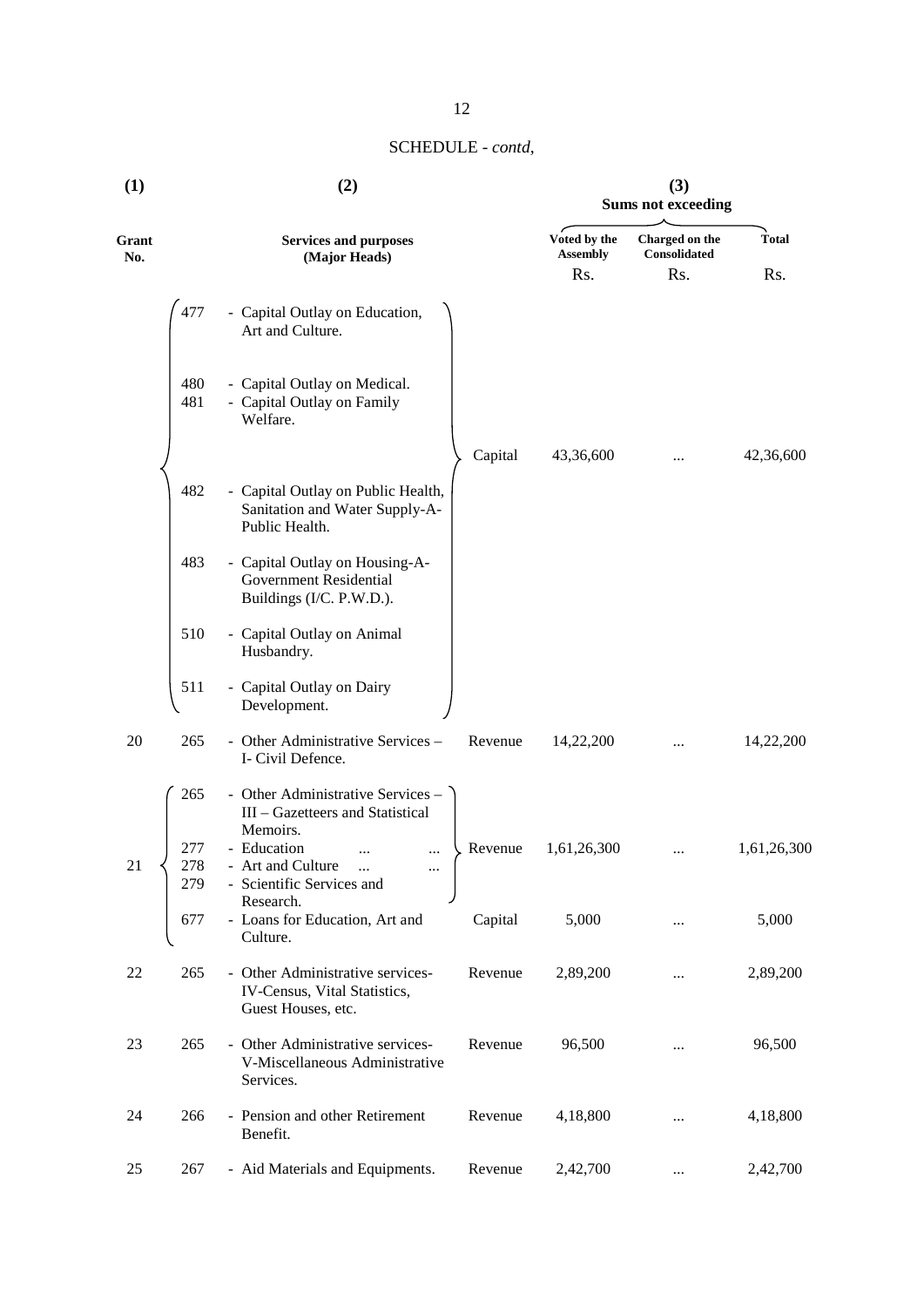| (1)          |            | (2)                                                                                                                    | (3)<br><b>Sums not exceeding</b> |                                 |                                |              |
|--------------|------------|------------------------------------------------------------------------------------------------------------------------|----------------------------------|---------------------------------|--------------------------------|--------------|
| Grant<br>No. |            | <b>Services and purposes</b><br>(Major Heads)                                                                          |                                  | Voted by the<br><b>Assembly</b> | Charged on the<br>Consolidated | <b>Total</b> |
|              |            |                                                                                                                        |                                  | Rs.                             | Rs.                            | Rs.          |
| 26           | 248        | - Miscellaneous General Services,<br>Pre-partition Payments, state<br>Lotteries Pension for<br>distinguished Services. | Revenue                          | 1,300                           |                                | 1,300        |
|              | 280        | - Medical                                                                                                              |                                  |                                 |                                |              |
| 27           | 281<br>282 | - Family Welfare<br>- Public Health, Sanitation and<br>Water Supply-A-Public Health<br>and Sanitation.                 | Revenue                          | 76,98,000                       |                                | 76,98,000    |
|              | 282        | - Public Health, Sanitation and<br>Water Supply-B-Sewerage and<br>Water Supply.                                        | Revenue                          | 24,52,500                       |                                | 24,52,500    |
| 28           | 283        | - Housing-C-Government<br>Residential Buildings.                                                                       |                                  |                                 |                                |              |
|              | 482        | - Capital Outlay on Public Health,<br>Sanitation and Water,<br>Supply.                                                 | Capital                          | 55,60,000                       |                                | 55,60,000    |
|              | 682        | - Loans for Public Health,<br>Sanitation and Water Supply.                                                             |                                  |                                 |                                |              |
|              | 283        | - Housing-I-A-Central and B-<br>Housing Schemes.                                                                       | Revenue                          | 73,800                          | $\cdots$                       | 73,800       |
| 29           | 683        | - Loans for Housing<br>                                                                                                | Capital                          | 4,91,200                        |                                | 4,91,200     |
|              | 284        | - Urban Development-A-General-<br>I-Municipal Administration.                                                          | Revenue                          | 68,700                          |                                | 68,700       |
|              | 634        | - Loans for Urban Development.                                                                                         | Capital                          |                                 |                                |              |
|              | 284        | - Urban Development-A- General<br>-II-Towns and Regional<br>Planning.                                                  | Revenue                          | 3,77,000                        | $\cdots$                       | 3,77,000     |
|              | 234        | Capital Outlay on Urban<br>Development-A-Central.                                                                      | Capital                          |                                 | $\cdots$                       |              |
| 32           | 285        | - Information and Publicity                                                                                            | Revenue                          | 3,92,500                        |                                | 3,92,500     |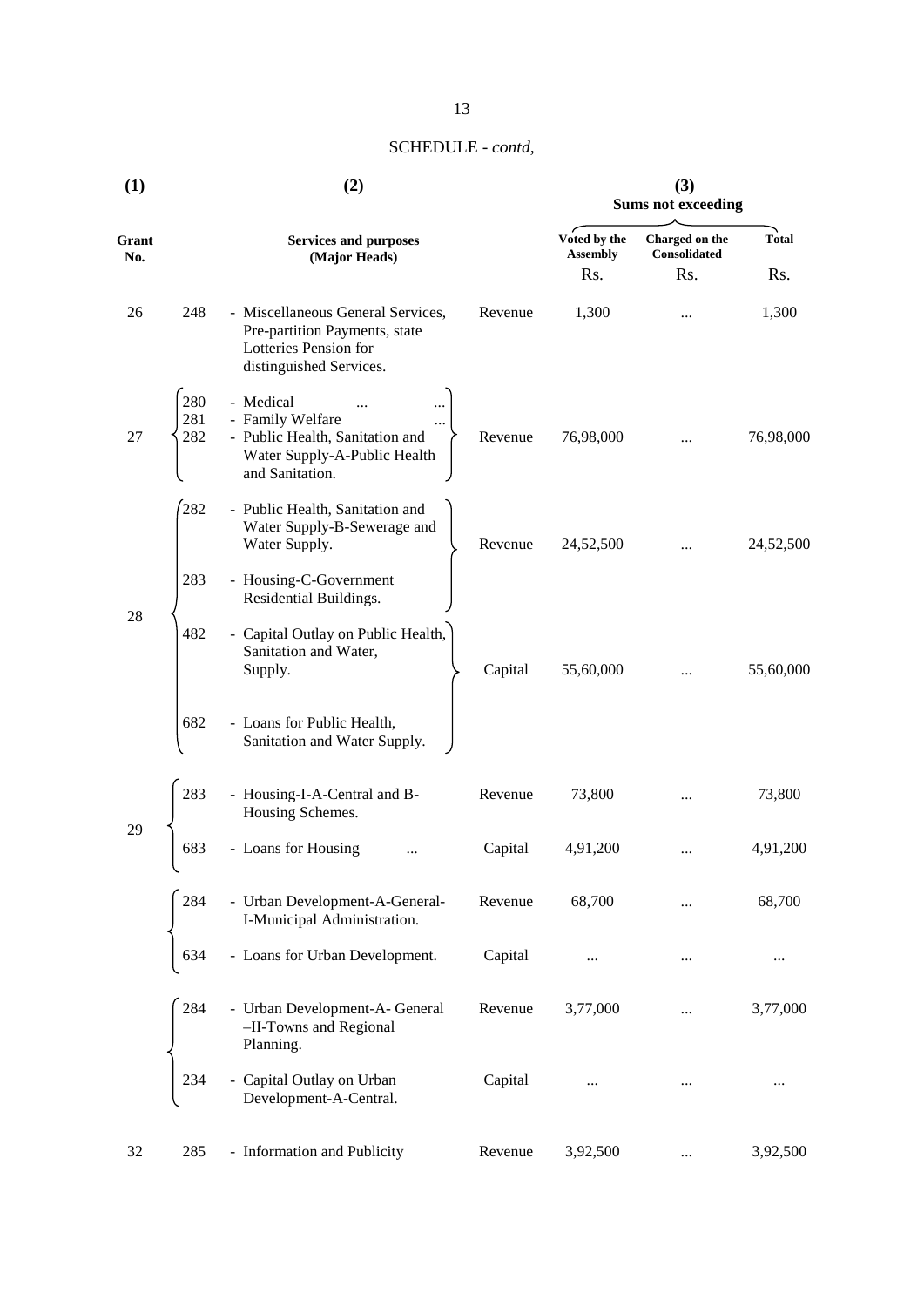| $\bf(1)$     |          | (2)                                                                                                                                                                          |                                 | (3)<br><b>Sums not exceeding</b> |              |  |  |
|--------------|----------|------------------------------------------------------------------------------------------------------------------------------------------------------------------------------|---------------------------------|----------------------------------|--------------|--|--|
| Grant<br>No. |          | <b>Services and purposes</b><br>(Major Heads)                                                                                                                                | Voted by the<br><b>Assembly</b> | Charged on the<br>Consolidated   | <b>Total</b> |  |  |
|              |          |                                                                                                                                                                              | Rs.                             | Rs.                              | Rs.          |  |  |
|              | 287      | - Labour and Employment -I-A-<br>Labour.                                                                                                                                     |                                 |                                  |              |  |  |
|              | 287      | - Labour and Employment-II-A-<br>Labour Inspectorate of Factories<br>and Steam Boilers.<br>Revenue                                                                           | 10,11,500                       | $\cdots$                         | 10,11,500    |  |  |
| 33           | 287      | - Labour and Employment -III-B-<br>Employment and Training.                                                                                                                  |                                 |                                  |              |  |  |
|              | 288      | - Social Security and Welfare-A-I-<br>Revenue<br>Civil Supplies.                                                                                                             | 3,30,000                        |                                  | 3,30,000     |  |  |
| 34           | 488      | - Capital Outlay on Social Security<br>Capital<br>Welfare-E-Other<br>and<br>Social<br>Security<br>Welfare<br>and<br>Programme-I-Civil<br>Supplies<br>Scheme.                 | 84,500                          | $\cdots$                         | 84,500       |  |  |
|              | 509      | - Capital Outlay of Food Nutrition.                                                                                                                                          |                                 |                                  |              |  |  |
|              | 288      | - Social Security and Welfare-B-II-<br>Revenue<br>Relief<br>and Rehabilitation of<br>Displaced persons.                                                                      | 26,300                          | $\cdots$                         | 26,300       |  |  |
| 35           | 688<br>╰ | - Loans for Social Security and<br>Capital<br>Welfare-I-Relief<br>and<br>Rehabilitation<br>of<br>Displaced<br>persons.                                                       |                                 | $\cdots$                         |              |  |  |
|              | 288      | - Social Security and Welfare-B-<br>Revenue<br>III-Welfare of Scheduled Castes,<br>Tribes<br>and Other<br>Scheduled<br>Classes-D-Social<br>Backward<br>Welfare.              | 14,55,000                       | $\cdots$                         | 14,55,000    |  |  |
| 36           | 668      | - Loans for Social Security and<br>Capital<br>Welfare-C-III-<br>Welfare<br>of<br>Scheduled<br>Scheduled<br>Castes,<br>Tribes and Other Backward<br>Classes-D-Social Welfare. | $\cdots$                        | $\cdots$                         | $\cdots$     |  |  |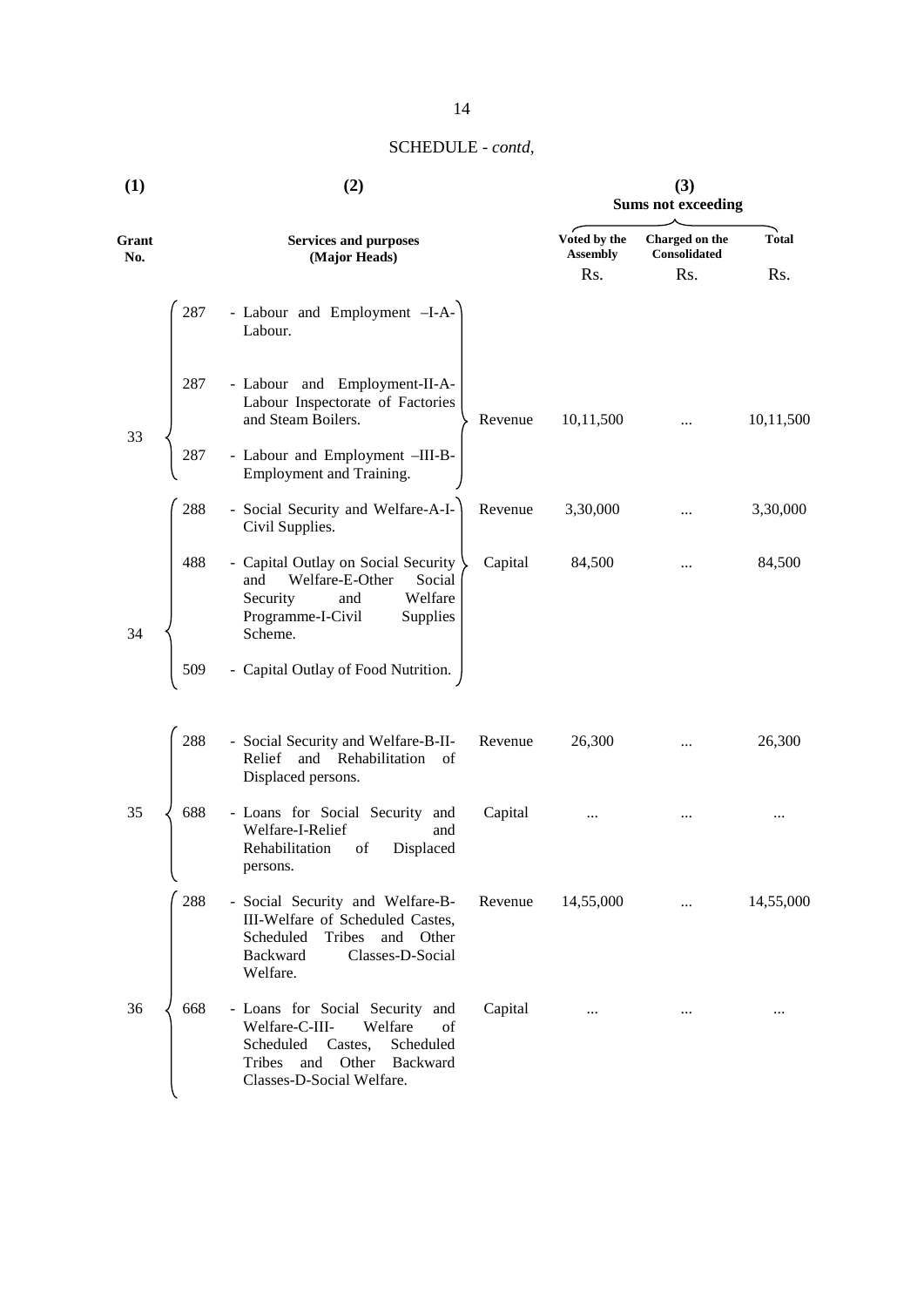# SCHEDULE – *contd...*

| (1)          |     | (2)                                                                                                                                       | (3)<br><b>Sums not exceeding</b> |                                 |                                |              |
|--------------|-----|-------------------------------------------------------------------------------------------------------------------------------------------|----------------------------------|---------------------------------|--------------------------------|--------------|
| Grant<br>No. |     | <b>Services and purposes</b><br>(Major Heads)                                                                                             |                                  | Voted by the<br><b>Assembly</b> | Charged on the<br>Consolidated | <b>Total</b> |
|              |     |                                                                                                                                           |                                  | Rs.                             | Rs.                            | Rs.          |
|              | 287 | - Social Security and Welfare -E-<br>Social<br>Other<br>Security<br>and<br>Welfare Programme-IV-Soldiers'<br>Sailors' and Airmen's Board. | Revenue                          | 22,500                          | $\cdots$                       | 22,500       |
| 37           | 681 | - Loans for Social Security and<br>Welfare-II-Loans to Ex-Service<br>Personnel.                                                           | Capital                          | 1,300                           | $\cdots$                       | 1,300        |
| 38           | 281 | - Social Security and Welfare-E-<br>Social<br>Security<br>Other<br>and<br>Welfare<br>Programmes-V-Other<br>Programmes.                    | Revenue                          | 1,300                           | $\cdots$                       | 1,300        |
| 39           | 295 | - Other Social and Community<br>Services.                                                                                                 | Revenue                          | 66,300                          |                                | 66,300       |
| 40           | 296 | - Secretariat-Economic Services-II-<br>.Planning Boards and attached<br>Offices.                                                          | Revenue                          | 2,65,000                        |                                | 2,65,000     |
|              | 298 | - Co-operation                                                                                                                            | Revenue                          | 15,58,700                       | $\cdots$                       | 15,58,700    |
|              | 498 | - Capital Outlay on Co-operation.                                                                                                         |                                  |                                 |                                |              |
| 41           | 505 | - Capital Outlay on Agriculture.                                                                                                          | Capital                          | 8,91,300                        | $\cdots$                       | 8,91,300     |
|              | 688 | - Loan to Co-operation.                                                                                                                   |                                  |                                 |                                |              |
|              | 299 | - Special and Backward Areas -C-<br>North Eastern Areas.                                                                                  | Revenue                          | 23,68,000                       |                                | 23,68,000    |
| 42           | 499 | - Capital Outlay on Special and<br>Backward<br>Areas-C-<br>North<br>Eastern Areas.                                                        | Capital                          | 48,73,700                       |                                | 48,73,700    |
|              | 699 | - Loans for Social and Backward<br>Areas - C- North Eastern Areas.                                                                        |                                  |                                 |                                |              |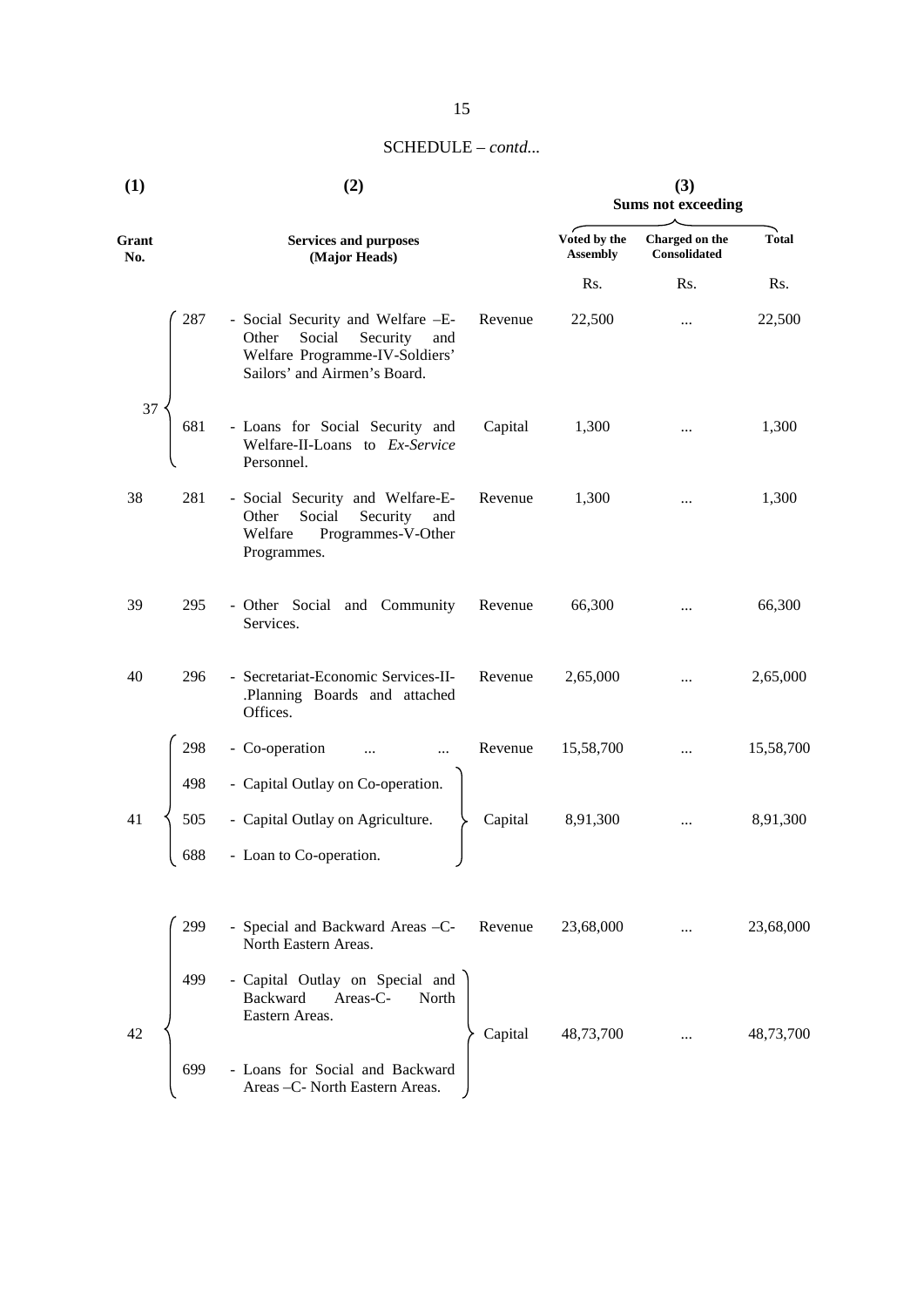| (1)          |     |                          | (2)                                                                                                                                        | (3)<br><b>Sums not exceeding</b> |                                 |                                |              |
|--------------|-----|--------------------------|--------------------------------------------------------------------------------------------------------------------------------------------|----------------------------------|---------------------------------|--------------------------------|--------------|
| Grant<br>No. |     |                          | <b>Services and purposes</b><br>(Major Heads)                                                                                              |                                  | Voted by the<br><b>Assembly</b> | Charged on the<br>Consolidated | <b>Total</b> |
|              |     |                          |                                                                                                                                            |                                  | Rs.                             | Rs.                            | Rs.          |
| 43           | 304 | $\overline{\phantom{a}}$ | Other<br>General<br>Economic<br>Services-I-Economic<br>Advice<br>and Statistics.                                                           | Revenue                          | 3,90,200                        | $\cdots$                       | 3,90,200     |
| 44           | 304 | $\overline{\phantom{a}}$ | Other<br>Economic<br>General<br>Services-II-Regulation<br>of<br>Weight and Measures.                                                       | Revenue                          | 1,10,000                        |                                | 1,10,000     |
| 45           | 305 | $\blacksquare$           | Agriculture/306-I-Minor<br>Irrigation/295-Other social and<br>Community<br>Services/283-<br>Housing-C-Government<br>Residential Buildings. | Revenue                          | 60,10,200                       |                                | 60,10,200    |
|              | 705 |                          | Loans for Agriculture<br>$\cdots$                                                                                                          | Capital                          | $\cdots$                        |                                |              |
|              | 306 |                          | Minor Irrigation-II-Works under<br>Embankment<br>Drainage<br>and<br>Wing, P.W.D.                                                           |                                  |                                 |                                |              |
|              | 333 | $\blacksquare$           | Irrigation, Navigation, Drainage<br>and Flood Control Projects.                                                                            | Revenue                          | 1,62,500                        | $\cdots$                       | 1,62,500     |
| 46           | 506 |                          | Capital<br>Outlay<br>Minor<br>on<br>Soil Conservation<br>Irrigation,<br>and Areas Development.                                             |                                  |                                 |                                |              |
|              | 533 |                          | Capital outlay on Irrigation,<br>Navigation, Drainage and Flood<br>Control.                                                                | Capital                          | 8,37,500                        | $\cdots$                       | 8,37,500     |
| 47           | 307 | $\blacksquare$           | Soil and Water Conservation<br>283-Housing-C-<br>and<br>Residential<br>Government<br>Buildings.                                            | Revenue                          | 44,96,200                       |                                | 44,96,200    |
|              | 308 |                          | Area Development                                                                                                                           | Revenue                          | 43,75,000                       |                                | 43,75,000    |
| 48           | 706 |                          | Loans for Minor Irrigation, Soil<br>Conservation<br>and<br>Area<br>Development.                                                            | Capital                          | $\cdots$                        |                                | $\cdots$     |
|              | 310 |                          | Animal Husbandry and 283-<br>Housing-C-Government<br>Residential Buildings.                                                                | Revenue                          | 34,51,100                       |                                | 34,51,100    |
| 49           | 710 |                          | Loans for Animal Husbandry.                                                                                                                | Capital                          | .                               |                                |              |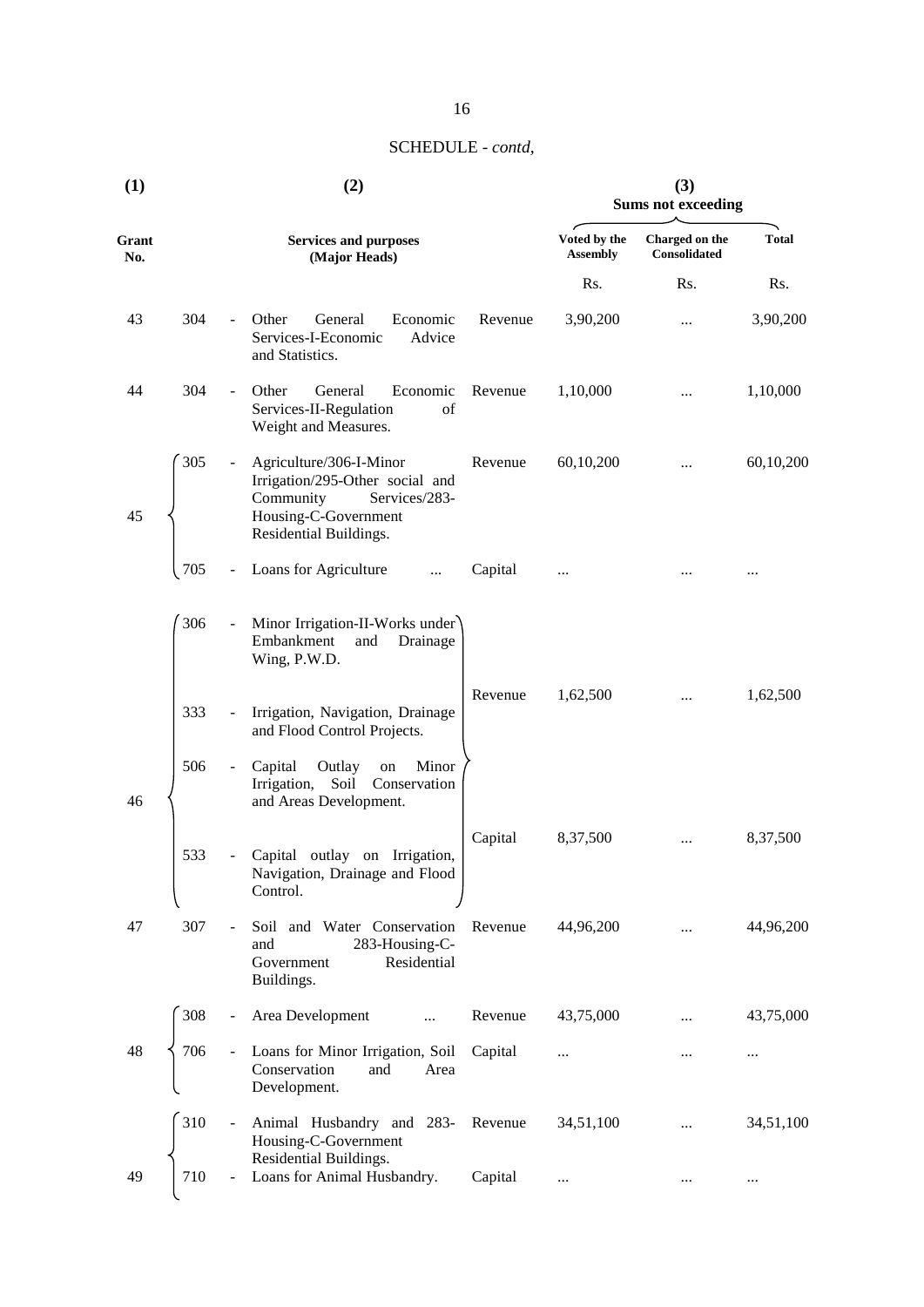| $\bf(1)$     |                          | (2)                                                                                                                                                                                                                                   |                                 | (3)<br><b>Sums not exceeding</b> |              |  |  |
|--------------|--------------------------|---------------------------------------------------------------------------------------------------------------------------------------------------------------------------------------------------------------------------------------|---------------------------------|----------------------------------|--------------|--|--|
| Grant<br>No. |                          | <b>Services and purposes</b><br>(Major Heads)                                                                                                                                                                                         | Voted by the<br><b>Assembly</b> | Charged on the<br>Consolidated   | <b>Total</b> |  |  |
|              |                          |                                                                                                                                                                                                                                       | Rs.                             | Rs.                              | Rs.          |  |  |
| 50           | 311                      | Dairy Development and 283-<br>Revenue<br>Housing-C-Government<br>Residential Buildings.                                                                                                                                               | 11,12,500                       |                                  | 11,12,500    |  |  |
| 51           | 312                      | Fisheries<br>Revenue<br>.                                                                                                                                                                                                             | 5,06,500                        |                                  | 5,06,500     |  |  |
|              | 313                      | Forests<br>Revenue<br>$\cdots$<br>                                                                                                                                                                                                    | 42,62,500                       |                                  | 42,62,500    |  |  |
|              | 513                      | Capital Outlay on Forest<br>Capital                                                                                                                                                                                                   |                                 |                                  | $\cdots$     |  |  |
|              | 314                      | Community Development 283-<br>Housing-C-Government<br>Residential Buildings and 288-<br>Social Security and Welfare.                                                                                                                  |                                 |                                  |              |  |  |
|              | 314                      | Community Development-II-<br>Revenue                                                                                                                                                                                                  | 38,33,000                       |                                  | 38,33,000    |  |  |
|              | 714                      | Rural Works Programme.<br>Loans<br>for<br>Community<br>Capital                                                                                                                                                                        |                                 |                                  | $\cdots$     |  |  |
|              | 320                      | Development.<br>Industries<br>Revenue<br>$\overline{\phantom{a}}$                                                                                                                                                                     | 7,30,200                        | $\cdots$                         | 7,30,200     |  |  |
|              | 520<br>522<br>526<br>720 | Capital Outlay on Industrial<br>Research and Development.<br>Capital Outlay on Machinery<br>and Engineering Industries.<br>Capital<br>Capital Outlay on Consumers<br>Industries.<br>Loans for Industrial Research<br>and Development. | 8,75,000                        | $\cdots$                         | 8,75,000     |  |  |
|              | 321<br>521               | Village and Small Industries-I-<br>Revenue<br>Handloom and Sericulture and<br>386-housing-C-Government<br>Residential Buildings.<br>Capital Outlay on village and                                                                     | 14,76,500                       |                                  | 14,76,500    |  |  |
| 55           | 698                      | Small Industries -I- Handloom<br>and Sericulture.<br>Loans to Co-operative Societies.<br>Capital                                                                                                                                      | 5,000                           |                                  | 5,000        |  |  |
|              | 721                      | Loans for Village and Small<br>$\blacksquare$<br>Industries -I - Handloom and<br>Sericulture.                                                                                                                                         |                                 |                                  |              |  |  |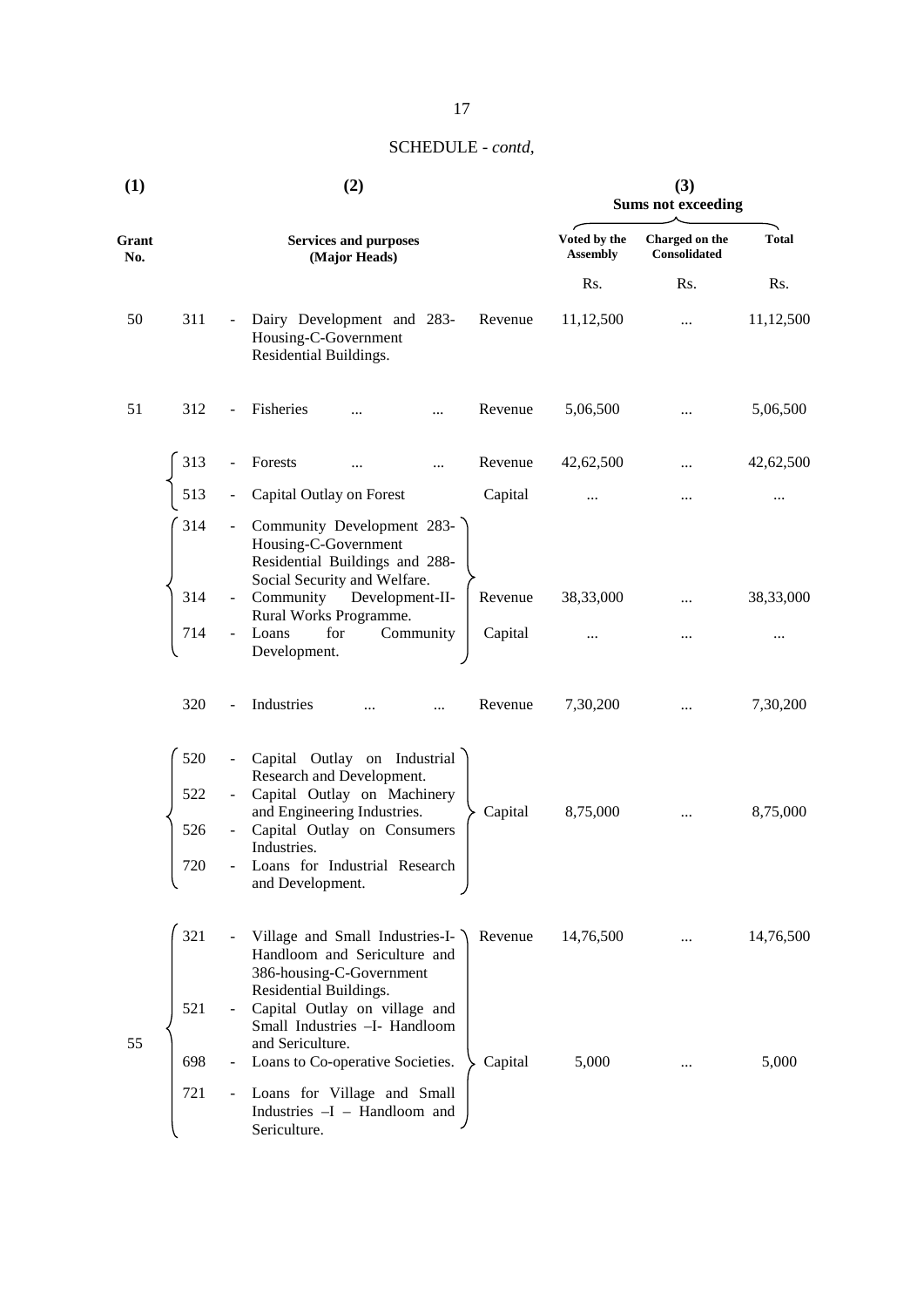| (1)          |     |                              | (2)                                                                          | (3)<br><b>Sums not exceeding</b> |                                       |              |              |
|--------------|-----|------------------------------|------------------------------------------------------------------------------|----------------------------------|---------------------------------------|--------------|--------------|
| Grant<br>No. |     |                              | <b>Services and purposes</b><br>(Major Heads)                                | Voted by the<br><b>Assembly</b>  | Charged on the<br><b>Consolidated</b> | <b>Total</b> |              |
|              |     |                              |                                                                              |                                  | Rs.                                   | Rs.          | Rs.          |
|              | 321 | $\blacksquare$               | Village and Small Industries<br>- II - Small Industries.                     | Revenue                          | 20,14,800                             | $\cdots$     | 20,14,800    |
|              | 321 | $\blacksquare$               | Capital Outlay on Village<br>and Small Industries - II-<br>Small Industries. |                                  |                                       |              |              |
| 56           | 721 | $\blacksquare$               | Loans for Village and Small<br>$-$ II-<br>Industries<br>Small<br>Industries. | Capital                          | 1,36,300                              | $\cdots$     | 1,36,300     |
|              | 328 | $\blacksquare$               | <b>Mines</b><br>Minerals-B-<br>and<br><b>Regulation and Development</b>      | Revenue                          | 6,80,000                              |              | 6,80,000     |
| 57           | 528 | $\blacksquare$               | of Mines.<br>Capital Outlay on Mining<br>and Metallurgical Industries.       | Capital                          | $\cdots$                              | $\cdots$     | $\cdots$     |
|              | 337 |                              | Road and Bridges                                                             | Revenue                          | 61,87,500                             | $\cdots$     | 61,87,500    |
| 58           | 537 | $\qquad \qquad \blacksquare$ | Capital Outlay on Roads and<br>Bridges.                                      | Capital                          | 1,19,35,800                           |              | 1,19,35,800  |
|              | 339 | $\overline{\phantom{a}}$     | Tourism                                                                      | Revenue                          | 4,01,700                              |              | 4,01,700     |
| 59           | 544 | $\blacksquare$               | Capital Outlay<br>on other<br>Transport<br>and<br>Communication Services.    | Capital                          | $\cdots$                              |              | $\cdots$     |
| 60           | 530 | $\blacksquare$               | Investment<br>in<br>Industrial<br>Financial Institutions.                    | Capital                          | $\cdots$                              | $\cdots$     | $\cdots$     |
|              | 603 |                              | Internal Debt of the State<br>Government (Charged).                          | Capital                          |                                       | 24,70,000    | 24,70,000    |
|              | 304 |                              | Loans and Advances from<br>Central<br>the<br>Government.<br>(Charged)        | Capital                          | $\cdots$                              | 69,85,900    | 69,85,900    |
| 61           | 766 | $\Box$                       | Government<br>Loans<br>to<br>Servants.                                       | Capital                          | 13,75,000                             | $\cdots$     | 13,75,000    |
| 62           | 767 | $\blacksquare$               | Miscellaneous<br>Loans                                                       | Capital                          | $\cdots$                              | $\cdots$     | $\ldots$     |
| 63           | 768 | $\overline{\phantom{a}}$     | <b>Inter-State Settlement</b>                                                | Capital                          | 18,60,500                             | $\cdots$     | 18,60,500    |
|              |     | $\overline{\phantom{a}}$     | Appropriation<br>to<br>Contingency Fund.                                     | Capital                          | $\cdots$                              | $\ldots$     | $\ldots$     |
|              |     |                              | <b>Total</b><br>                                                             |                                  | 13,51,75,600                          | 1,58,92,600  | 15,10,68,200 |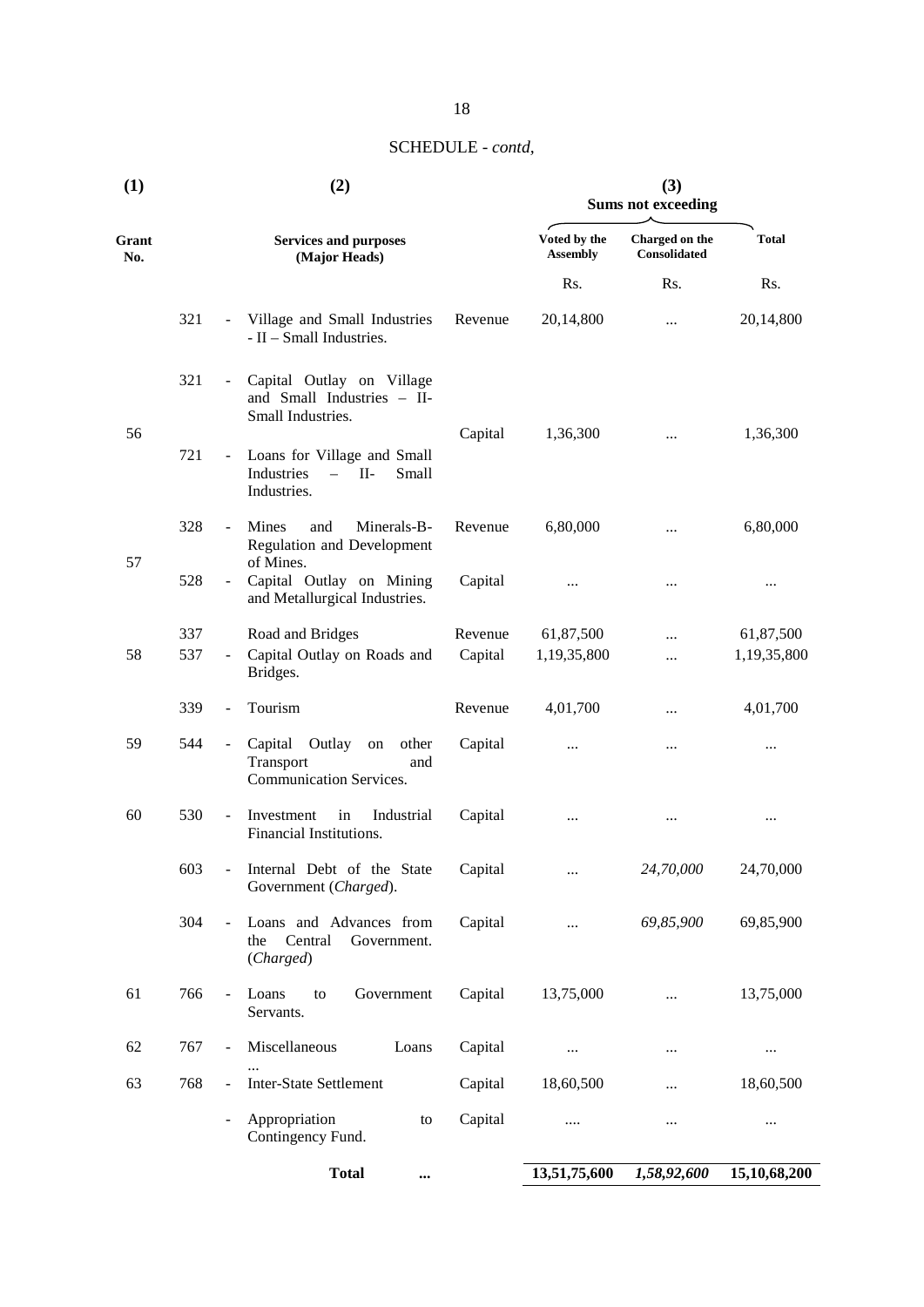# MEGHALAYA ACT 4 OF 1978

#### THE MEGHALAYA FINANCE ACT, 1978

# (As passed by the Assembly)

[Received the assent of the Governor on the 31<sup>st</sup> March, 1978]

(Published in the *Gazette of Meghalaya*, Extraordinary, dated 31<sup>st</sup> March 1978)

#### **An**

#### **Act**

# **to fix the rates at which the Meghalaya Purchase Tax shall be levied and charge for the financial year 1978-79.**

| Short title extent and<br>commencement  | 1. | 1978.                                             | (1) This Act may be called the Meghalaya Finance Act,                                                                                                                                                                           |
|-----------------------------------------|----|---------------------------------------------------|---------------------------------------------------------------------------------------------------------------------------------------------------------------------------------------------------------------------------------|
|                                         |    |                                                   | (2) It extends to the whole of the State of Meghalaya.                                                                                                                                                                          |
|                                         |    | day of April, 1978.                               | (3) It shall be deemed to have come into force on the $1st$                                                                                                                                                                     |
| Rates of the Meghalaya<br>Purchase Tax. | 2. | the $1st$ day of April 1978 shall be as follows – | The rates at which the tax shall be levied and collected<br>on the purchase of the items of the Schedule under the<br>Meghalaya Purchase Tax Act (Assam Act XIX of 1967<br>as modified by Meghalaya), for the year beginning on |
|                                         |    | In respect of items 1,2<br>and 3                  | Four paise per rupee value of<br>the price at which the taxable<br>goods are purchased.                                                                                                                                         |
|                                         |    | In respect of item 4                              | Two paise per rupee value of<br>the price at which the taxable<br>goods are purchased.                                                                                                                                          |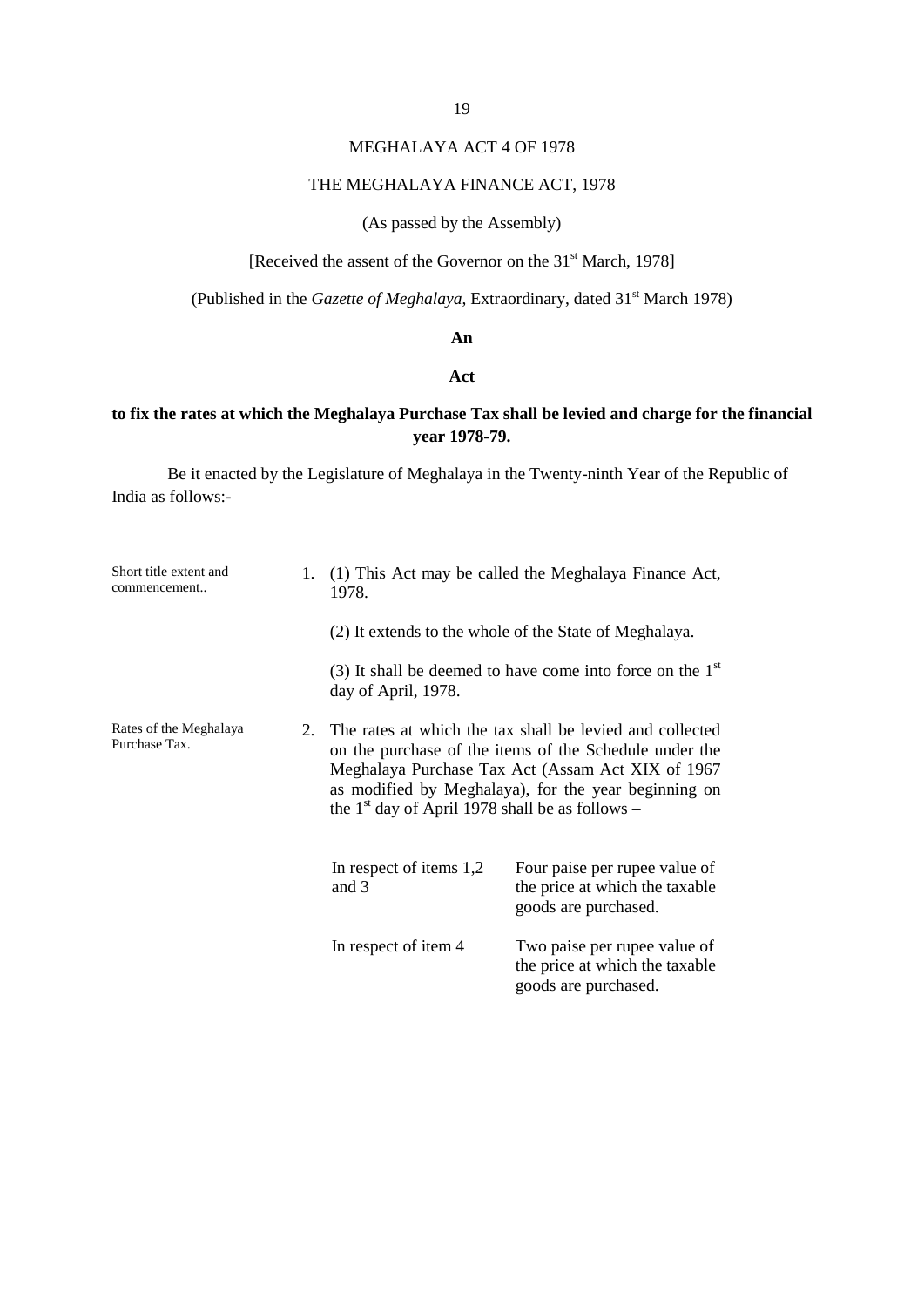20

# MEGHALAYA ACT 5 OF 1978

# THE MEGHALAYA FINANCE (SALES TAX) (AMENDMENT) ACT, 1978

(As passed by the Assembly)

[Received the assent of the Governor on the  $8<sup>th</sup>$  April, 1978] (Published in the *Gazette of Meghalaya*, Extraordinary, dated 10<sup>th</sup> April, 1978)

#### **An**

#### **Act**

# **further to amend the Meghalaya Finance (Sales Tax) act (Assam Act XI of 1956 as adapted by Meghalaya), hereinafter referred to as the principal Act.**

| Short title extent and<br>commencement                | 1. | (1) This Act may be called the Meghalaya Finance Act,<br>1978.<br>(2) It extends to the whole of the State of Meghalaya.<br>(3) It shall be deemed to have come into force on the $1st$<br>day of April, 1978.                                                                                                                                                                                                                                                                                                                         |
|-------------------------------------------------------|----|----------------------------------------------------------------------------------------------------------------------------------------------------------------------------------------------------------------------------------------------------------------------------------------------------------------------------------------------------------------------------------------------------------------------------------------------------------------------------------------------------------------------------------------|
| Amendment of the<br>Schedule to the principal<br>Act. | 2. | In the Schedule to the principal Act:-<br>Between the existing items 9 and 10, the following<br>(i)<br>shall be inserted as item 10, namely:-<br>"10. Motor Cars 7 paise in the rupee".<br>(ii) the existing item 10 shall be re-numbered as item<br>10A and for the words "including motor cars"<br>occurring between the words "motor vehicles" and<br>"motor taxi" in the said item the words "excluding"<br>motor cars but including" shall be substituted, and<br>(iii) the existing item 10A shall be renumbered as item<br>10B. |
| Repeal of Ordinance 4 of<br>1978.                     | 3. | The Meghalaya Finance (Sales Tax) (Amendment)<br>Ordinance, 1978 is hereby repealed.                                                                                                                                                                                                                                                                                                                                                                                                                                                   |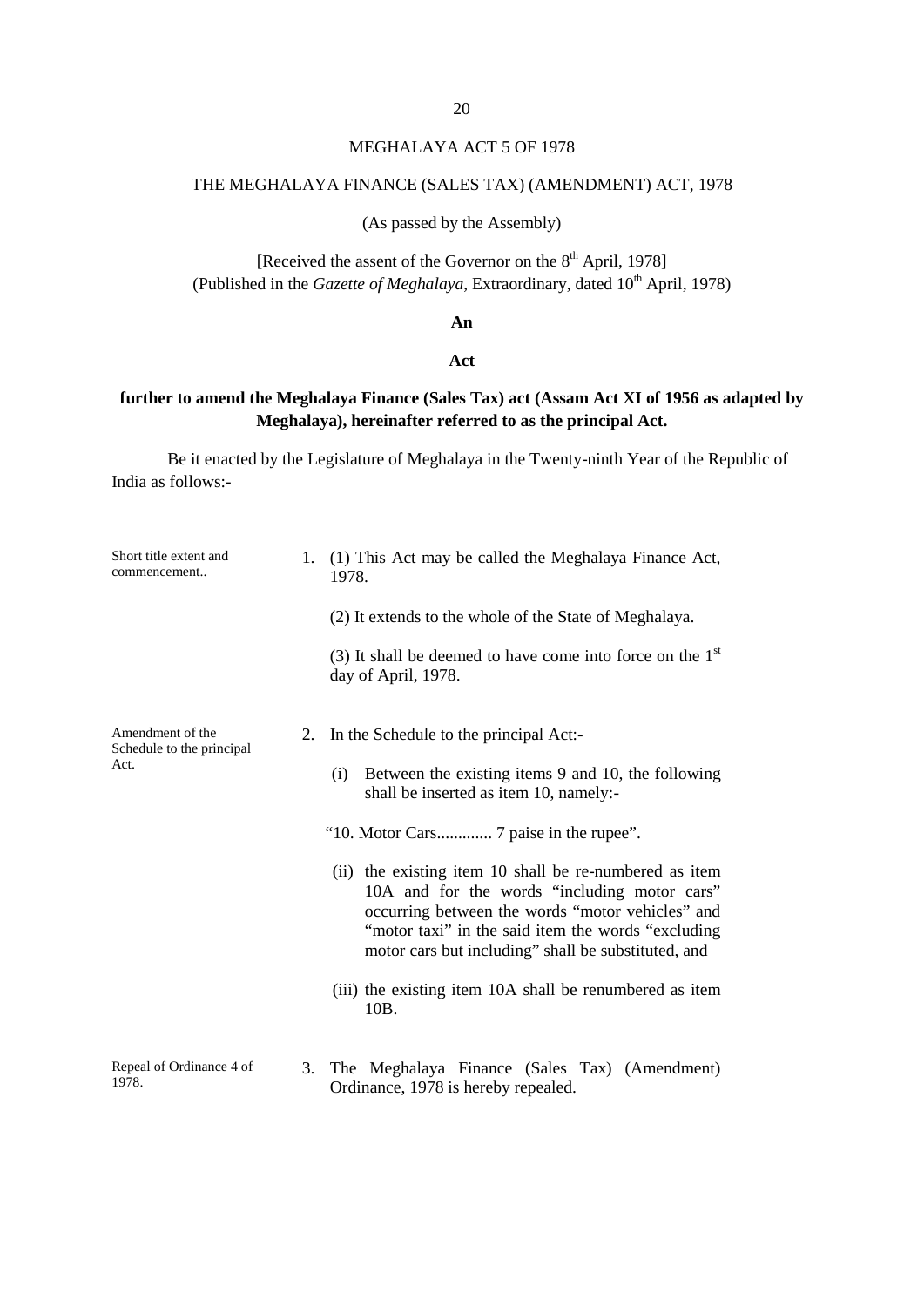# MEGHALAYA ACT 6 OF 1978

# THE MEGHALAYA (MINISTERS' SALARIES AND ALLOWANCES) (AMENDMENT) ACT, 1978.

#### (As passed by the Assembly)

# [Received the assent of the Governor on the  $8<sup>th</sup>$  April, 1978]

(Published in the *Gazette of Meghalaya*, Extraordinary, dated 10<sup>th</sup> April, 1978)

**An**

#### **Act**

# **further to amend the Meghalaya (Ministers' Salaries and Allowances) Act (Act 4 of 1972) (hereinafter referred to as the principal Act)**

| Short title and<br>commencement                 | 1. | (1) This Act may be called the Meghalaya Finance Act,<br>1978.                                                                                                    |
|-------------------------------------------------|----|-------------------------------------------------------------------------------------------------------------------------------------------------------------------|
|                                                 |    | (2) It extends to the whole of the State of Meghalaya.                                                                                                            |
|                                                 |    | (3) It shall be deemed to have come into force on the $1st$<br>day of April, 1978.                                                                                |
| Amendment of section 2<br>of the principal Act. |    | 2. In section 2 of the principal Act,-                                                                                                                            |
|                                                 |    | (i) in the marginal note between the words "Chief"<br>Minister" and "other Ministers" the words and<br>punctuation "Deputy Chief Minister," shall be<br>inserted; |
|                                                 |    | (ii) after clause (a) the following new clause shall be<br>inserted as clause (b), namely:-                                                                       |
|                                                 |    | "(b) to the Deputy Chief Minister a salary of rupees<br>one thousand four hundred per mensem;"                                                                    |
|                                                 |    | (iii) the existing clauses " $(b)$ " and " $(c)$ " shall be<br>renumbered as clauses "(c)" and "(d)", respectively.                                               |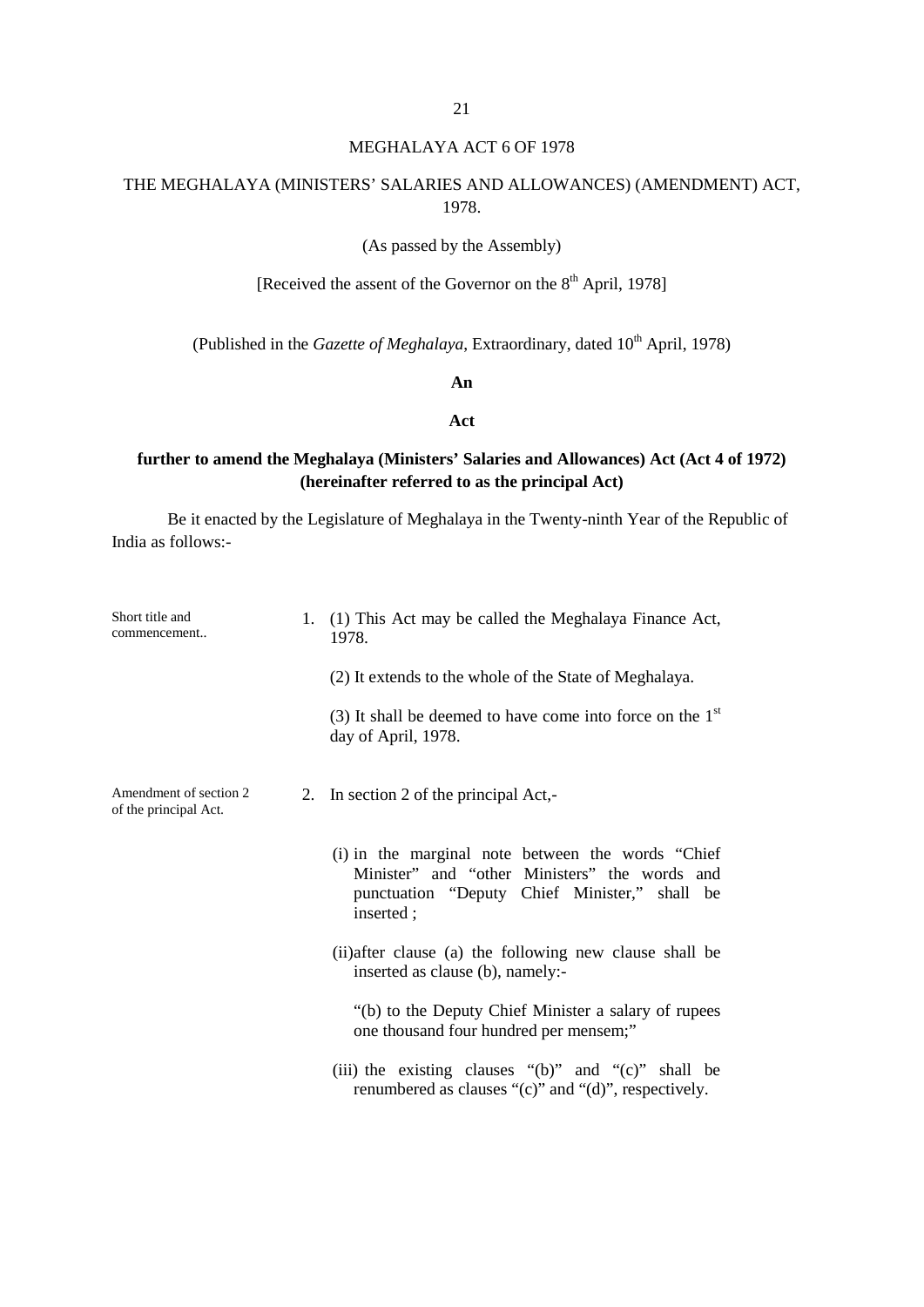Amendment of section 3 to 10 of the principal Act.

Insertion of an explanation to the proviso to section 5 of the principal Act.

3. In the principal Act,-

- (i) between the words "Chief Minister" and "other Ministers" occurring in the first line of section 4 and occurring in sections 3,5,6,7,8,9 and 10, the words and punctuation "Deputy Chief Minister," shall be inserted ;
- (ii) in the sixth line of section 4 between the words "Chief Minister" and "and" the punctuation and the words "Deputy Chief Minister" shall be inserted ;
- (iii) in the marginal notes against sections 3 and 5 between the words "Chief Minister" and "other Ministers" the words and punctuation "Deputy Chief Minister," shall be inserted.
- 4. In the principal Act, below the proviso to section 5, the following explanation shall be inserted, and shall always be deemed to have been inserted, namely:-

"Explanation: For the purpose of the proviso the word "Minister" shall include the Chief Minister, Deputy Chief Minister, other Ministers and Ministers of State".

#### MEGHALAYA ACT 7 OF 1978

 $\frac{1}{\sqrt{2}}$ 

THE MEGHALAYA MUNICIPAL (GARO HILLS AUTONOMOUS DISTRICT) ACT, 1978. (As passed by the Assembly)

[Received the assent of the Governor on the  $8<sup>th</sup>$  April, 1978] (Published in the *Gazette of Meghalaya*, Extraordinary, dated  $10^{th}$  April, 1978)

# **An**

#### **Act**

# **to provide for the constitution and establishment of municipalities and town committees in the Garo Hills Autonomous District and extension and application of the Meghalaya Municipal Act to the said District and for matters connected thereto**

| Short title, extent and<br>commencement. | 1. (1) This Act may be called the Meghalaya Municipal<br>(Garo Hills Autonomous District) Act, 1978. |
|------------------------------------------|------------------------------------------------------------------------------------------------------|
|                                          | (2) It extends to the Garo Hills Autonomous District.                                                |
|                                          | (3) It shall be deemed to have come into force on the $7th$<br>day of January, 1978.                 |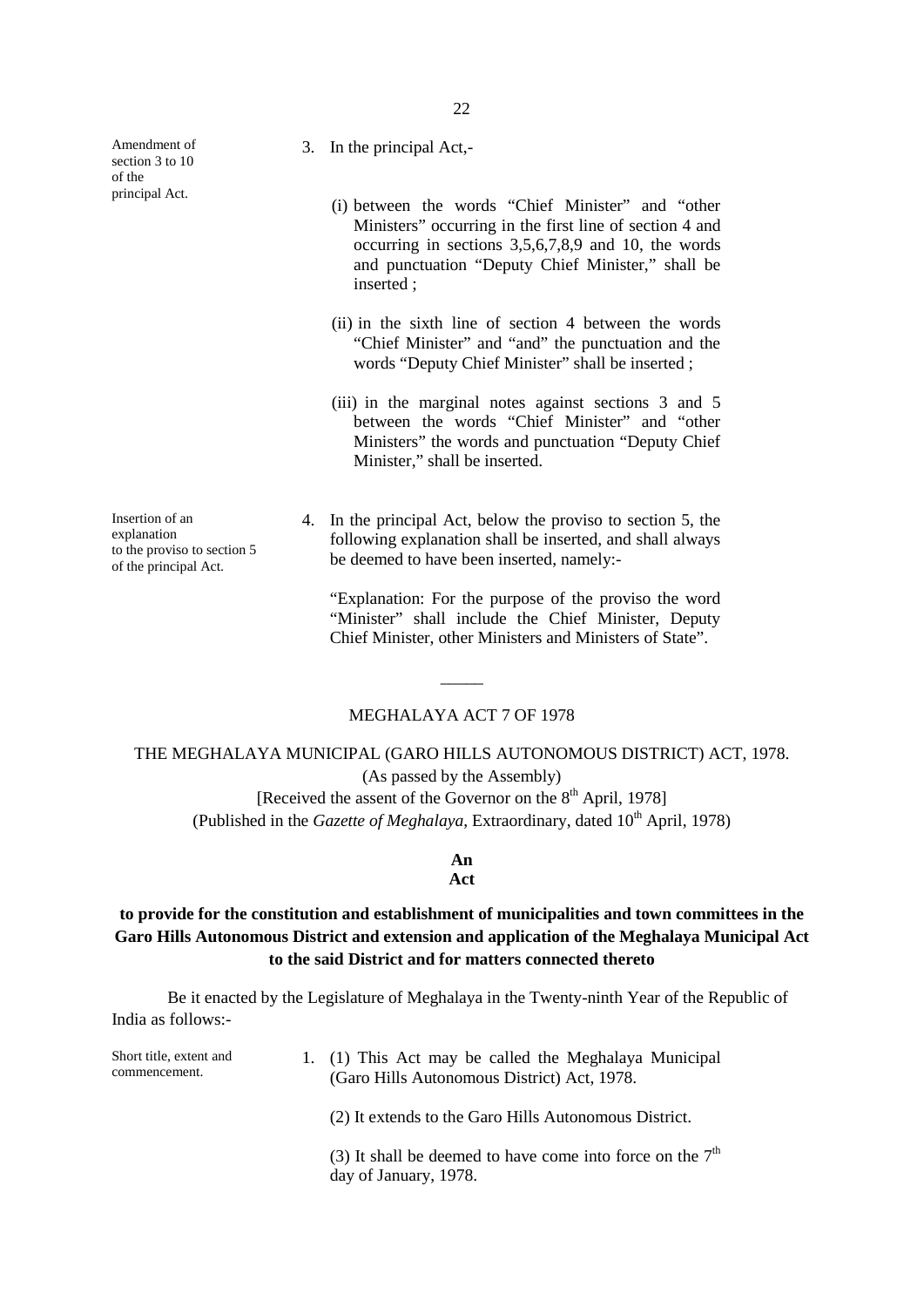Constitution and establishment of municipalities and Town Committees in the Garo Hills Autonomous District. 2. Notwithstanding anything contained in any other law the State Government may, on the recommendation of the District Council of the Garo Hills Autonomous District, constitute any area of the said Autonomous District as a municipality, or declare any area within such District to be a notified area and establish a Town Committee for the notified area, under the provisions for the Meghalaya Municipal Act (Assam Act XV of 1957 as adapted by Meghalaya) and apply all or any of the provisions of the said act or of the Rules made thereunder as may be specified in the notification to the Municipality or town committee so constituted or established and to the area or areas comprising within the said municipality or town committee. Repeal of Ordinance 1 of 1978 3. The Meghalaya Municipal (Garo Hills Autonomous District) Ordinance, 1978 is hereby repealed.

#### MEGHALAYA ACT 8 OF 1978

 $\frac{1}{\sqrt{2}}$ 

#### THE MEGHALAYA APPROPRIATION (No. II) ACT, 1978.

(As passed by the Assembly)

[Received the assent of the Governor on the  $30<sup>th</sup>$  June, 1978]

(Published in the *Gazette of Meghalaya*, Extraordinary, dated 30<sup>th</sup> June, 1978)

**An**

#### **Act**

# **to authorise payment and appropriation of certain sums from and out of the Consolidated Fund of Meghalaya for the services of the financial year ending on the thirty first day of March, 1979**

| Short title and<br>commencement. | 1. (1) This Act may be called the Meghalaya Appropriation<br>(No. II) Act, 1978.   |
|----------------------------------|------------------------------------------------------------------------------------|
|                                  | (2) It shall be deemed to have come into force on the<br>first day of April, 1978. |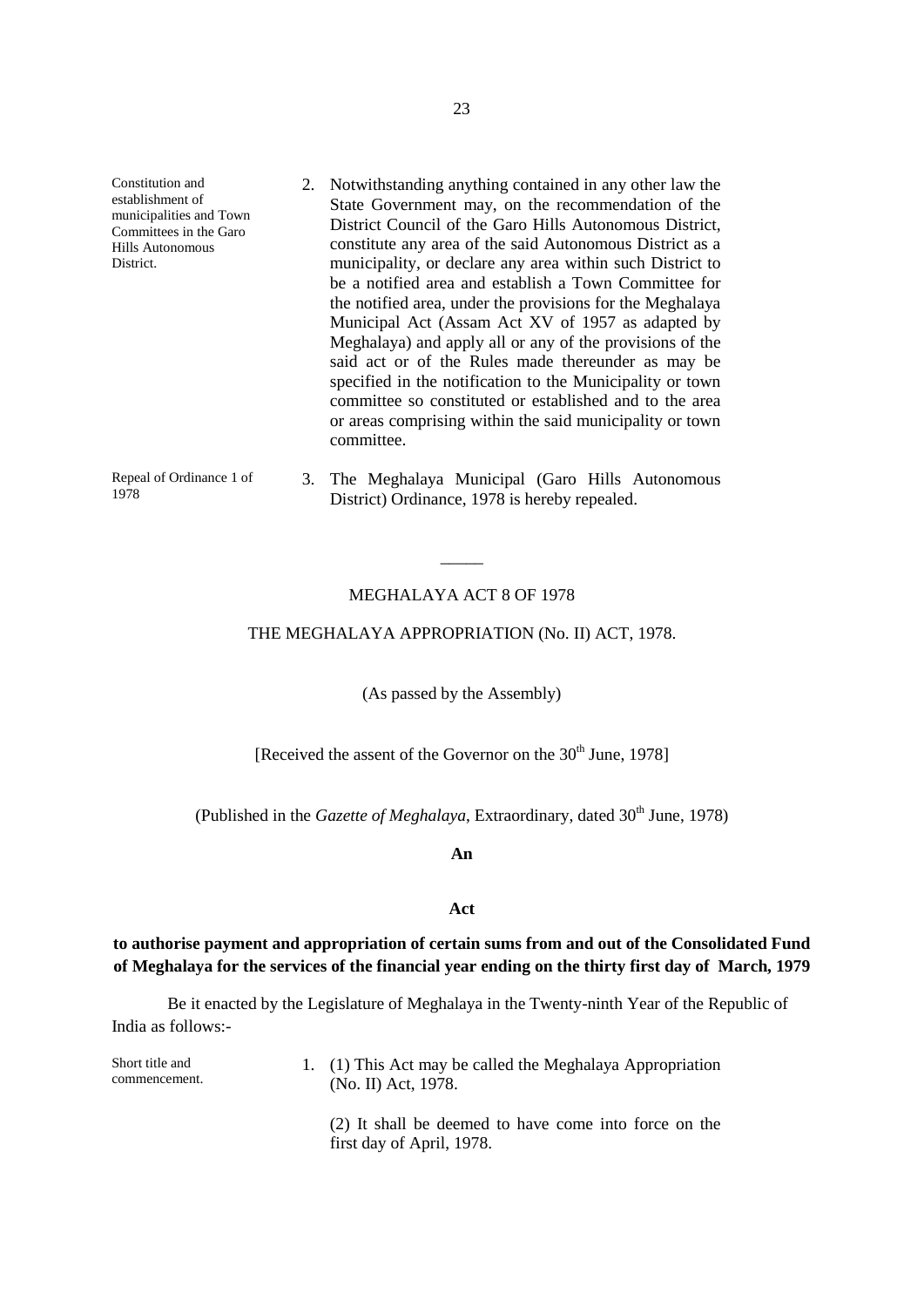| Withdrawal of Rs.60, 42,<br>72,900 from and out of<br>the Consolidated Fund of<br>Meghalaya for the<br>Financial year 1978-79. | 2. From and out of the Consolidated Fund of Meghalaya<br>there may be paid and applied sums not exceeding those<br>specified in column (3) of the Schedule amounting in the<br>aggregate [inclusive of the sum specified in column (3)<br>of the Schedule to the Meghalaya Appropriation (Vote-<br>on-Account) Act, 1978] to the sum of sixty crores, forty<br>two lakhs, seventy two thousand and nine hundred<br>rupees towards defraying the several charges which will<br>come in course of payment during the financial year<br>ending on the thirty-first day of March, 1979 in respect<br>of the services specified in column (2) of the Schedule. |
|--------------------------------------------------------------------------------------------------------------------------------|-----------------------------------------------------------------------------------------------------------------------------------------------------------------------------------------------------------------------------------------------------------------------------------------------------------------------------------------------------------------------------------------------------------------------------------------------------------------------------------------------------------------------------------------------------------------------------------------------------------------------------------------------------------|
| Appropriation.                                                                                                                 | The sums authorised to be withdrawn from and out of                                                                                                                                                                                                                                                                                                                                                                                                                                                                                                                                                                                                       |

Appropriation. 3. The sums authorised to be withdrawn from and out of the Consolidated Fund of Meghalaya by this Act shall be appropriated for the services and purposes expressed in the Schedule in relation to the said year.

# SCHEDULE

# (*See* Section 2 and 3)

| (1)            |     | (2)                                           |                                                                           |           |         | (3)<br><b>Sums not exceeding</b> |                                       |              |  |
|----------------|-----|-----------------------------------------------|---------------------------------------------------------------------------|-----------|---------|----------------------------------|---------------------------------------|--------------|--|
| Grant<br>No.   |     | <b>Services and purposes</b><br>(Major Heads) |                                                                           |           |         | Voted by the<br><b>Assembly</b>  | Charged on the<br><b>Consolidated</b> | <b>Total</b> |  |
|                |     |                                               |                                                                           |           |         | Rs.                              | Rs.                                   | Rs.          |  |
| $\mathbf{1}$   | 211 | $\sim$                                        | Parliament/State/Union<br>Territory Legislatures-B-State<br>Legislatures. |           | Revenue | 23,99,200                        | 1,07,800                              | 25,07,000    |  |
| $\overline{2}$ | 212 | ÷.                                            | Governor                                                                  | $\ddotsc$ | Revenue | 10,000                           | 8,81,000                              | 8,91,000     |  |
| 3              | 213 |                                               | <b>Council of Ministers</b>                                               |           | Revenue | 9,71,000                         | $\cdots$                              | 9,71,000     |  |
| $\overline{4}$ | 214 | $\sim$                                        | Administration of Justice                                                 |           | Revenue | 12,22,000                        | 3,31,000                              | 15,53,000    |  |
| 5              | 215 | $\blacksquare$                                | Election<br>$\cdots$                                                      | $\cdots$  | Revenue | 9,74,000                         | $\cdots$                              | 9,74,000     |  |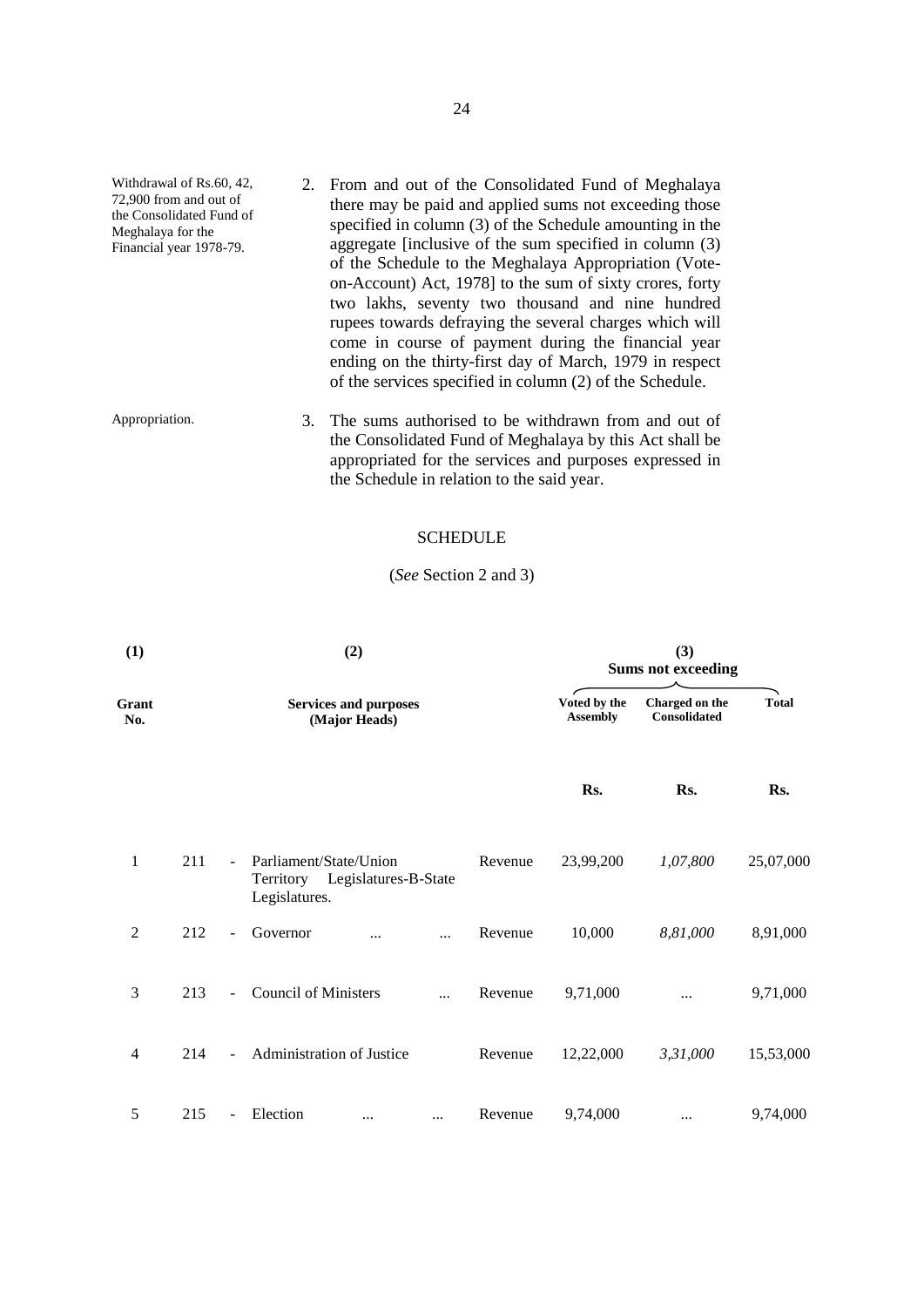| (1)          |                                                                                         | (2)                                                                                                                                                                                                                                                                           |                                 | (3)<br><b>Sums not exceeding</b> |                                |  |
|--------------|-----------------------------------------------------------------------------------------|-------------------------------------------------------------------------------------------------------------------------------------------------------------------------------------------------------------------------------------------------------------------------------|---------------------------------|----------------------------------|--------------------------------|--|
| Grant<br>No. |                                                                                         | <b>Services and purposes</b><br>(Major Heads)                                                                                                                                                                                                                                 | Voted by the<br><b>Assembly</b> | Charged on the<br>Consolidated   | <b>Total</b>                   |  |
|              |                                                                                         |                                                                                                                                                                                                                                                                               | Rs.                             | Rs.                              | Rs.                            |  |
|              | 229<br>$\overline{\phantom{a}}$<br>233<br>$\overline{\phantom{a}}$<br>289<br>195<br>304 | Land Revenue<br>Social Security and Welfare-B-<br>II-Relief and Rehabilitation of<br>Displaced persons.<br>Relief on account of Natural<br>Calamities.<br>Revenue<br>Other Social and Community<br>Services.<br>Other<br>General<br>Economic<br>Services - III-Land Ceilings. | 41,43,000                       | $\cdots$                         | 41,43,000                      |  |
|              | 688<br>695<br>705                                                                       | Loans for Social Security and<br>Welfare-III-Welfare<br>οf<br>Scheduled Castes,<br>Scheduled<br>Tribes and Other Backward<br>Classes.<br>Capital<br>Loans for other Social and<br>Community Services.<br>Loans for Agriculture                                                | 25,000                          |                                  | 25,000                         |  |
| 7<br>8<br>9  | 230<br>$\blacksquare$<br>239<br>$\blacksquare$<br>240                                   | <b>Stamps and Registrations</b><br>Revenue<br>$\ddotsc$<br><b>State Excise</b><br>Revenue<br>$\cdots$<br>$\cdots$<br>Sales Tax and 245-I- Other<br>Revenue<br>and<br>Taxes<br>Duties<br>on<br>Commodities and Services                                                        | 72,000<br>8,89,000<br>8,05,000  | $\cdots$<br><br>$\ldots$         | 72,000<br>8,89,000<br>8,05,000 |  |
| 10           | 241<br>265<br>338<br>538<br>$\overline{\phantom{a}}$                                    | Taxes on Vehicles<br>Other Administrative Services-<br>Revenue<br>II-Motor Garages, etc.<br>Roads and Water Transport<br>Services.<br>Capital Outlay on Road and<br>Water Transport Services, etc.<br>Capital                                                                 | 22,52,000<br>15,00,000          |                                  | 22,52,000<br>15,00,000         |  |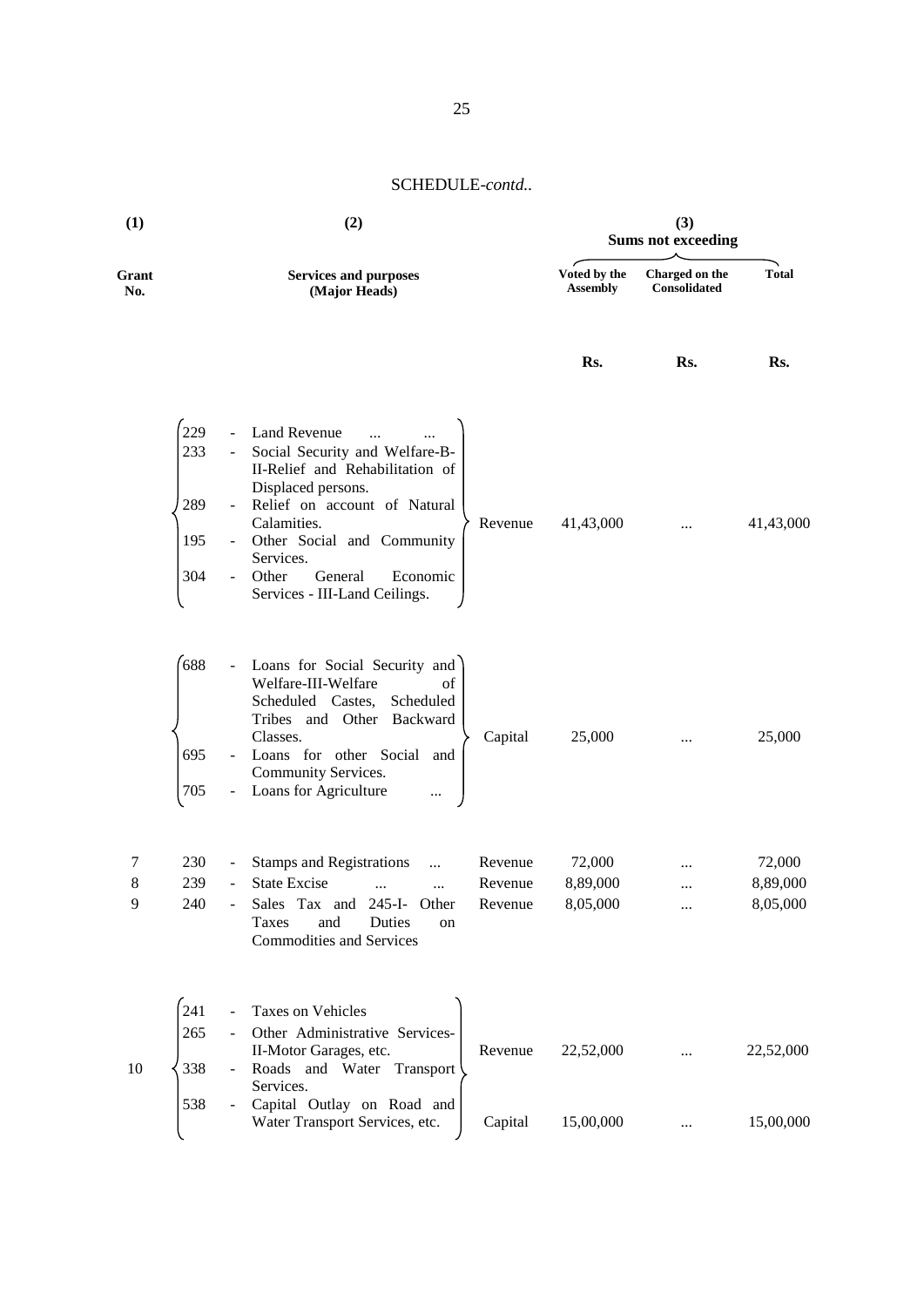| (1)          |                   | (2)                      |                                                                                                                                                                                                      |         | <b>Sums not exceeding</b>       |                                |              |
|--------------|-------------------|--------------------------|------------------------------------------------------------------------------------------------------------------------------------------------------------------------------------------------------|---------|---------------------------------|--------------------------------|--------------|
| Grant<br>No. |                   |                          | <b>Services and purposes</b><br>(Major Heads)                                                                                                                                                        |         | Voted by the<br><b>Assembly</b> | Charged on the<br>Consolidated | <b>Total</b> |
|              |                   |                          |                                                                                                                                                                                                      |         | Rs.                             | Rs.                            | Rs.          |
| 11           | 245<br>331        |                          | Other Taxes and Duties on<br>Commodities and Services -II-<br>Inspectorate of Electricity.<br>Water<br>Power<br>and<br>Development<br>Services-B-                                                    | Revenue | 1,31,000                        |                                | 1,31,000     |
|              | 734               |                          | Power Development.<br>Loans for Power Projects                                                                                                                                                       | Capital | 3,50,000                        |                                | 3,50,000     |
| 12           | 247               |                          | Other<br>Fiscal<br>Services-<br>Promotion of Small Savings.                                                                                                                                          | Revenue | 58,000                          | $\cdots$                       | 58,000       |
|              | 248               | $\blacksquare$           | Appropriation for Reduction of<br>Avoidance of Debt. (Charged).                                                                                                                                      | Revenue |                                 |                                |              |
|              | 249               | $\overline{\phantom{a}}$ | Interest Payments (Charged)                                                                                                                                                                          | Revenue |                                 | 2,40,00,100                    | 2,40,00,100  |
|              | 251               |                          | Public Services Commission<br>(Charged)                                                                                                                                                              | Revenue | $\cdots$                        | 4,27,300                       | 4,27,300     |
| 13           | 242<br>276<br>296 |                          | Secretariat General Services-I-<br>Civil Departments.<br>Secretariat-Social<br>and $\langle$<br>Community Services-I-Civil<br>Departments.<br>Secretariat Economic Services-<br>I-Civil Departments. | Revenue | 82,75,000                       |                                | 82,75,000    |
| 14           | 253               |                          | District Administration.                                                                                                                                                                             | Revenue | 39,40,000                       |                                | 39,40,000    |
| 15           | 254               | $\blacksquare$           | Treasury<br>and<br>Accounts<br>Administration.                                                                                                                                                       | Revenue | 18,19,000                       | $\cdots$                       | 18,19,000    |
| 16           | 255               |                          | Police and 26-Fire Protection<br>and Control.                                                                                                                                                        | Revenue | 3,77,06,000                     |                                | 3,77,06,000  |
| 17           | 256               |                          | Jails<br>$\cdots$                                                                                                                                                                                    | Revenue | 16,60,000                       | $\cdots$                       | 16,60,000    |
| 18           | 258               |                          | <b>Stationery and Printing</b>                                                                                                                                                                       | Revenue | 44,53,000                       | $\cdots$                       | 44,53,000    |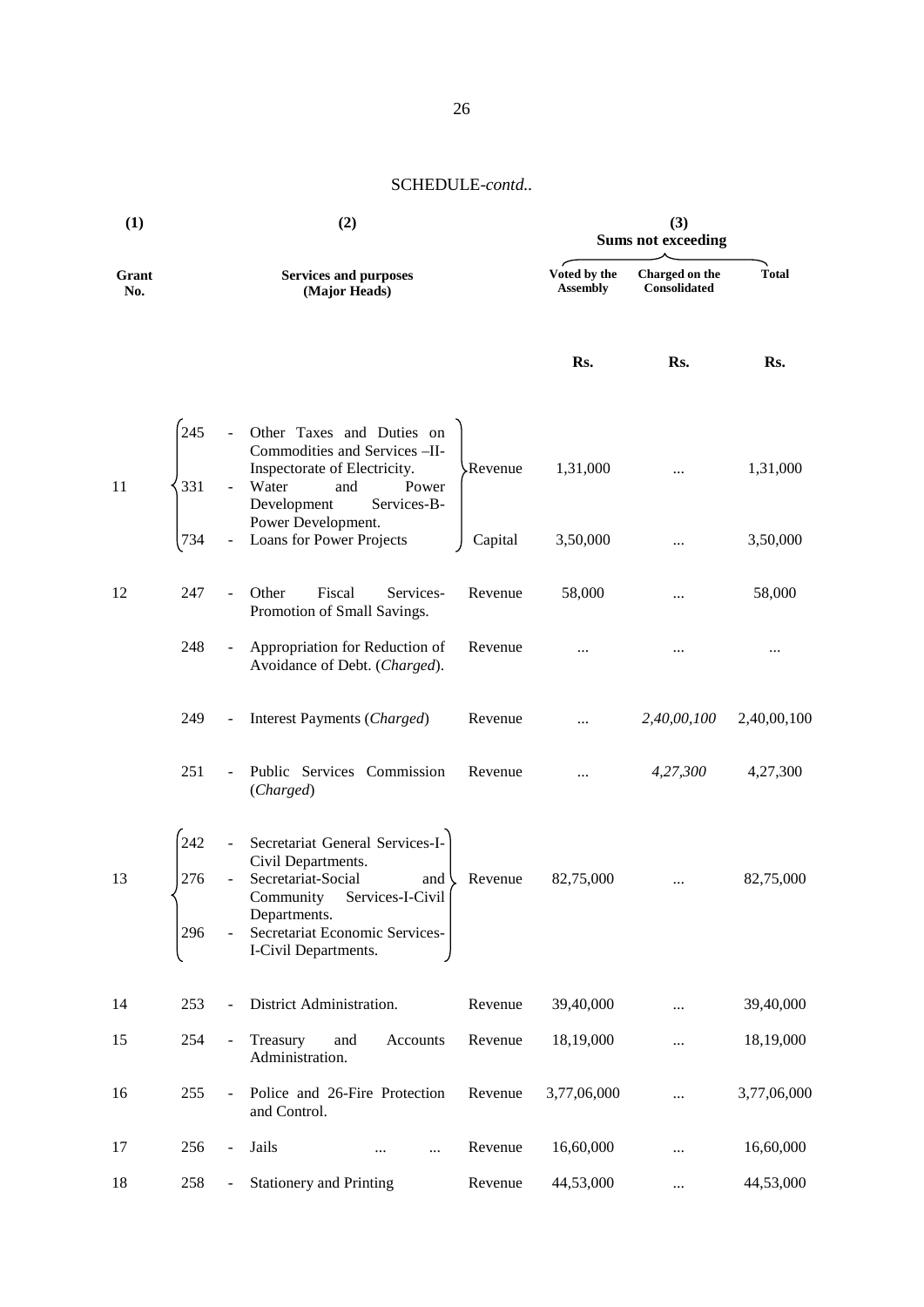| (1)          |     |                     | (2)                                                                                            |         |                                 | (3)<br><b>Sums not exceeding</b>         |              |
|--------------|-----|---------------------|------------------------------------------------------------------------------------------------|---------|---------------------------------|------------------------------------------|--------------|
| Grant<br>No. |     |                     | <b>Services and purposes</b><br>(Major Heads)                                                  |         | Voted by the<br><b>Assembly</b> | <b>Charged</b> on<br>the<br>Consolidated | <b>Total</b> |
|              |     |                     |                                                                                                |         | Rs.                             | Rs.                                      | Rs.          |
|              | 252 | $\sim$              | Secretariat<br>General<br>Services - II - Public<br>Department Secretariat.                    |         |                                 |                                          |              |
|              | 259 |                     | <b>Public Works</b><br>$\ddotsc$                                                               |         |                                 |                                          |              |
|              | 277 | $\sim$              | Education, 278-Art and<br>Culture, 280-Medical, 282-<br>Public Health, etc.                    | Revenue | 2,32,79,200                     | $\cdots$                                 | 2,32,79,200  |
|              | 283 | $\blacksquare$      | Housing<br>$II-$<br>$C-$<br>$\qquad$<br>Residential<br>Government<br>Buildings (I/C P.W.D.)    |         |                                 |                                          |              |
|              | 287 | $\blacksquare$      | Labour and Employment-<br>III-B-Employment<br>and                                              |         |                                 |                                          |              |
|              | 288 | $\sim$              | Training.<br>Social<br>Security<br>and<br>Welfare-Social<br>Welfare,<br>etc.                   |         |                                 |                                          |              |
| 19           |     |                     |                                                                                                |         |                                 |                                          |              |
|              | 459 |                     | Capital Outlay on Public<br>Works.                                                             |         |                                 |                                          |              |
|              | 477 | $\blacksquare$      | Capital<br>Outlay<br>on<br>Education,<br>art<br>and<br>Culture.                                |         |                                 |                                          |              |
|              | 480 | $\blacksquare$      | Capital<br>Outlay<br>on<br>Medical.                                                            |         |                                 |                                          |              |
|              | 481 | $\equiv$            | Capital Outlay on Family<br>Welfare.                                                           |         |                                 |                                          |              |
|              | 482 | $\sim$              | Capital Outlay on Public<br>Health,<br>Sanitation<br>and<br>Water Supply - A Public<br>Health. | Capital | 1,69,45,500                     | $\cdots$                                 | 1,69,45,500  |
|              | 483 | $\equiv$            | Capital<br>Outlay<br>on<br>Housing-A-Government<br><b>Residential Buildings</b>                |         |                                 |                                          |              |
|              | 510 | $\omega_{\rm{max}}$ | (I/C P.W.D.).<br>Capital Outlay on Animal                                                      |         |                                 |                                          |              |
|              | 511 | $\blacksquare$      | Husbandry.<br>Capital Outlay on Dairy<br>Development.                                          |         |                                 |                                          |              |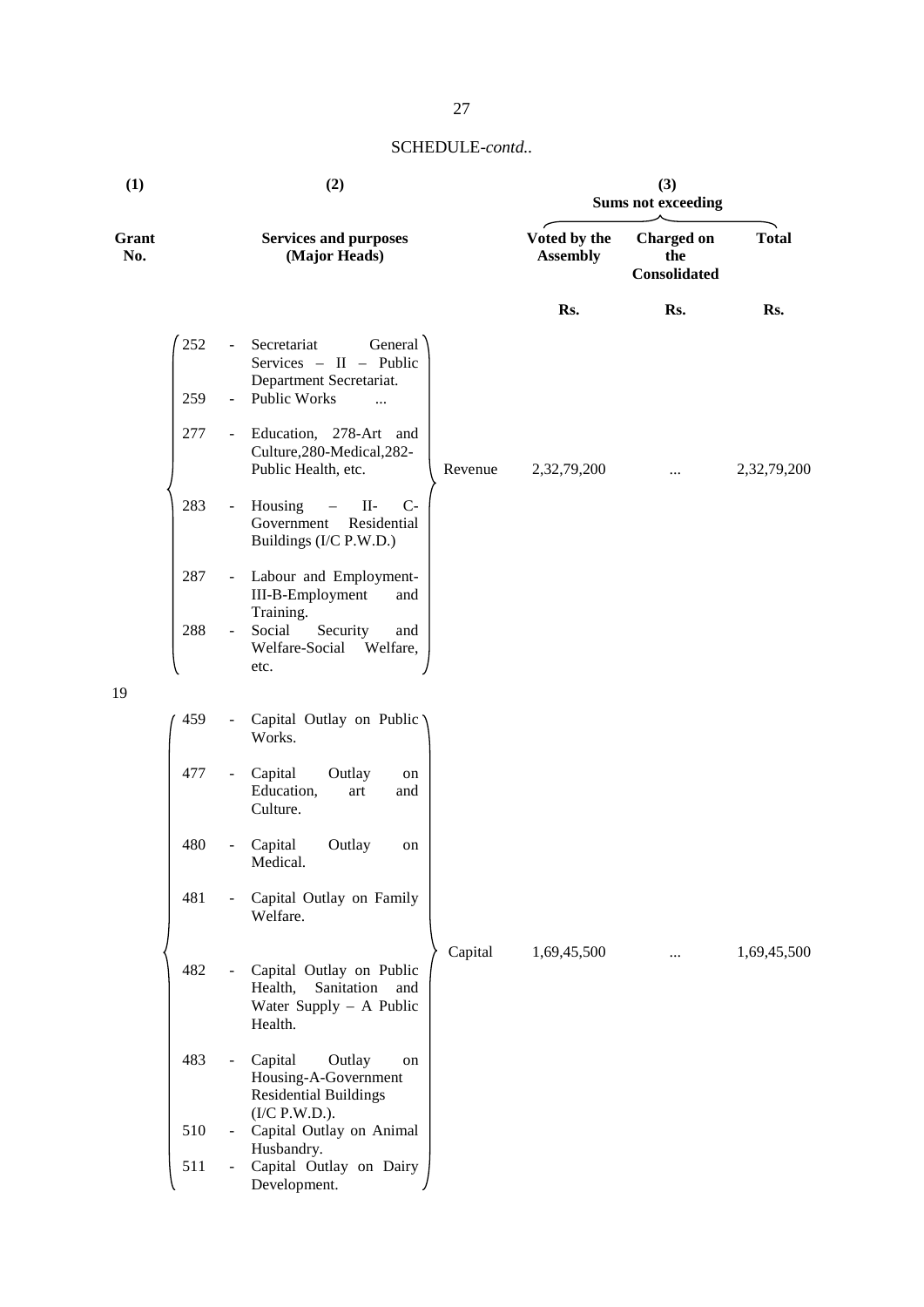| (1)          |                   | (2)                                                                                                                             |         |                                 | (3)<br><b>Sums not exceeding</b>         |              |
|--------------|-------------------|---------------------------------------------------------------------------------------------------------------------------------|---------|---------------------------------|------------------------------------------|--------------|
| Grant<br>No. |                   | <b>Services and purposes</b><br>(Major Heads)                                                                                   |         | Voted by the<br><b>Assembly</b> | <b>Charged on</b><br>the<br>Consolidated | <b>Total</b> |
|              |                   |                                                                                                                                 |         | Rs.                             | Rs.                                      | Rs.          |
| 20           | 255               | - Other Administrative Services-<br>I-Civil Defence and Home<br>Guards.                                                         | Revenue | 56,89,000                       |                                          | 56,89,000    |
|              | 265               | - Other Administrative Services-<br><b>III-Gazetteers and Statistical</b><br>Memoirs.                                           |         |                                 |                                          |              |
|              | 277<br>278<br>279 | - Education<br><br>- Art and Culture<br>$\ddotsc$<br><br>- Scientific Service and<br>Research.                                  | Revenue | 6,45,05,000                     |                                          | 6,45,05,000  |
|              | 677               | - Loans for Education, Art and<br>Culture.                                                                                      | Capital | 20,000                          |                                          | 20,000       |
| 22           | 265               | - Other Administrative Services-<br>IV-Census, Vital Statistics,<br>Guest Houses, etc.                                          | Revenue | 11,57,000                       |                                          | 11,57,000    |
| 23           | 265               | - Other Administrative Services-<br>IV-Census, Vital Statistics,<br>Guest Houses, etc.                                          | Revenue | 3,86,000                        | .                                        | 3,86,000     |
| 24           | 266               | - Pension and other Retirement<br>Benefits.                                                                                     | Revenue | 16,75,000                       |                                          | 16,75,000    |
| 25           | 267               | - Aid Materials and Equipments.                                                                                                 | Revenue | 9,71,000                        |                                          | 9,71,000     |
| 26           | 268               | - Miscellaneous general<br>Services, Prepartition<br>Payments, State Lotteries and<br>Pension for distinguished<br>Services.    | Revenue | 5,000                           |                                          | 5,000        |
| 27           | 280<br>281<br>282 | - Medical<br>$\ddotsc$<br>- Family Welfare<br>Public Health, Sanitation and<br>Water Supply-A- Public<br>Health and Sanitation. | Revenue | 3,07,92,000                     | $\cdots$                                 | 3,07,92,000  |
|              | 282               | - Public Health, Sanitation and<br>Water Supply B-Sewerage and<br>Water Supply.                                                 | Revenue | 98,10,000                       |                                          | 98,10,000    |
| $28\,$       | 283               | - Housing-C-Government<br>Residential Buildings.                                                                                |         |                                 |                                          |              |
|              | 482               | - Capital Outlay on Public<br>Health, Sanitation and Water<br>Supply.                                                           | Capital | 2,22,40,000                     |                                          | 2,22,40,000  |
|              | 682               | - Loans for Public Health,<br>Sanitation and Water Supply.                                                                      |         |                                 |                                          |              |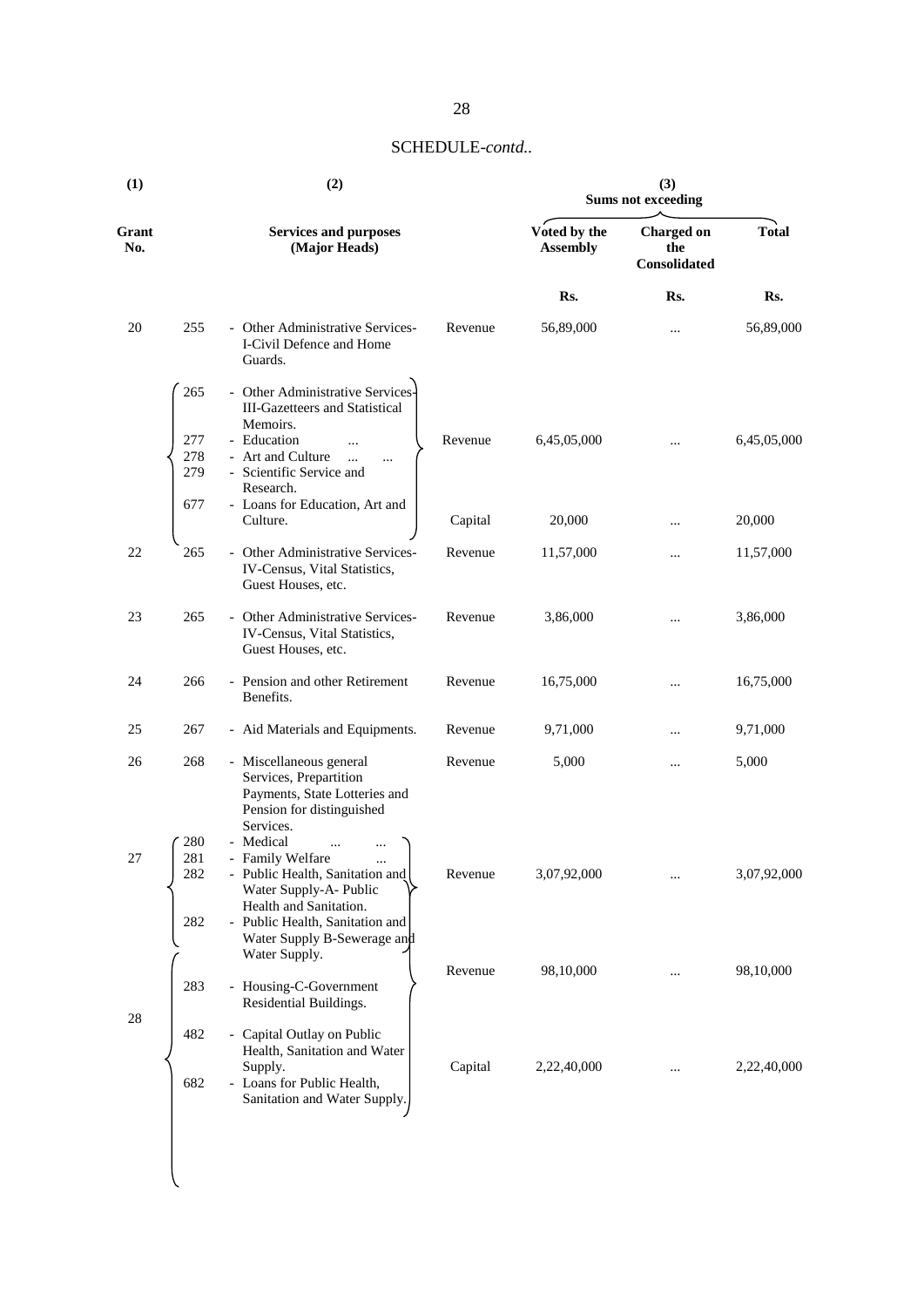| (1)          |            | (2)                                                                                                              | (3)<br><b>Sums not exceeding</b> |                                    |                                              |              |
|--------------|------------|------------------------------------------------------------------------------------------------------------------|----------------------------------|------------------------------------|----------------------------------------------|--------------|
| Grant<br>No. |            | <b>Services and purposes</b><br>(Major Heads)                                                                    |                                  | Voted by<br>the<br><b>Assembly</b> | <b>Charged on</b><br>the<br>Consolidate<br>d | <b>Total</b> |
|              |            |                                                                                                                  |                                  | Rs.                                | Rs.                                          | Rs.          |
| 29           | 283        | - Housing -I-A- General<br>Revenue and B-Housing<br>Schemes.                                                     | Revenue                          | 2,95,000                           | $\cdots$                                     | 2,95,000     |
|              | 688        | - Loans for Housing                                                                                              | Capital                          | 16,05,000                          |                                              | 16,05,000    |
|              | 284        | - Urban Development-A-<br>General-I-Municipal<br>Administration.                                                 | Revenue                          | 2,75,000                           | $\cdots$                                     | 2,75,000     |
|              | 684        | - Loans for Urban Development.                                                                                   | Capital                          |                                    |                                              | $\cdots$     |
|              | 284        | - Urban Development-A-<br>Revenue General-II-Town and<br>Regional Planning.                                      | Revenue                          | 15,08,000                          |                                              | 15,08,000    |
|              | 484        | - Capital Outlay on Urban Capital<br>Development-A-General.                                                      | Capital                          |                                    |                                              |              |
| 32           | 285        | - Information and Publicity                                                                                      | Revenue                          | 15,70,000                          | $\cdots$                                     | 15,70,000    |
|              | 287        | - Labour and Employment-I-A-<br>Labour.                                                                          |                                  |                                    |                                              |              |
| 33           | 287        | Labour and Employment-II-A-<br>$\blacksquare$<br>Labour-Inspectorate of<br>Factories and Steam Boilers.          | Revenue                          | 40,46,000                          |                                              | 40,46,000    |
|              | 287        | Labour and Employment-III-<br>$\blacksquare$<br>B-Employment and Training.                                       |                                  |                                    |                                              |              |
|              | 288<br>488 | Social Security and Welfare -<br>I-Civil Supplies.<br>Capital Outlay on Social<br>$\blacksquare$                 | Revenue                          | 13,20,000                          |                                              | 13,20,000    |
| 34           |            | Security and Welfare-E-Other<br>Social Security and Welfare<br>Programmes-I- Civil Supplies<br>Scheme.           | Capital                          | 3,38,000                           | $\cdots$                                     | 3,38,000     |
|              | 509        | Capital Outlay on Food and<br>Nutrition.                                                                         |                                  |                                    |                                              |              |
| 35           | 288        | Social Security and Welfare-<br>$\blacksquare$<br><b>B-II-Relief and Rehabilitation</b><br>of Displaced Persons. | Revenue                          | 1,05,000                           |                                              | 1,05,000     |
|              | 688        | Loans for Social Security and<br><b>Welfare-I-Relief Measures</b><br>and Rehabilitation Schemes.                 | Capital                          |                                    |                                              |              |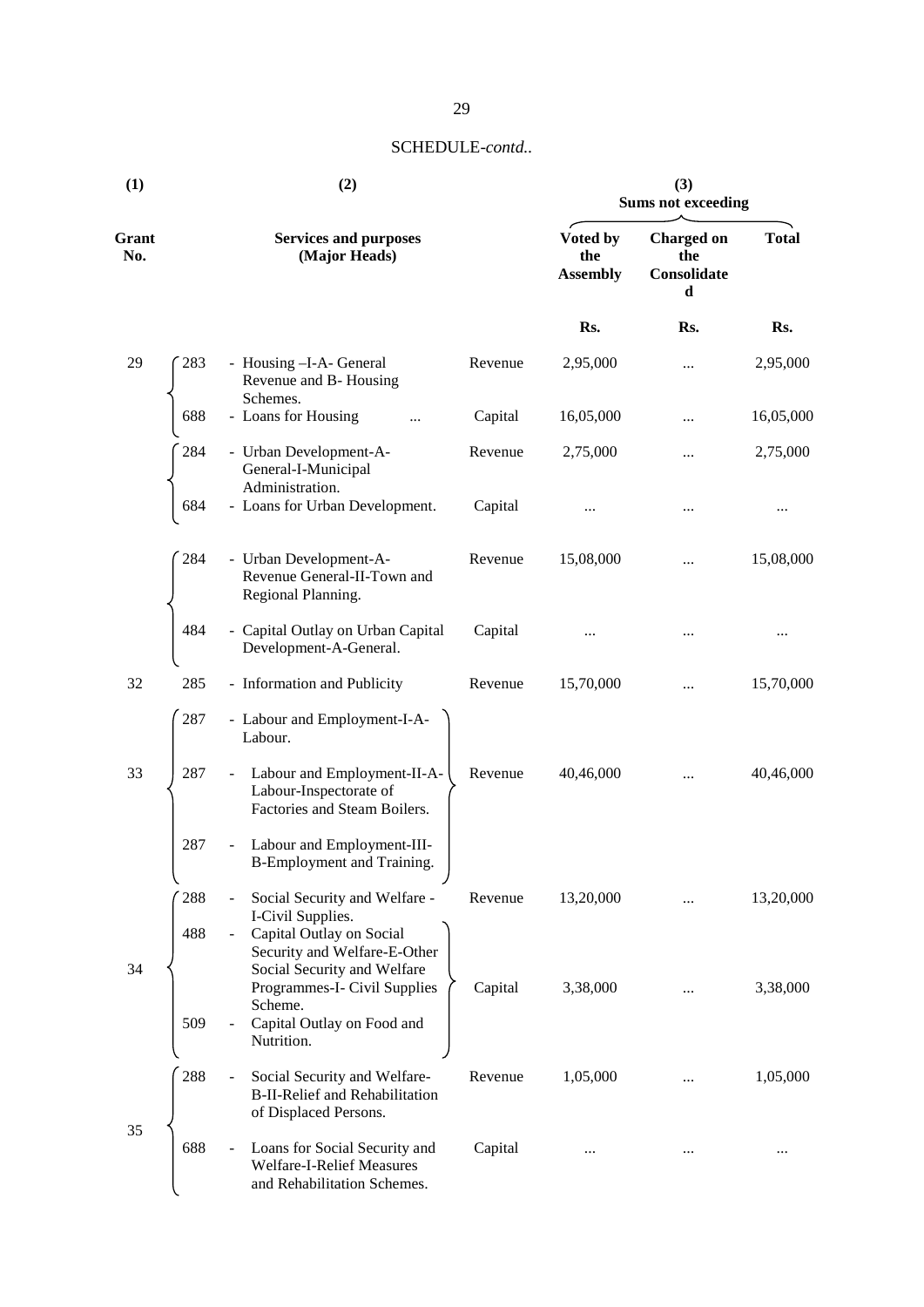| (1)          |                   | (2)                                                                                                                                                 | (3)<br><b>Sums not exceeding</b> |                                 |                                          |              |
|--------------|-------------------|-----------------------------------------------------------------------------------------------------------------------------------------------------|----------------------------------|---------------------------------|------------------------------------------|--------------|
| Grant<br>No. |                   | <b>Services and purposes</b><br>(Major Heads)                                                                                                       |                                  | Voted by the<br><b>Assembly</b> | <b>Charged on</b><br>the<br>Consolidated | <b>Total</b> |
|              |                   |                                                                                                                                                     |                                  | Rs.                             | Rs.                                      | Rs.          |
|              | 288               | - Social Security and Welfare-C-<br><b>III-Welfare of Scheduled</b><br>Castes, Scheduled Tribes and<br>Other Backward Classes-D-<br>Social Welfare. | Revenue                          | 58,20,000                       |                                          | 58,20,000    |
| 36           | 688               | - Loans for Social Security and<br>Welfare-C-III-Welfare of<br>Scheduled Tribes and Other<br>Backward Classes.                                      | Capital                          | $\ddotsc$                       |                                          |              |
|              | 288               | - Social Security and Welfare-E-<br>Other Social Security and<br>Welfare Programmes-IV-<br>Soldiers', Sailors' and Airmen's<br>Board.               | Revenue                          | 90,000                          |                                          | 90,000       |
| 37           | 688               | - Loans for Social Security and<br>Welfare-II-Loans to Ex-Service                                                                                   | Capital                          | 5,000                           |                                          | 5,000        |
| 38           | 288               | Personnel.<br>- Social Security and Welfare-E-<br>Other Social Security and<br>Welfare Programmes-V-Other<br>Programmes.                            | Revenue                          | 5,000                           |                                          | 5,000        |
| 39           | 295               | - Other Social and Community<br>Services.                                                                                                           | Revenue                          | 2,65,000                        |                                          | 2,65,000     |
| 40           | 296               | - Secretariat Economic Services-<br>II-Planning Boards and attached<br>Offices.                                                                     | Revenue                          | 10,60,000                       |                                          | 10,60,000    |
|              | 298               | - Co-operation                                                                                                                                      | Revenue                          | 62,35,000                       |                                          | 62,35,000    |
| 41           | 498<br>505<br>698 | - Capital Outlay on Cooperation.<br>- Capital Outlay on Agriculture.<br>- Loans to Co-operative<br>Societies.                                       | Capital                          | 35,65,000                       |                                          | 35,65,000    |
|              | 299               | - Special and Backward Areas-C-<br>North Eastern Areas.                                                                                             | Revenue                          | 94,72,000                       |                                          | 94,72,000    |
| 42           | 499               | - Capital Outlay on Special and<br>Backward Areas-C-North<br>Eastern Areas.                                                                         | Capital                          | 1,94,91,000                     |                                          | 1,94,91,000  |
|              | 699               | - Loans for Special and<br>Backward Areas-C- north<br>Eastern Areas.                                                                                |                                  |                                 |                                          |              |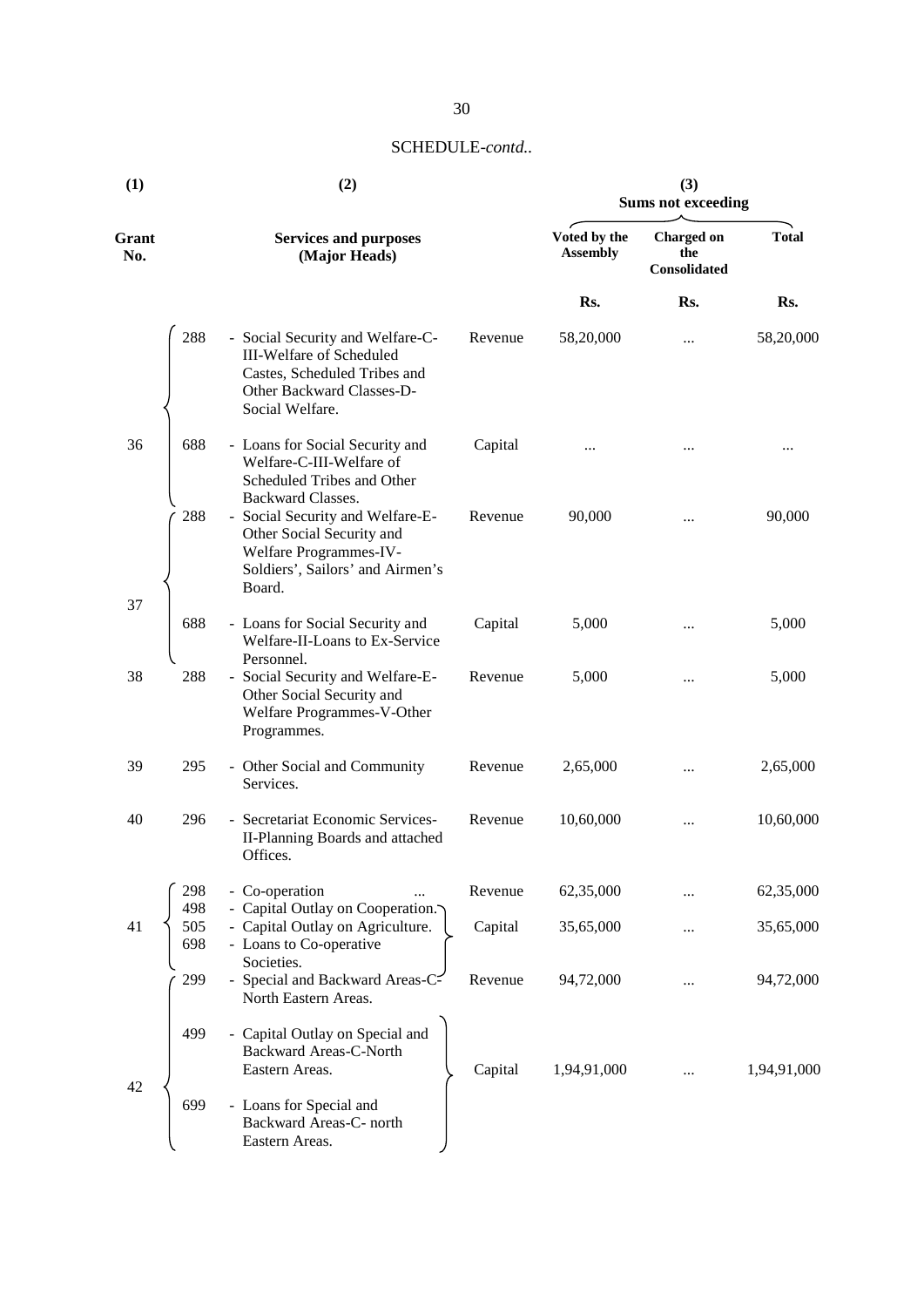| (1)          |            | (2)                                                                                                                                                                            | (3)<br><b>Sums not exceeding</b> |                                 |                                          |              |
|--------------|------------|--------------------------------------------------------------------------------------------------------------------------------------------------------------------------------|----------------------------------|---------------------------------|------------------------------------------|--------------|
| Grant<br>No. |            | <b>Services and purposes</b><br>(Major Heads)                                                                                                                                  |                                  | Voted by the<br><b>Assembly</b> | <b>Charged on</b><br>the<br>Consolidated | <b>Total</b> |
|              |            |                                                                                                                                                                                |                                  | Rs.                             | Rs.                                      | Rs.          |
|              | 304        | - Other General Economic<br>Revenue Services-I-Economic<br>Advice and Statistics.                                                                                              | Revenue                          | 15,61,000                       |                                          | 15,61,000    |
| 44           | 304        | - Other General Economic<br>Revenue Services-II-Regulation<br>of Weights and Measures.                                                                                         | Revenue                          | 4,40,000                        |                                          | 4,40,000     |
| 45           | 305        | - Agriculture/306-I-Minor<br>Irrigation/295-Other Social and<br>Community Services/283-<br>Housing-C-Government<br>Residential Buildings.                                      | Revenue                          | 2,76,41,000                     |                                          | 2,76,41,000  |
|              | 705        | - Loans for Agriculture                                                                                                                                                        | Capital                          |                                 |                                          |              |
|              | 306<br>333 | - Minor Irrigation-II-Works<br>under Embankment and<br>Drainage Wing, P.W.D. Minor<br>Irrigation Projects.<br>- Irrigation, Navigation, Drainage<br>and Flood Control Project. | Revenue                          | 6,50,000                        |                                          | 6,50,000     |
| 46           | 506<br>533 | - Capital Outlay on Minor<br>Irrigation, Soil Conservation<br>and Area Development.<br>- Capital Outlay on Irrigation,<br>Navigation, Drainage and Flood<br>Control Project.   | Capital                          | 33,50,000                       |                                          | 33,50,000    |
| 47           | 307        | - Soil and Water Conservation<br>and 283-Housing-C-<br><b>Government Residential</b><br>Buildings.                                                                             | Revenue                          | 1,79,85,000                     |                                          | 1,79,85,000  |
|              | 308        | - Area and Development<br>                                                                                                                                                     | Revenue                          | 1,75,00,000                     |                                          | 1,75,00,000  |
| 48           | 706        | - Loans for Minor Irrigation, Soil<br>Conservation and Area<br>Development.                                                                                                    | Capital                          |                                 |                                          |              |
| 49           | 310        | - Animal Husbandry and 283-<br>Housing-C-Government<br>Residential Buildings.                                                                                                  | Revenue                          | 1,38,04,300                     |                                          | 1,38,04,300  |
|              | 710        | - Loans for Animal Husbandry.                                                                                                                                                  | Capital                          | $\cdots$                        | $\cdots$                                 |              |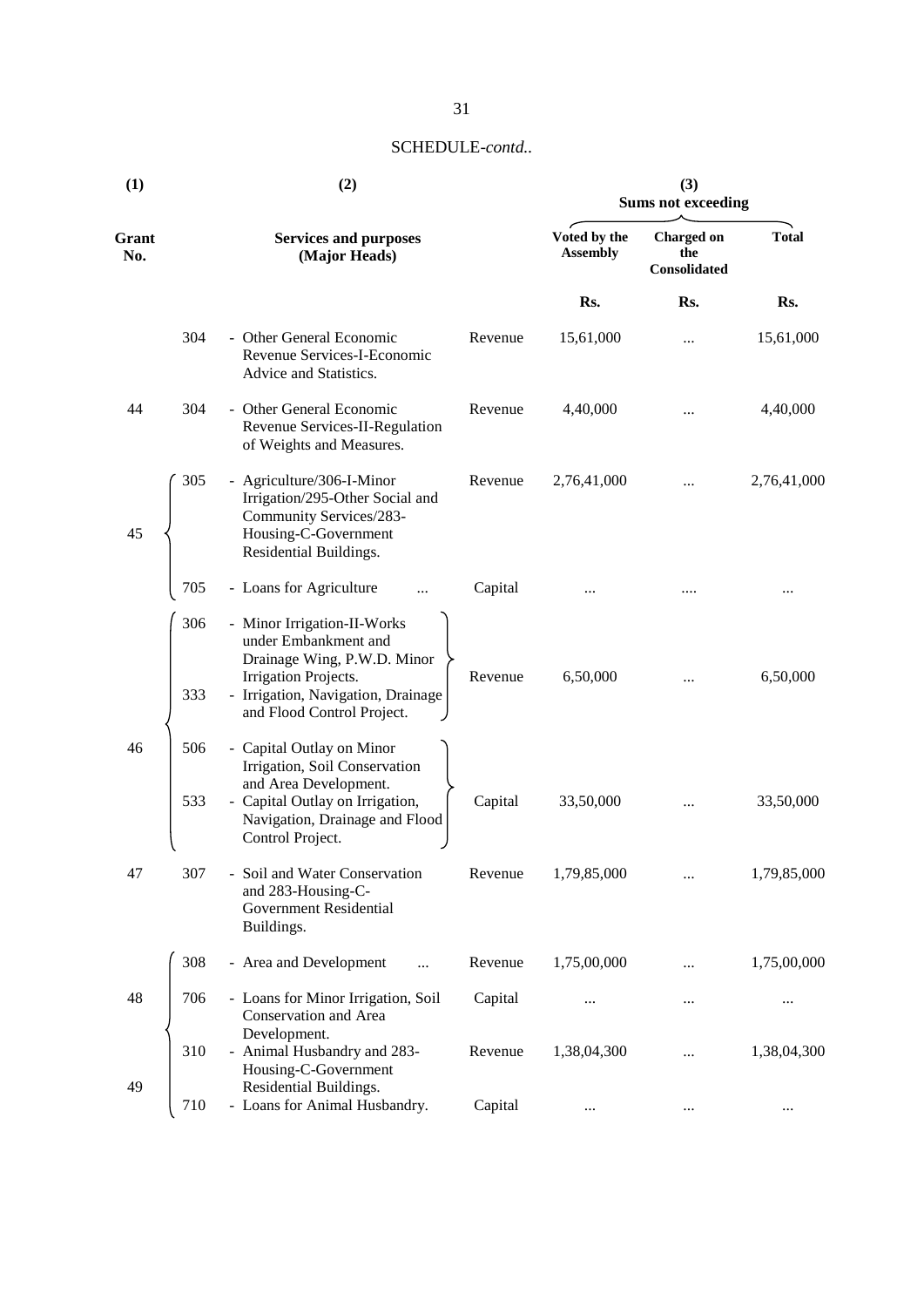| (1)          |            | (2)                                                                                                                     | (3)<br><b>Sums not exceeding</b> |                                 |                                          |              |
|--------------|------------|-------------------------------------------------------------------------------------------------------------------------|----------------------------------|---------------------------------|------------------------------------------|--------------|
| Grant<br>No. |            | <b>Services and purposes</b><br>(Major Heads)                                                                           |                                  | Voted by the<br><b>Assembly</b> | <b>Charged on</b><br>the<br>Consolidated | <b>Total</b> |
|              |            |                                                                                                                         |                                  | Rs.                             | Rs.                                      | Rs.          |
| 50           | 311        | - Dairy Development and 283-<br>Housing-C-Government<br>Residential Buildings.                                          | Revenue                          | 44,50,000                       |                                          | 44,50,000    |
| 51           | 312        | - Fisheries<br>                                                                                                         | Revenue                          | 20,26,000                       |                                          | 20,26,000    |
| 52           | 313<br>513 | - Forests<br>- Capital Outlay on Forests                                                                                | Revenue<br>Capital               | 1,70,50,000                     | <br>                                     | 1,70,50,000  |
| 53           | 314        | - Community Development, 283-<br>Housing-C-Government<br>Residential Buildings and 288-<br>Social Security and Welfare. | Revenue                          | 1,53,32,000                     | $\cdots$                                 | 1,53,32,000  |
|              | 314        | - Community Development-II-C-<br>Rural Works Programme.                                                                 |                                  |                                 |                                          |              |
|              | 714        | - Loans for Community<br>Development                                                                                    | Capital                          |                                 |                                          |              |
|              | 320<br>520 | - Industries<br>$\sim$<br>- Capital Outlay on Industrial<br>Research and Development.                                   | Revenue                          | 29,21,009                       |                                          | 29,21,009    |
| 54           | 522<br>526 | - Capital Outlay on Machinery<br>and Engineering Industries.<br>- Capital Outlay on Consumer                            | Capital                          | 35,00,000                       |                                          | 35,00,000    |
|              | 720        | Industries.<br>- Loans of Industrial Research<br>and Development.                                                       |                                  |                                 |                                          |              |
|              | 321        | - Village and Small Industries-I-<br>Handloom and Sericulture and<br>283-Housing-C-Government                           | Revenue                          | 59,06,000                       |                                          | 59,06,000    |
|              | 521        | Residential Buildings.<br>- Capital Outlay on Village and<br>Small Industries-I-Handloom                                |                                  |                                 |                                          |              |
| 55           | 698        | and Sericulture.<br>- Loans to Co-operative<br>Societies.                                                               | Capital                          | 20,000                          | $\cdots$                                 | 20,000       |
|              | 721        | - Loans for Village and Small<br>Industries-I-Handloom and<br>Sericulture.                                              |                                  |                                 |                                          |              |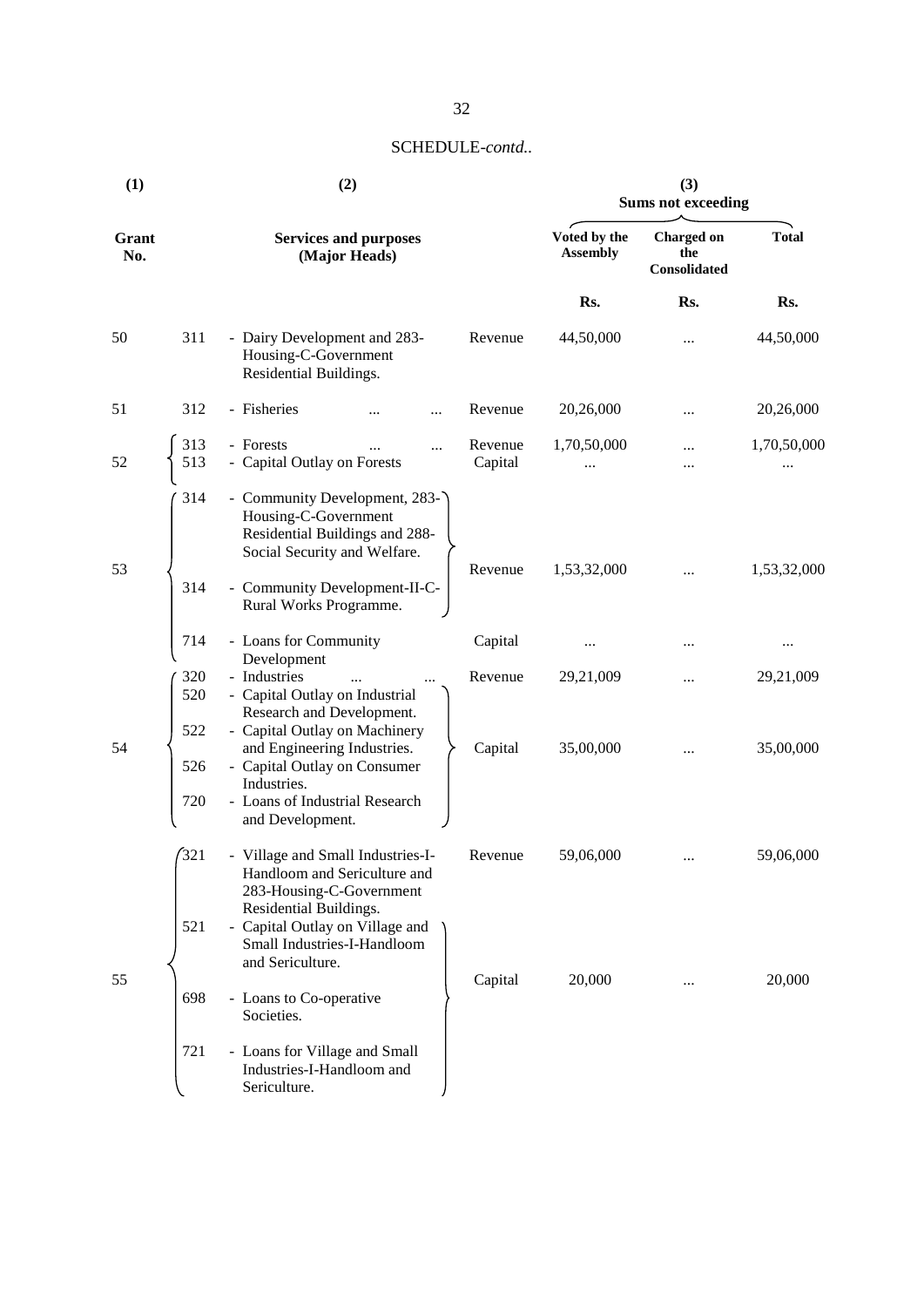| (1)          |     | (2)                                                                          |         |                                 | (3)<br><b>Sums not exceeding</b>         |              |
|--------------|-----|------------------------------------------------------------------------------|---------|---------------------------------|------------------------------------------|--------------|
| Grant<br>No. |     | <b>Services and purposes</b><br>(Major Heads)                                |         | Voted by the<br><b>Assembly</b> | <b>Charged on</b><br>the<br>Consolidated | <b>Total</b> |
|              |     |                                                                              |         | Rs.                             | Rs.                                      | Rs.          |
|              | 321 | - Village and Small Industries -<br>II-Small Industries.                     | Revenue | 80,59,000                       |                                          | 80,59,000    |
| 56           | 521 | - Capital Outlay on Village and<br>Small Industries-II-Small<br>Industries.  | Capital | 5,45,000                        | $\cdots$                                 | 5,45,000     |
|              | 721 | - Loans for Village and Small<br>Industries - II-Small Industries.           |         |                                 |                                          |              |
| 57           | 328 | - Mines and Minerals-B-<br>Regulation and Development of<br>Mines.           | Revenue | 27,20,000                       |                                          | 27,20,000    |
|              | 528 | - Capital Outlay on Mining and<br>Metallurgical Industries.                  | Capital |                                 |                                          |              |
| 58           | 337 | - Roads and Bridges                                                          | Revenue | 2,47,50,000                     | $\cdots$                                 | 2,47,50,000  |
|              | 537 | - Capital Outlay on Roads and<br>Bridges.                                    | Capital | 4,77,43,000                     |                                          | 4,77,43,000  |
| 59           | 339 | - Tourism                                                                    | Revenue | 16,07,000                       |                                          | 16,07,000    |
|              | 544 | - Capital Outlay on Other<br><b>Transport and Communication</b><br>Services. | Capital | $\ddotsc$                       |                                          |              |
| 60           | 530 | - Investment in Industrial<br>Financial Institutions.                        | Capital |                                 |                                          |              |
|              | 603 | - Internal Debt of the State<br>Government. (Charged)                        | Capital |                                 | 98,80,000                                | 98,80,000    |
|              | 604 | - Loans and Advances from the<br>Central Government (Charged).               | Capital |                                 | 2,79,43,400                              | 2,79,43,400  |
| 61           | 766 | - Loans to Government Servants.                                              | Capital | 55,00,000                       |                                          | 55,00,000    |
| 62           | 767 | - Miscellaneous Loans                                                        | Capital | $\cdots$                        |                                          |              |
| 63           | 768 | - Inter-State Settlement                                                     | Capital | 74,42,100                       |                                          | 74,42,100    |
| 64           | 769 | - Appropriation to Contingency<br>Fund.                                      | Capital |                                 |                                          |              |
|              |     | <b>Total</b><br>$\cdots$                                                     |         | 54,07,02,300                    | 6,35,70,600                              | 60,42,72,900 |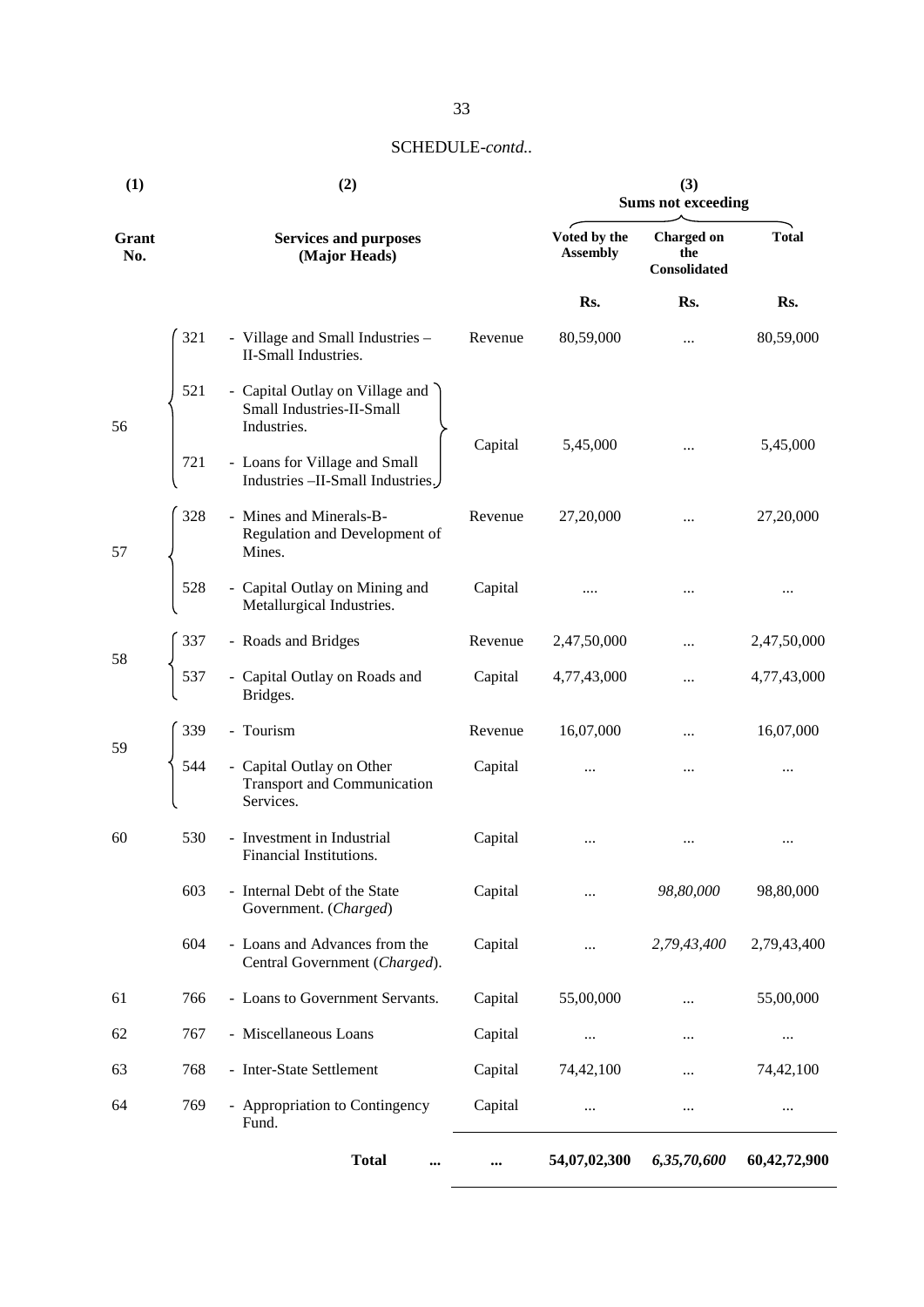# **MEGHALAYA ACT 9 OF 1978**

# THE NATIONAL SPORTS CLUB OF ASSAM (TAKING-OVER OF MANAGEMENT) ACT, 1978.

(As passed by the Assembly)

[Received the assent of the Governor on the 9<sup>th</sup> August, 1978] (Published in the *Gazette of Meghalaya*, Extraordinary, dated 14<sup>th</sup> August, 1978)

#### **An**

#### **Act**

**to provide for the taking-over of the management of the National Sports Club of Assam within the State of Meghalaya from the present Executive Committee and other committees of the Club and from the holders of offices of the Club for a limited period in the public interest and in order to secure the proper management of the Club and for matters connected therewith or incidental thereto.**

| Short title and<br>commencement |    | 1. (1) This Act may be called the National Sports Club of<br>Assam (Taking over of Management) Act, 1978.    |
|---------------------------------|----|--------------------------------------------------------------------------------------------------------------|
|                                 |    | (2) It shall be deemed to have come into force on the $2^{nd}$<br>day of June, 1978.                         |
| Definitions.                    | 2. | In this Act, unless the context otherwise requires,-                                                         |
|                                 |    | (a) "appointed day" means the $3rd$ day of June 1978<br>$(11,00 \text{ hours})$ ;                            |
|                                 |    | (b) "Club" means the National Sports Club of Assam<br>registered under the Societies Registration Act, 1860. |
|                                 |    | (c) "prescribed" means prescribed by rule made under<br>this Act;                                            |
|                                 |    | (d) "State Government" or "Government" means the<br>State Government of Meghalaya.                           |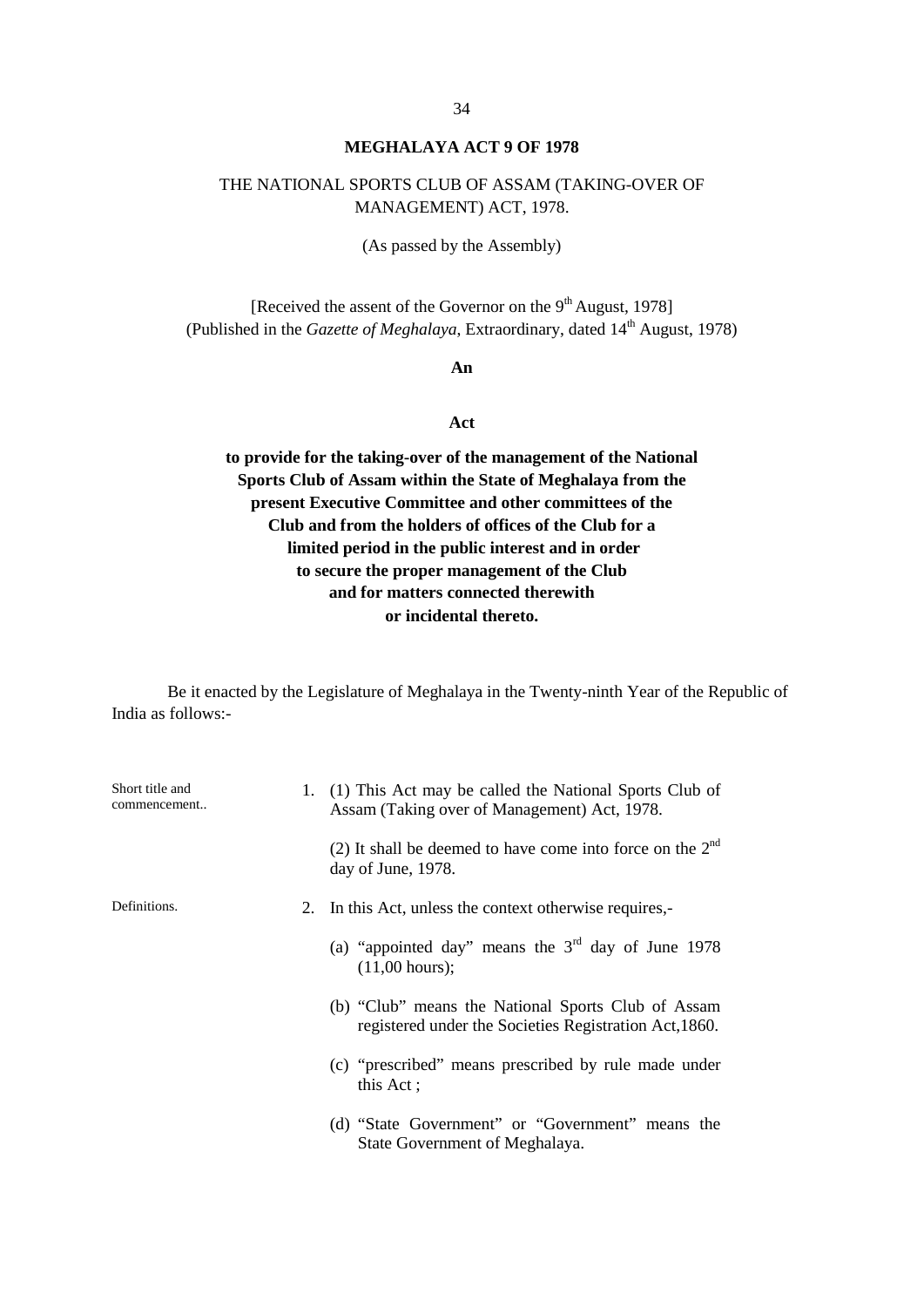Transfer or the management of the Club to and vesting thereof in the State Government.

Management of and control over the Club and 3. (1) On and from the appointed day, and for a period of five years thereafter, the management of, and the control over the Club within the State of Meghalaya shall be deemed to have been transferred to an to have vested in the State Government.

(2) On the transfer and vesting of the management of an control over, the Club to the State Government under sub-section  $(1)$ ,-

- (a) the Government Body, Executive Committee, Finance Committee, Games Committee, Regional Committee and any other Committee of the Club, the President, Vice-President, Secretary, Assistant Secretary, Treasurer and Trustees, if any, of the Club and all other persons in-charge of or holding any other offices in the management of and control over the affairs of the Club in any other capacity shall cease to exercise any power or function regarding management and control of the Club within the State of Meghalaya and the Governing Body and every such Committee shall, during the period this Act is in force, be deemed as if they have been dissolved and every person hereinbefore mentioned as if they have vacated their respective offices:
- (b) all properties, movable or immovable, and all rights, powers, privileges of the Club within the State of Meghalaya which immediately before the commencement of this Act belonged to the Club or any other Committee or persons holding any office mentioned in clause (a), or holding any other offices, shall, for the purposes of such management and control, vest in the State Government.
- control over the Club and  $\frac{4}{1}$ . (1) The State Government may, for the purposes of management of and control over the Club and all its affairs the management and control of which have vested in the State Government under Section 3, from time to time, by orders in the Official Gazette, appoint such officer or officers of the State Government and /or Committee or Committees consisting of such officers of the Government and or other persons as members thereof to exercise such powers, duties and functions and for such period as may be specified in the Orders: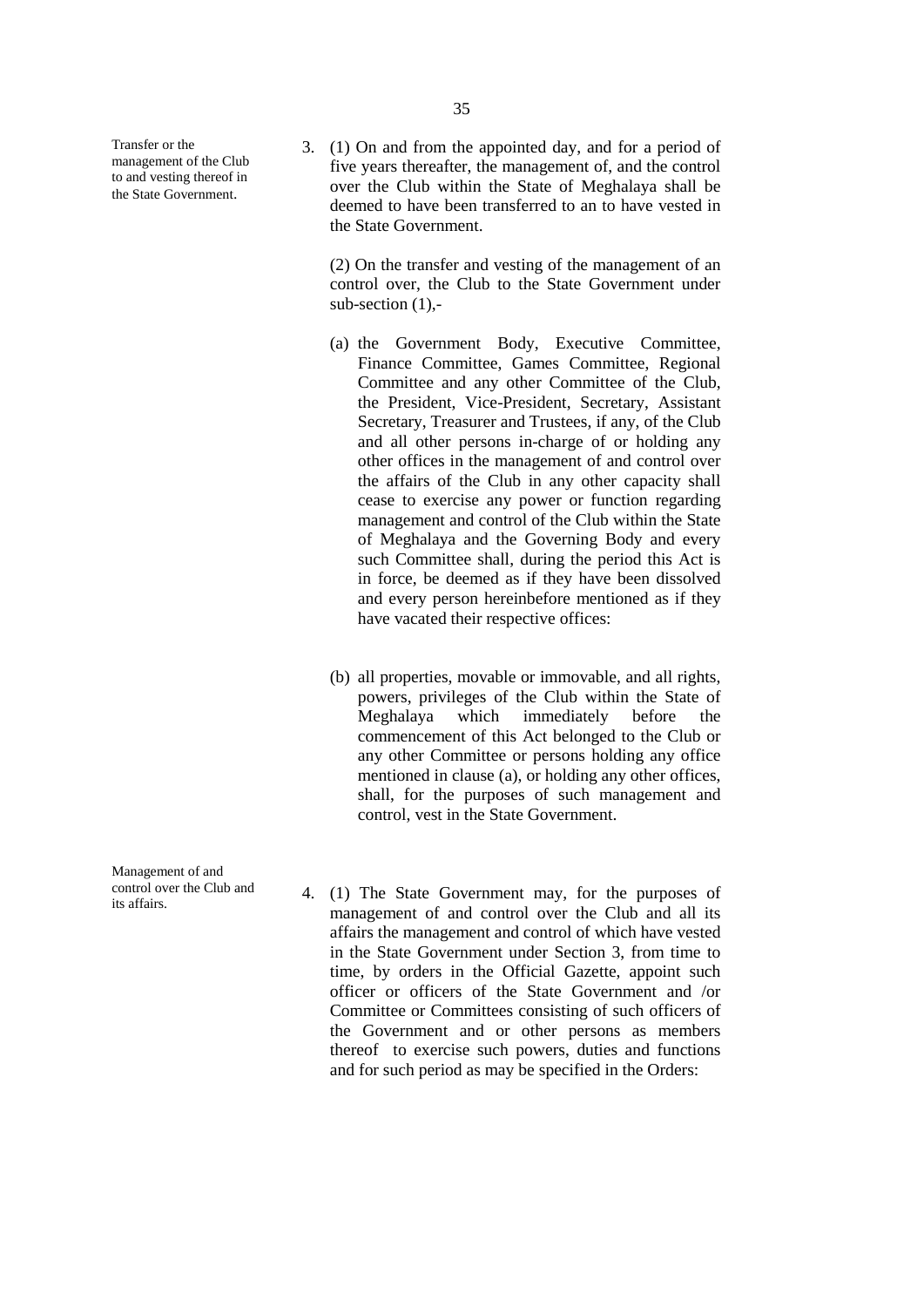Preparation and submission of Statements and penalty for non-

compliance.

Delivery of Books of Accounts, Registers and properties, etc, and penalty for non compliance.

(2) A person nominated as member to any Committee under sub-section (1) shall bold office at the pleasure of the Government and such person may resign from membership of the Committee by giving notice in writing to the State Government and shall, on such resignation being accepted by the State Government, has deemed to have ceased as member of the Committee.

5. (1) Notwithstanding anything in the preceding section, the Secretary, Assistant Secretary, the Treasurer and the Trustees, if any, of the Club, functioning as such immediately before the commencement of this Act shall prepare a statement in relation to all matters of the Club which the Secretary, Assistant Secretary, Treasurer or Trustees, if any , was required to deal with immediately before the commencement of this Act and submit the same, within a period of fifteen days from the date of commencement of this Act or within such further time as may be granted by the State Government from time to time to any officer of the State Government appointed by the State Government in this behalf.

(2) If any person, without any reasonable excuse knowingly and wilfully makes default in complying with the requirements of the preceding sub-section, he shall be punishable with imprisonment which may extend to three months, or with fines which may extend to five hundred rupees or with both.

6. (1) Notwithstanding anything in section 4 of this Act, the Secretary, Assistant Secretary, Treasurer and Trustees, if any , of the Club, functioning as such immediately before the commencement of this Act, and any other person in custody of any books of accounts, registers, records, other documents or properties of and relating to the Club shall handover such custody to the Officers of the Government appointed under sub-section (1) of Section 5, within a period of one week from the date of his appointment or within such further time as may be granted by the Government in this behalf.

(2) If any person, without any reasonable excuse knowingly and wilfully makes default in complying with the requirements of the preceding sub-section, he shall be punishable with imprisonment which may extend to six months or with fine which may extend to one thousand rupees, or with both.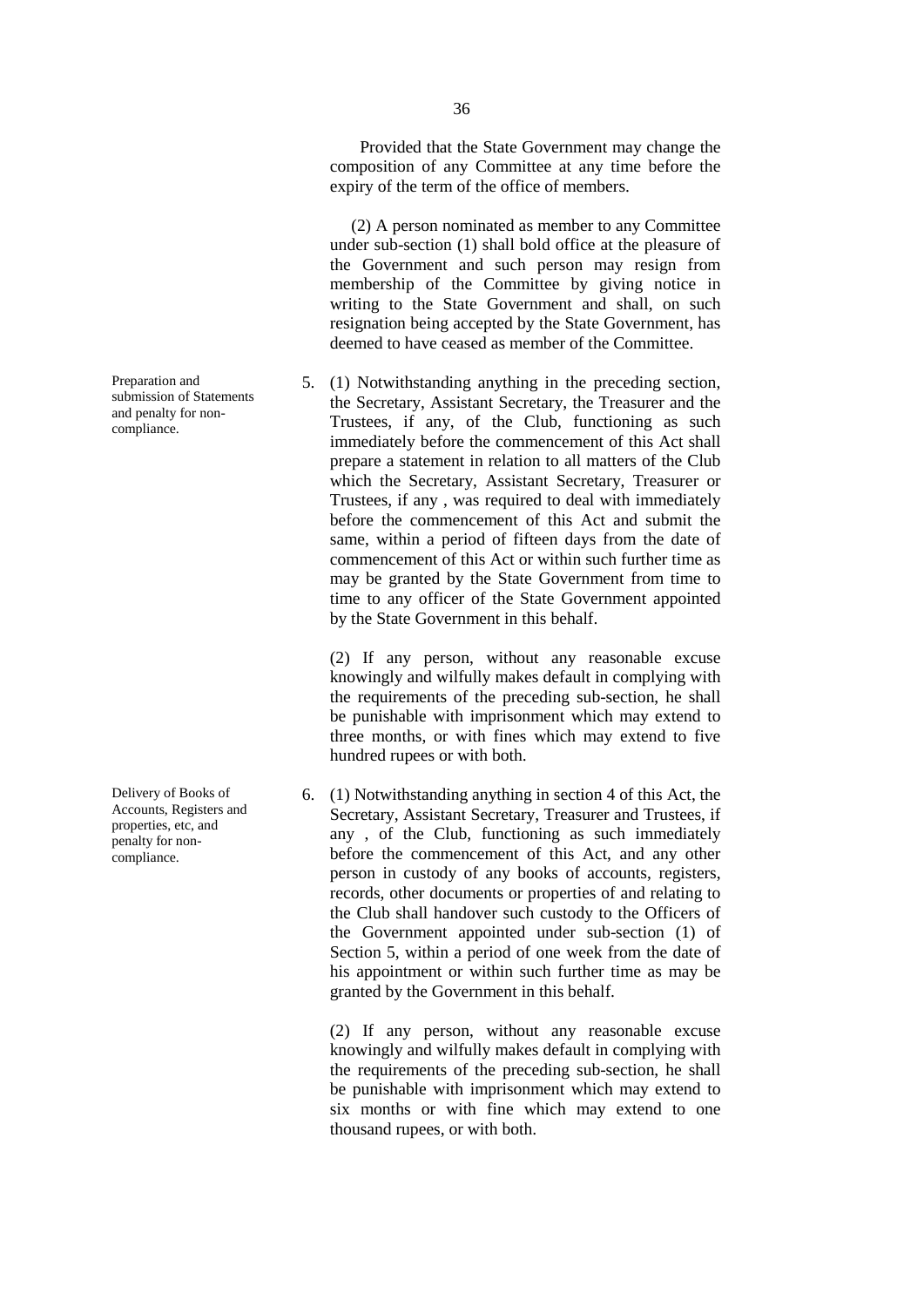| Creation of the Sports<br>Fund.              | 7. | The State Government may create and maintain in the<br>manner prescribed a fund to be called the 'Sports Fund<br>of the Club' into which shall be paid all receipts and<br>income of the Club and out of which shall be met all<br>expenses and disbursements of the Club.                           |
|----------------------------------------------|----|------------------------------------------------------------------------------------------------------------------------------------------------------------------------------------------------------------------------------------------------------------------------------------------------------|
| Relinquishment of<br>management of the Club. | 8. | Upon the expiration of the period of five years from the<br>appointed day, the management and control of the Club<br>within the State of Meghalaya shall revert back to the<br>Club or to an <i>ad-hoc</i> Committee constituted for the<br>purposes:                                                |
|                                              |    | Provided that the State Government may, at any<br>time before the expiration of the said period of five<br>years, transfer back the management and control of the<br>club to the Club or to an <i>ad-hoc</i> Committee constituted<br>for the purpose.                                               |
| Protection of action taken<br>under the Act. | 9. | (1) No suit, prosecution or other legal proceeding<br>shall lie against any officer of the Government or<br>member of any Committee in respect of anything which<br>is in good faith done or intended to be done in pursuance<br>of this Act.                                                        |
|                                              |    | (2) No suit or other legal proceeding shall lie against<br>the State Government, any Committee or any member<br>thereof or any officer of the Government for any damage<br>caused or likely to be caused by anything which in good<br>faith done or intended to be done in pursuance of this<br>Act. |
| Power to make rules.                         |    | 10. (1) The State Government may, by notification, make<br>rules, to carry out the objects of this Act.                                                                                                                                                                                              |
|                                              |    | (2) In particular, and without prejudice to the generality<br>of the foregoing powers, such rules may provide for -                                                                                                                                                                                  |
|                                              |    | (a) the manner in which the Sports Fund of the Club<br>shall be deposited or invested;                                                                                                                                                                                                               |
|                                              |    | (b) the mode of authentication of orders for payment of<br>money in and from the Sports Fund of the Club;                                                                                                                                                                                            |
|                                              |    | (c) the form in which accounts of the Club and Sports<br>Fund of the Club shall be kept and audited and<br>publication of such accounts;                                                                                                                                                             |
|                                              |    | (d) creation of the fund under Section 7;                                                                                                                                                                                                                                                            |
|                                              |    | (e) the function of and the procedure to be followed by<br>any Committee appointed under Section 4;                                                                                                                                                                                                  |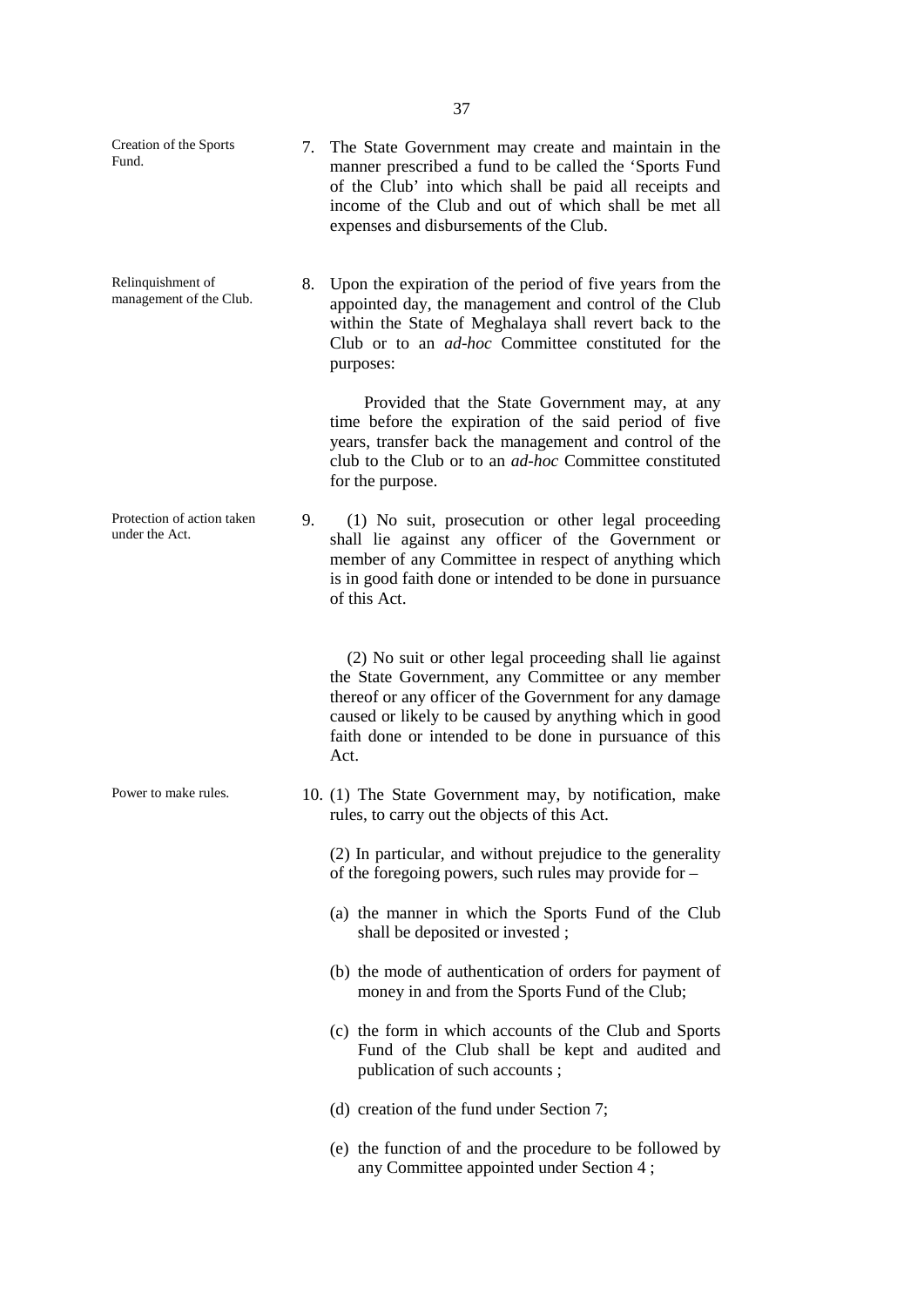|                                   | (f) any other matters which are required to, or may, be<br>prescribed.                                                                                                                                                                           |
|-----------------------------------|--------------------------------------------------------------------------------------------------------------------------------------------------------------------------------------------------------------------------------------------------|
| Over-riding effect of the<br>Act. | 11. (1) The provisions of this Act and the rules framed<br>thereunder shall have effect notwithstanding anything in<br>the Societies Registration Act, 1850, or in the<br>memorandum of Association or the Rules and<br>Regulations of the Club. |
|                                   | (2) During the period this Act is in force, no member<br>of the Club shall exercise any right under Section 13 of<br>the Societies Registration Act, 1860.                                                                                       |
| Repeal of Ordinance 5 of<br>1973. | 12. The National Sports Club of Assam (Taking over of<br>Management) Ordinance, 1978 is hereby repealed.                                                                                                                                         |

#### **MEGHALAYA ORDINANCE 1 OF 1978**

# THE MEGHALAYA MUNICIPAL (GARO HILLS AUTONOMOUS DISTRICT) ORDINANCE, 1978.

(Published in the *Gazette of Meghalaya*, Extraordinary, dated the 10<sup>th</sup> January 1978)

#### **An**

#### *Ordinance*

to provide for the constitution of municipalities in the Garo Hills Autonomous District and extension and application of the Meghalaya Municipal Act to the said District and for matters connected thereto.

Whereas the Legislature of the State of Meghalaya is not in session and the Governor of Meghalaya is satisfied that circumstances exist which render it necessary for him to take immediate action;

Now, therefore, in exercise of the powers conferred by clause (1) of Article 213 of the Constitution of India, the Governor is pleased to promulgate in the Twenty-eight Year of the Republic of India the following Ordinance, namely:-

**1. Short title and extend,-** (1) This Ordinance may be called the Meghalaya Municipal (Garo Hills Autonomous District) Ordinance, 1978.

(2) It shall extend to the Garo Hills Autonomous District.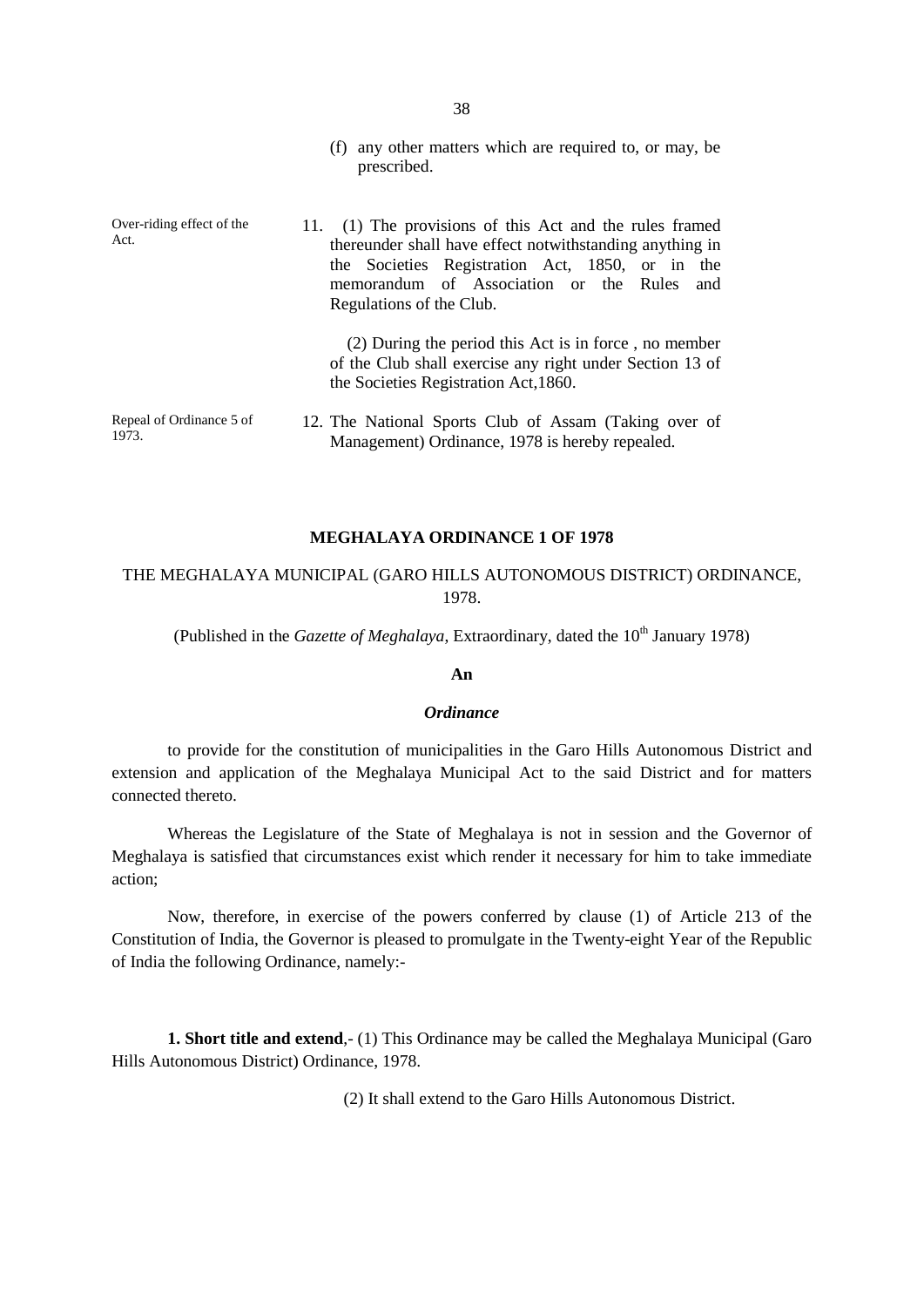2. Constitution of municipalities in the Autonomous District- Notwithstanding anything contained in any other law the State Government may, on the recommendation of the District Council of the Garo Hills Autonomous District, constitute any area of the said Autonomous District as a municipality, or declare any area within such District to be a notified area and establish a Town Committee for the notified area, under the provisions of the Meghalaya Municipal Act (Assam Act XV of the 1957 as adapted by Meghalaya) and apply all or any of the provisions of the said Act or the rules made thereunder as may be specified in the notification to the municipality or town committee so constituted or established and to the area or areas comprising within the said municipality or town committee.

the  $7<sup>th</sup>$  January, 1978.

Raj Bhavan, LALLAN PRASAD SINGH, Shillong, Governor of Meghalaya.

#### **MEGHALAYA ORDINANCE 2 OF 1978**

# **THE MEGHALAYA CONTINGENCY FUND (AUGMENTATION OF CORPUS) ORDINANCE, 1978.**

**An**

#### *Ordinance*

*to augment temporarily the Corpus of the contingency Fund of Meghalaya*

WHEREAS, the Legislative Assembly of Meghalaya is not in Session;

AND, WHEREAS, the Governor is satisfied that circumstances exist which render it necessary for him to take immediate action to augment temporarily the Contingency Fund of Meghalaya.

FOR, THEREFORE, in exercise of the powers conferred by clause (1) of Article 213 of the Constitution, of India, the Governor of Meghalaya is pleased to promulgate in the Twenty-ninth Year of the Republic of India the following Ordinance, namely:-

1. *Short title and commencement. -* (1) This Ordinance may be called Meghalaya Contingency Fund (Augmentation of Corpus) Ordinance, 1978.

(2) It shall come into force at once.

2. Further payment into the Contingency Fund.- There shall be paid by the Government of Meghalaya into the Contingency Fund of Meghalaya a further sum of Rupees three crores and twenty-five lakhs out of the revenue of the State of Meghalaya for the financial year 1977- 78.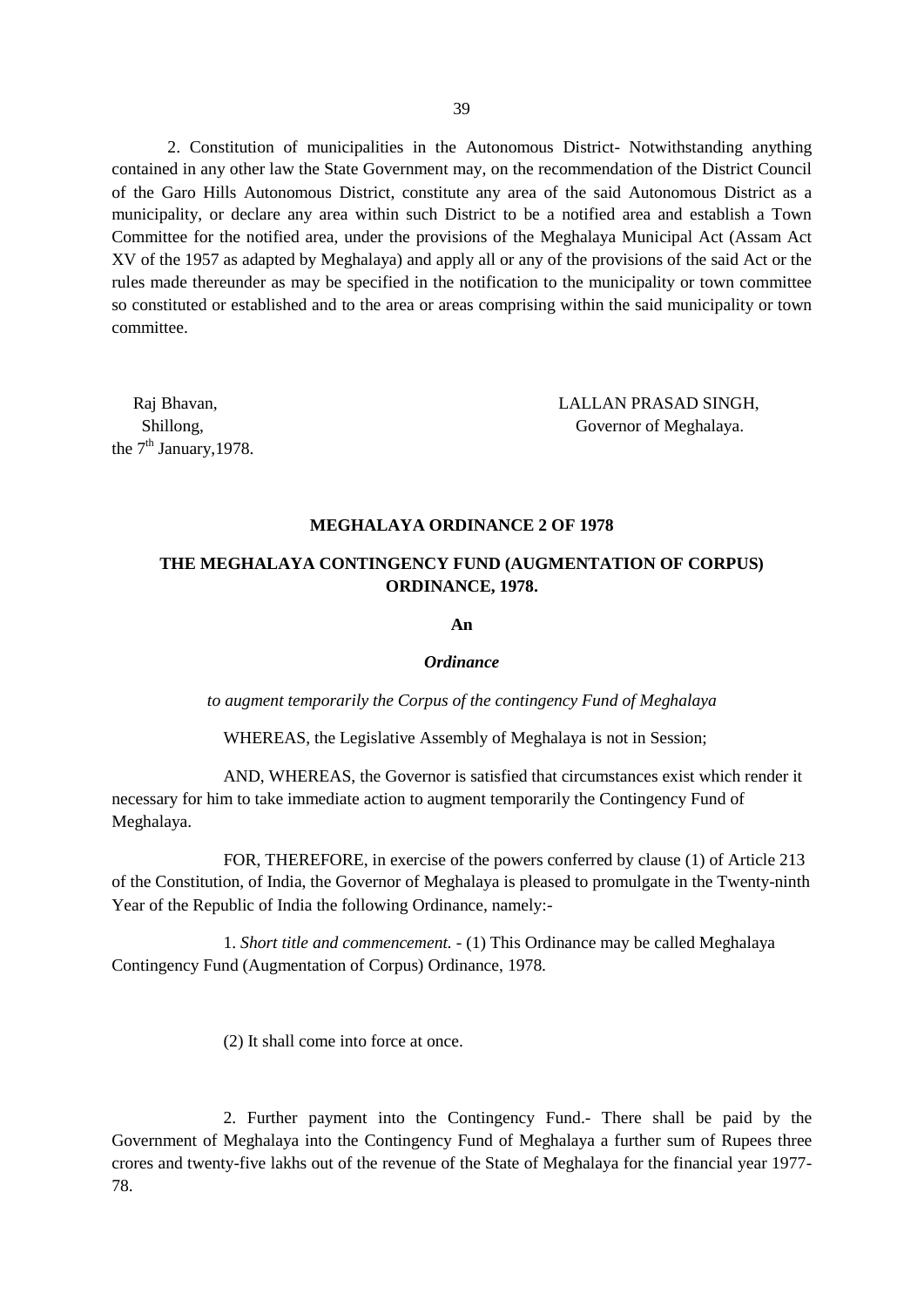3. *Re-transfer of Rupees three crores and twenty-five lakhs from Contingency Fund to Consolidated Fund.-*A sum of Rupees three crores and twenty-five lakhs shall be re-transferred from the Contingency Fund to the Consolidated Fund of Meghalaya on or before the 31<sup>st</sup> March, 1978.

the  $21<sup>st</sup>$  February, 1978.

Raj Bhavan, LALLAN PRASAD SINGH, SHILLONG, Governor of Meghalaya.

#### **MEGHALAYA ORDINANCE 3 OF 1978**

 $\overline{\phantom{a}}$  , we can also the set of  $\overline{\phantom{a}}$ 

#### **THE MEGHALAYA APPROPRIATION ORDINANCE, 1978**

*An*

#### *Ordinance*

*to authorise payment and appropriation of certain further sums from and out of the Consolidated Fund of Meghalaya for the services of the Financial year, 1977-78.*

WHEREAS, the Legislative Assembly of Meghalaya is not in Session;

AND, WHEREAS, the Governor is satisfied that circumstances exist which render it necessary for him to take immediate action to authorise payment and appropriation of certain further sums from and out of the Consolidated Fund of Meghalaya;

NOW,THEREFORE, in exercise of the powers conferred by clause (1) of Article 213 of the Constitution of India, the Governor of Meghalaya is pleased to promulgate in the Twenty-ninth Year of the Republic of India, the following Ordinance, namely:-

1. *Short title and commencement*.-(1) This ordinance may be called the Meghalaya Appropriation Ordinance, 1978.

(2) It shall come into force at once.

2. *Withdrawal of Rupees three crores ad twenty-five lakhs from and out of Consolidated Fund of Meghalaya for the Financial year 1977-78.-* From and out of the Consolidated Fund of Meghalaya , there shall be paid and applied sums not exceeding those specified in column (2) of the Schedule amounting in the aggregate to the sum of Rupees three crores and twenty-five lakhs towards defraying the several charge, which will come in course of payment during the financial year 1977-78 in respect of the services specified in column (1) of the Schedule.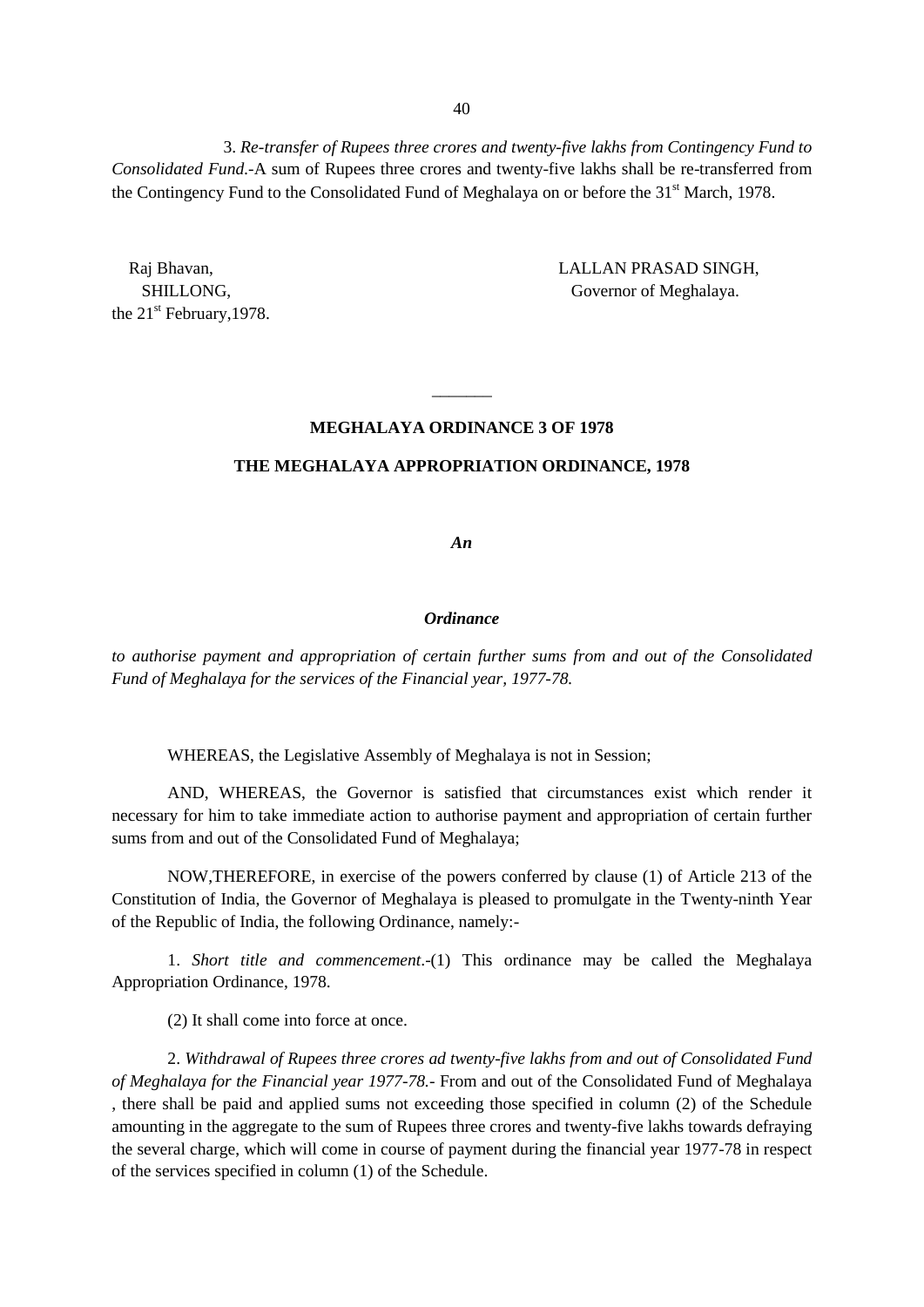3. *Appropriation:-* The sums authorised to be paid and applied from and out of the Consolidated Fund of Meghalaya by this Ordinance shall be appropriated for the services and purposes expressed in the Schedule in relation to the said year.

#### **SCHEDULE**

| Services and purpose by Major Heads        | Sums no exceeding |  |
|--------------------------------------------|-------------------|--|
| 769-Appropriation to the Contingency Fund. | Rs.3, 25, 00,000  |  |

RAJ BHAVAN, LALLAN PRASAD SINGH, SHILLONG, Governor of Meghalaya.

The 21<sup>st</sup> February, 1978.

# **MEGHALAYA ORDINANCE 4 OF 1978**

\_\_\_\_\_\_\_\_

#### THE MEGHALAYA FINANCE (SALES TAX) (AMENDMENT) ORDINANCE, 1978

*An*

*Ordinance*

*further to amend the Meghalaya Finance (Sales Tax) Act (Assam Act XI of 1956 as adapted by Meghalaya), hereinafter referred to as principal Act.*

WHEREAS, the legislative Assembly of Meghalaya is not in session;

AND,WHEREAS, the Governor of Meghalaya is satisfied that circumstances exist which render it necessary for him to take immediate action.

NOW,THEREFORE, in exercise of the powers conferred by clause (1) of Article 213 of the Constitution of India, the Governor is pleased to promulgate in the Twenty-ninth Year of the Republic of India, the following Ordinance, namely:-

1. *Short title, extent and commencement.-* (1) This Ordinance may be called the Meghalaya Finance (Sales Tax) (Amendment) Ordinance 1978.

(2) It shall have the like extent as the principal Act.

(3) It shall come into force at once.

2. *Amendment of the Schedule to the principal Act.-* In the Schedule to the principal Act.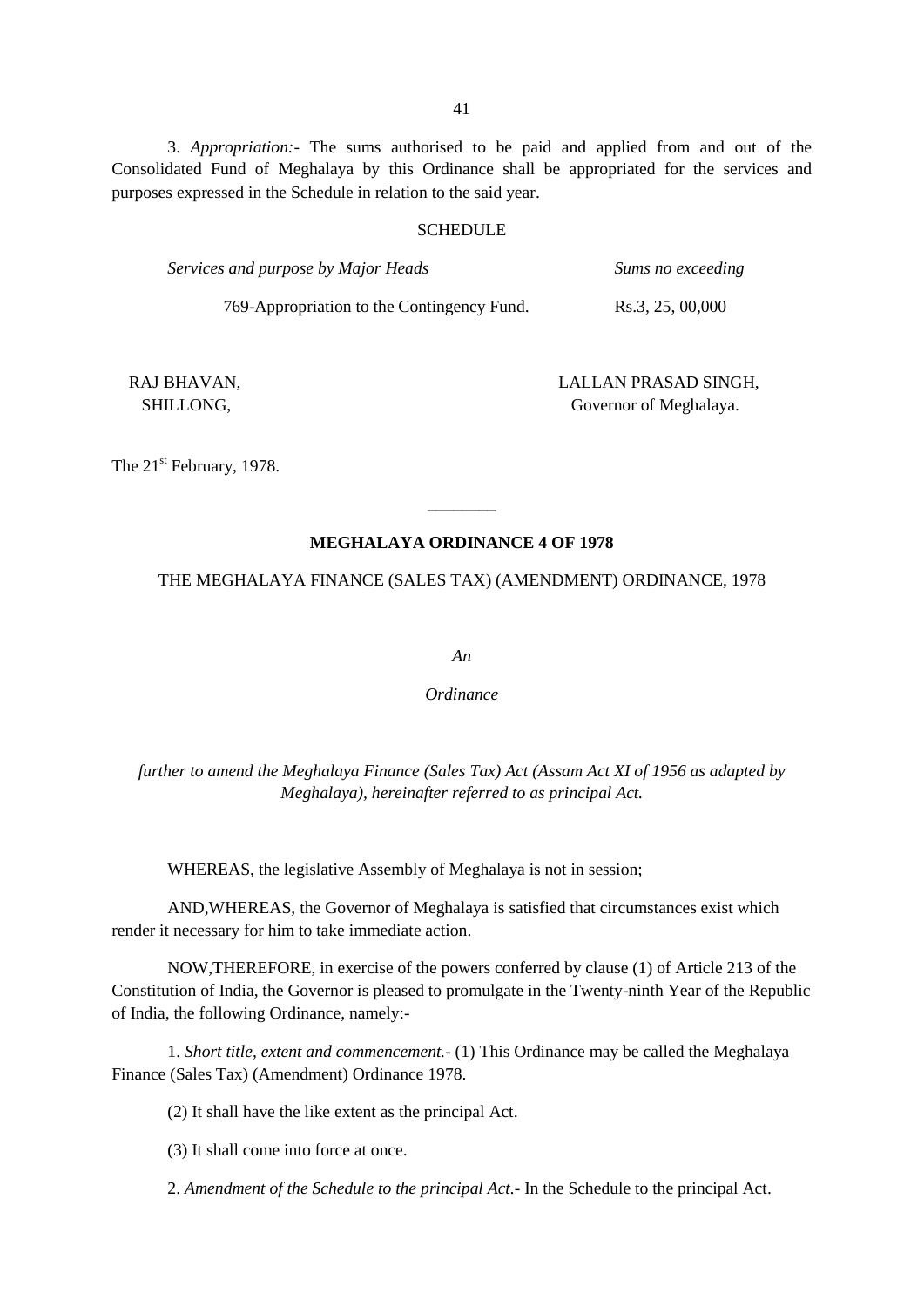"10. Motor cars.........7 paise in the rupee"

- (ii) the existing items 10 shall be re-numbered as item 10A and for the words "including motor cars" occurring between the words "motor vehicles" and "motor taxi" the words "excluding motor cars but including" shall be substituted ;
- (iii) the existing item 10A shall be renumbered as item 10B.

RAJ BHAVAN, LALLAN PRASAD SINGH, SHILLONG, Governor of Meghalaya.

The 21<sup>st</sup> February, 1978.

#### **ORDINANCE NO.5 OF 1978**

\_\_\_\_\_\_\_\_

# THE NATIONAL SPORTS CLUB OF ASSAM (TAKING OVER OF MANAGEMENT) ORDINANCE, 1978.

(Promulgated by the Governor on the  $2<sup>nd</sup>$  June, 1978)

(Published in the *Gazette of Meghalaya*, Extraordinary issue, dated the 2<sup>nd</sup> June, 1978)

An

Ordinance

**to provide for the taking over of the management of the National Sports Club of Assam within the State of Meghalaya from the present Executive Committee and other committees of the Club and from the holders of offices of the Club for a limited period in the public interest and in order to secure the proper management of the Club and for matters connected therewith on incidental thereto.**

WHEREAS the Legislature of Meghalaya is not in Session and the Governor is satisfied that circumstances exist which render it necessary for him to take immediate action;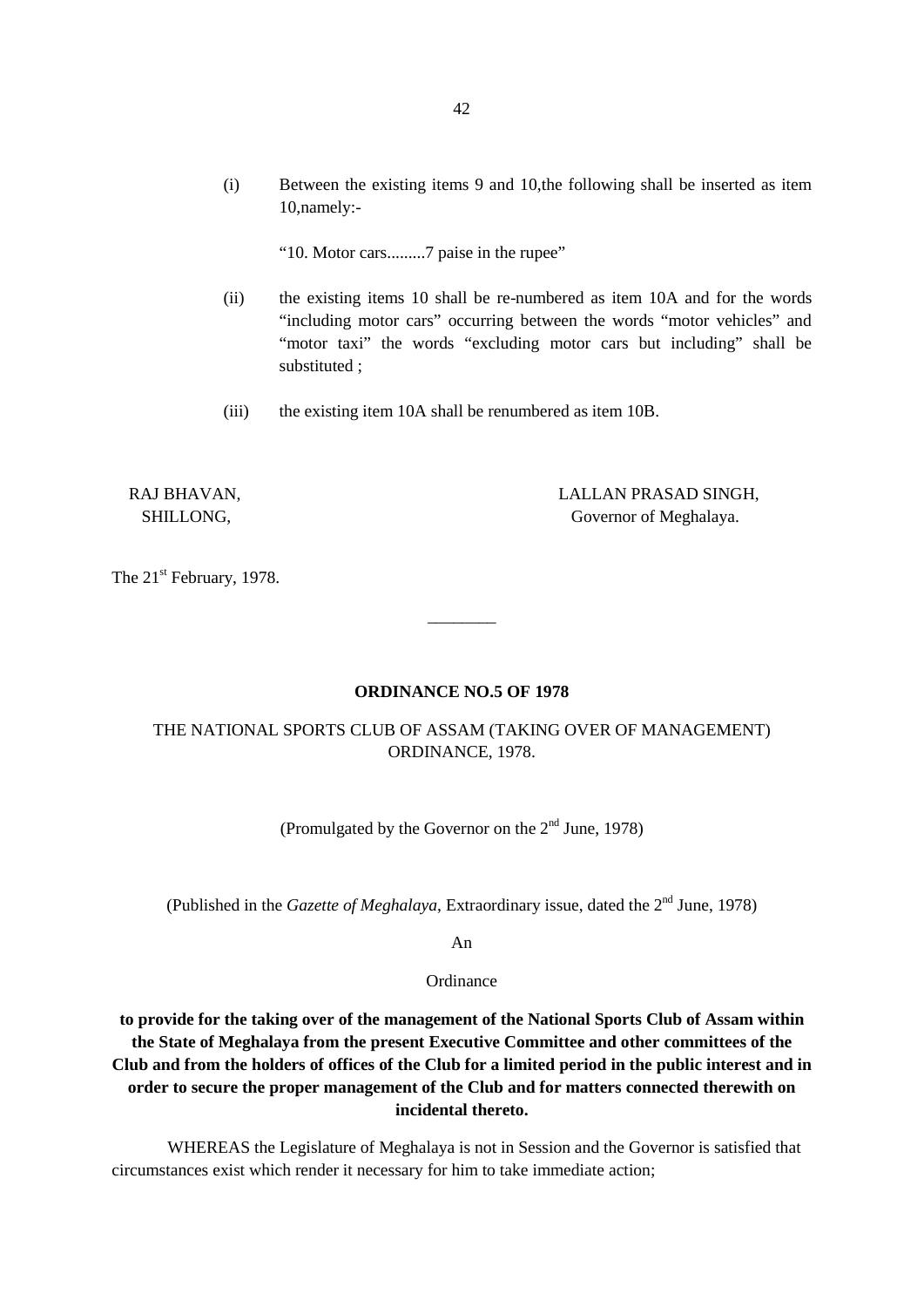AND, WHEREAS, the instructions of the President under the proviso to clause (1) of article 213 of the Constitution have been obtained;

NOW,THEREFORE, the Governor is pleased, in exercise of powers conferred by clause (1) of 213 of the Constitution, to promulgate in the Twenty-ninth Year of the Republic of India the following Ordinance, namely:-

1. **Short title and commencement.-** (1) This Ordinance may be called the National Sports Club of Assam (Taking over of Management) Ordinance, 1978.

(2) It shall come into force at once.

2. **Definitions**.-In this Ordinance, unless the context otherwise requires,-

- (a) "appointed day" means the date appointed under sub-section (1) of Section 3 of this Ordinance;
- (b) "Club" means the National Sports Club of Assam registered under the Societies Registration Act, 1860.
- (c) "prescribed" means prescribed by rules made under this Ordinance;
- (d) "State Government" or "Government" means the State Government of Meghalaya.

3. **Transfer of the management of the Club to and vesting thereof in the State Government. -** (1) On and from such date as the State Government may by notification published in the official Gazette, appoint in this behalf, and for a period for five years thereafter the management of , and the control over the Club and all the affairs of the Club within the State of Meghalaya shall stand transferred to and vested in the State Government.

(2) On the transfer and vesting of the management of, and control over, the Club to the State Government under sub-section (1),-

> (a) The Governing Body, Executive Committee, Finance Committee, Games Committee, Regional Committee and any other Committee of the Club, the President, Vice- President, Secretary, Assistant Secretary, Treasury and Trustees, if any, of the Club and other persons in-charge of or holding any other offices in the management of an control over the affairs offices in the management of and control over the affairs of Club in any other capacity shall cease to exercise any power or function regarding management and control of the Club within the State of Meghalaya and the Governing Body and every such Committee shall, during the period this Ordinance is in force, be deemed as if they have been dissolved and every person hereinbefore mentioned as if they have vacated their respective offices ;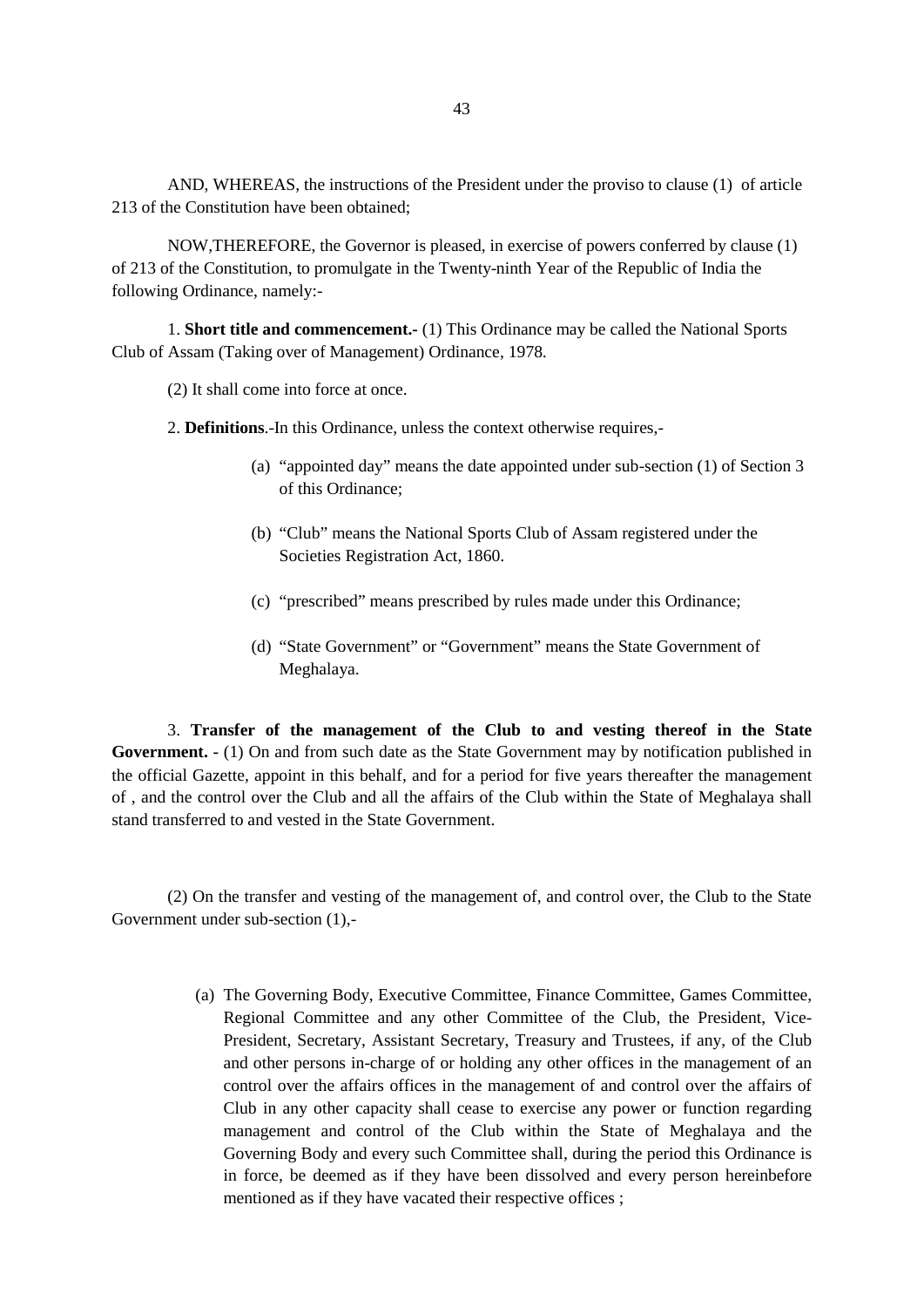(b) All properties movable or immovable, and all rights, power privileges of the Club within the State of Meghalaya which immediately before the commencement of this Ordinances belonged to the Club or any other Committee or persons holding any office mentioned in clause (a), or holding any other officers, shall, for the purposes of such management and control, vest, in the State Government.

**4. Management of and control over the club and its affairs**.-(I) The State Government may, for the purposes of management of and control over the club and all its affairs, the management and control of which have vested in the State Government under Section 3, from time to time by orders in the Official Gazette, appoint such officer or officer of the State Government and /or Committee or Committees consisting of such officers of the Government and /or other persons as members thereof to exercise such powers, duties and functions and for such period as may be specified in the Orders:

Provided that the State Government may changed the composition of any Committee at any time before the expiry of the term of the office of members.

(2) A persons nominated as member to any Committee under sub-section (1) shall hold office at the please of the Government and such person may resign from membership of the committee by giving notice in writing to the State Government and shall, on such resignation being accepted by the State Government, has deemed to have ceased as member of the Committee.

**Preparation and submission of statements and penalty for non-compliance.-** Notwithstanding anything in the preceding section, the Secretary, Assistant Secretary, the Treasurer and the Trustees, if any of the Club, functioning as such immediately before the commencement of this Ordinance shall prepare a statement in relation to all matters of the Club which the Secretary, Assistant Secretary, Treasurer or Trustee if any, was required to deal with immediately before the commencement of this Ordinance and submit the same, within a period the commencement of this Ordinance and submit the same, within a period of fifteen days from the date of commencement of this Ordinance or within such further time as may be granted by the State Government from time to time to any officer of the State Government appointed by the State Government appointed in this behalf.

(2) If any person, without any reasonable excuse knowingly and willfully makes default in complying with the requirements of the preceding sub-section, he shall be punishable with imprisonment which may extend to three months, or with fines which may extend to five hundred rupees or with both.

**6. Delivery of books of Accounts, Registers and properties, etc, and penalty for non compliance.-** (1) Notwithstanding anything in Section 4 of this Ordinance, the Secretary, Assistant Secretary, Treasurer and Trustees, if any of the Club functioning as such immediately before the commencement of this Ordinance, and any other person in custody of any books of accounts, registers, records, other documents or properties of and relating to the Club shall handover such custody to the officer of the Government appointed under sub-section (1) Section 5,within a period of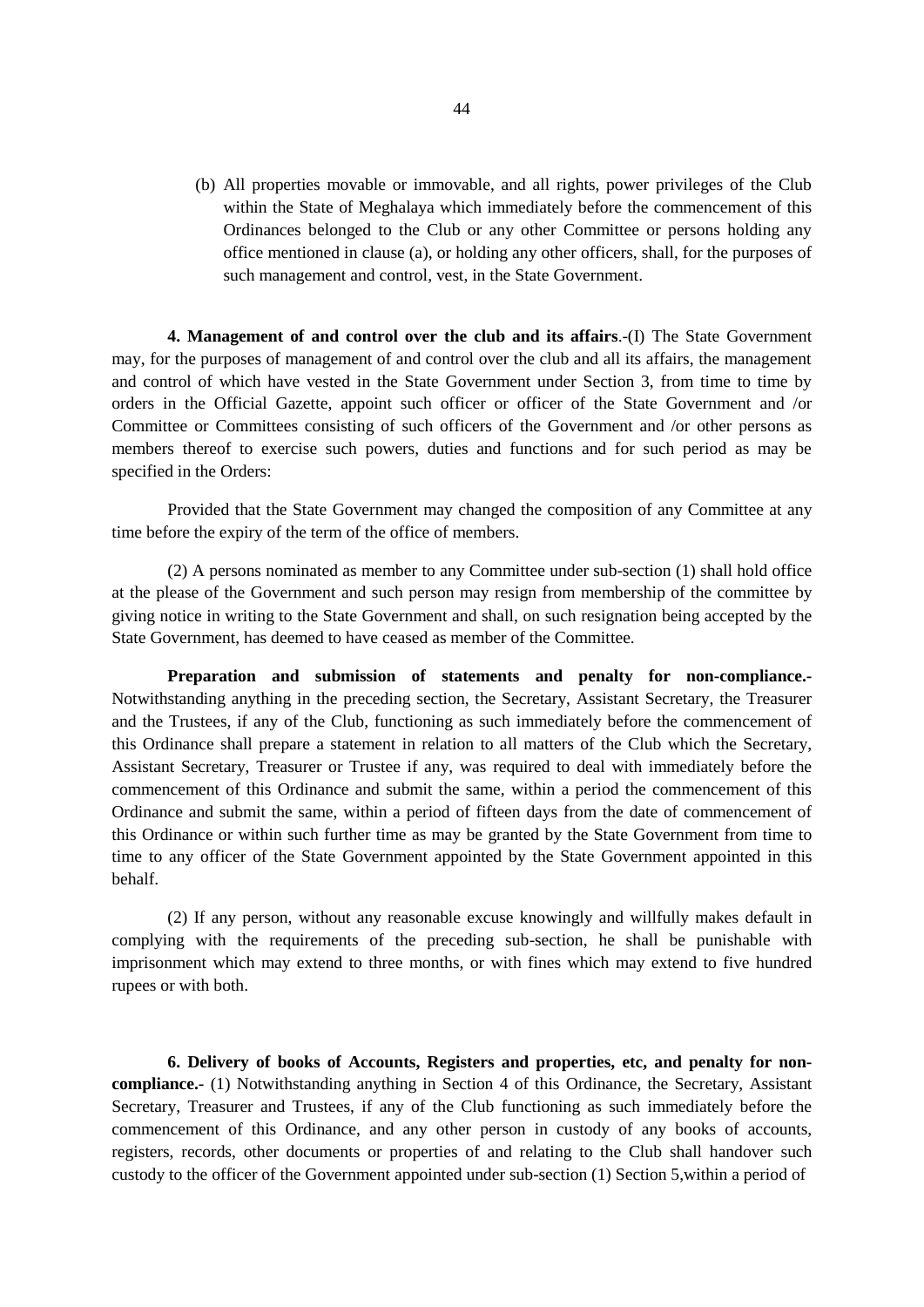one week from the date of his appointment or within such further time as may be granted by the Government on this behalf.

(2) If any person, without any reasonable excuse knowingly and willfully makes default in complying with the requirements of the preceding sub-section, he shall be punishable with imprisonment which may extend to six months or with fine which may extend to one thousand rupees, or with both.

**7. Creation of the Sports Fund. -** The State Government may create and maintain in the manner prescribed a fund to be called the 'Sports Fund of the Club into which shall be paid all receipts and income of the Club and out of which shall be meet all expenses and disbursements of the Club.

**8. Relinquishment of management of the Club.-** Upon the expiration of the period of five years from the appointed day, the management and control of the Club within the State of Meghalaya shall revert back to the Club or to an *Ad hoc* Committee constituted for purpose:

Provided that the State Government may, at any time before the expiration of the said period of five years, transfer back the management and control of the Club to the Club or to and *Ad hoc* committee constituted for the purpose.

**Protection of action taken under the Ordinance.**- (1) No suit, prosecution or other legal proceeding shall lie against any officer of the Government or member of any Committee in respect of anything which is in good faith done or intended to be done in pursuance of this Ordinance.

(2) No suit or other legal proceeding shall lie against the State Government, any Committee or any member thereof or any officer of the Government for any damage caused or likely to be caused by anything which is in good faith done or intended to be done in pursuance of this Ordinance.

10. Power to make rules.- (1) The State Government may, by notification, make rules, to carry out the objects of this Ordinance.

(2) In particular, and without prejudice to the generality of the foregoing powers, such rules may provide for-

- (a) the manner in which the Sports Fund of the Club shall be deposited or invested;
- (b) the mode of authentication of order for payment of money in and from the Sports Fund of the Club;
- (c) the form in which accounts of Club and the Sports Fund of the Club shall be kept and audited and publication of such accounts;
- (d) creation of the fund under Section 7;
- (e) the functions of and the procedure to be followed by any Committee appointed under Section ;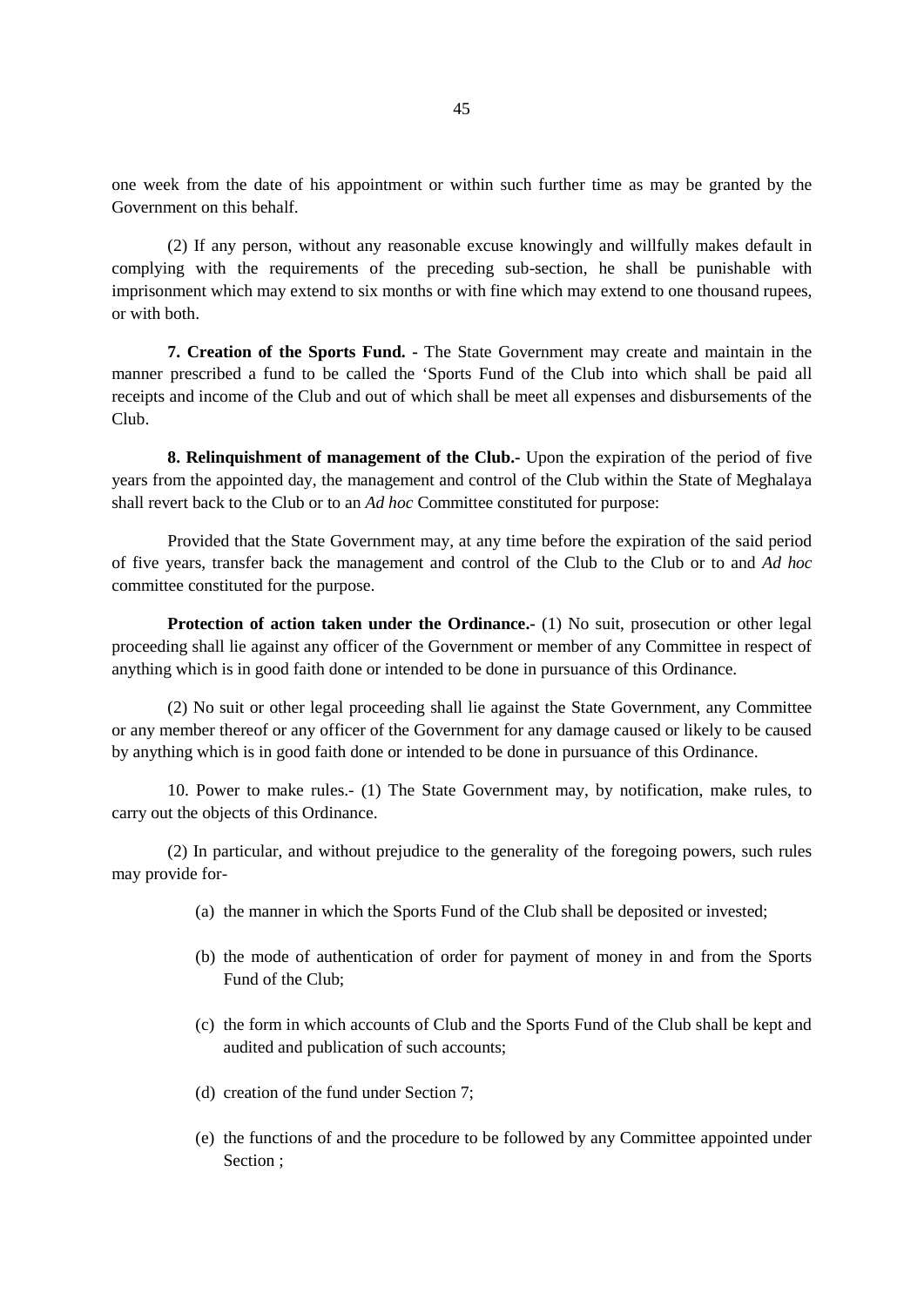(f) any other matter which are required to, or may, be prescribed.

11. **Over-riding effect of the Ordinance. -** (1) The provision of this Ordinance and the rules framed thereunder shall have effect notwithstanding anything in the Societies Registration Act, 1860, or in the Memorandum of Association or the Rules and Regulation of the Club.'

(2) During the period this Ordinance is in force, no member of the Club shall exercise any right under Session 13 of the Societies Registration Act, 1860.

Camp New Delhi: LALLAN PRASAD SINGH, The 2nd June, 1978. The 2nd June, 1978.

#### **MEGHALAYA ORDINANCE 6 OF 1978**

### **THE CONTINGENCY FUND OF MEGHALAYA (AMENDMENT) ORDINANCE, 1978**

*An*

*Ordinance*

*further to amend the Contingency Fund of Meghalaya Act,1972*

Whereas, the Legislative of the State of Meghalaya is not in Session and the Governor of Meghalaya is satisfied that circumstances exist which render it necessary for him to take immediate action for amending the Contingency Fund of Meghalaya Act, 1972.

Now therefore, in exercise of the powers conferred by clause (1) of the Article 213 of the Constitution of India, the Governor is pleased to promulgate in the Twenty-ninth Year of the Republic of India the following Ordinance, namely:-

1*. Short title and commencement*. - (1) This Ordinance may be called the Contingency Fund of Meghalaya (Amendment) Ordinance, 1978.

(2) It shall come into force at once.

2. *Amendment of Section 2 of Meghalaya Act 5 of 1978*.- In Section 2 of the Contingency Fund of Meghalaya, 1972 for the words "a sum of rupees fifty lakhs" the words "a sum of rupees one crore and fifty lakhs" shall be substituted.